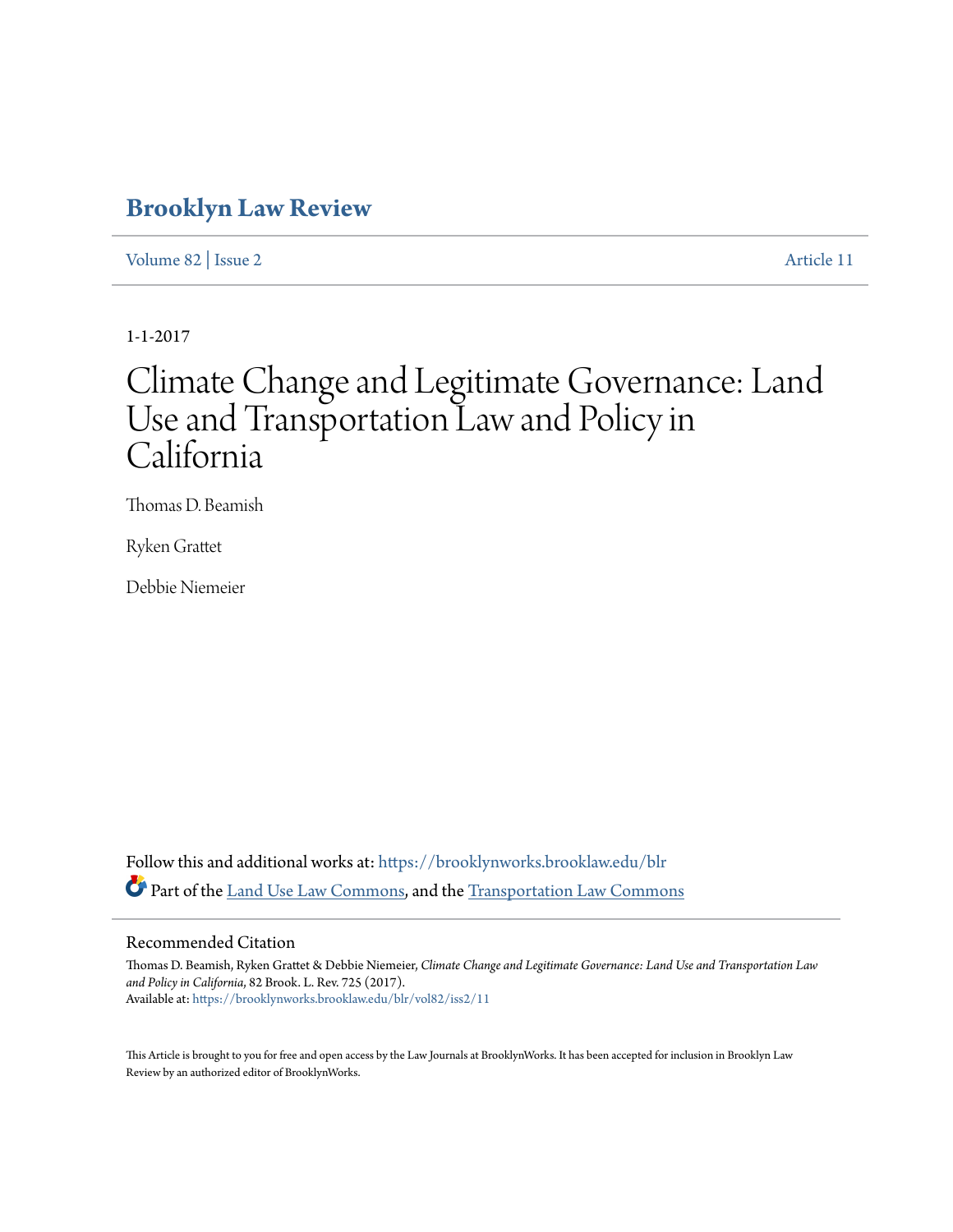# Climate Change and Legitimate Governance

# LAND USE AND TRANSPORTATION LAW AND POLICY IN CALIFORNIA

*Thomas D. Beamish*, † *Ryken Grattet*†† *& Debbie Niemeier*\*

#### **INTRODUCTION**

Effectively responding to climate change poses a direct challenge to contemporary systems of governance.<sup>1</sup> As a problem, climate change crosses jurisdictions<sup>2</sup> and levels of government;<sup>3</sup> manifests as a long-term, incremental, and diffuse set of impacts;<sup>4</sup> and requires changes to deeply established ways of living and modes of economic exchange.<sup>5</sup> It should therefore be unsurprising that governments have been slow to respond.<sup>6</sup> And when governments have taken action in the United States, it has often taken form as novel, if not entirely new, subnational governance

<sup>1</sup> ANTHONY GIDDENS, THE POLITICS OF CLIMATE CHANGE 4-5, 76-93 (2009); THE GOVERNANCE OF CLIMATE CHANGE: SCIENCE, ECONOMICS, POLITICS AND ETHICS 1– 2 (David Held et al. eds., 2011); *see* KARI MARIE NORGAARD, LIVING IN DENIAL: CLIMATE CHANGE, EMOTIONS, AND EVERYDAY LIFE 3–4 (2011).

<sup>2</sup> GREENHOUSE GOVERNANCE: ADDRESSING CLIMATE CHANGE IN AMERICA 8 (Barry G. Rabe ed., 2010).

<sup>3</sup> IAN AYRES & JOHN BRAITHWAITE, RESPONSIVE REGULATION: TRANSCENDING THE DEREGULATION DEBATE 122 (1992); Michele M. Betsill & Harriet Bulkeley, *Cities and the Multilevel Governance of Global Climate Change*, 12 GLOBAL GOVERNANCE 141, 149–59 (2006).

<sup>4</sup> *See* RAJENDRA K. PACHAURI ET AL., INTERGOVERNMENTAL PANEL ON CLIMATE CHANGE, CLIMATE CHANGE 2014: SYNTHESIS REPORT 40–49 (2015), https:// www.ipcc.ch/pdf/assessment-report/ar5/syr/SYR\_AR5\_FINAL\_full\_wcover.pdf [https:// perma.cc/95RM-JQJB].

<sup>5</sup> NORGAARD, *supra* note 1, at 3–4; Karen Ehrhardt-Martinez et al., *Mitigating Climate Change*, *in* CLIMATE CHANGE AND SOCIETY: SOCIOLOGICAL PERSPECTIVES 199 (2015) (Riley E. Dunlap & Robert J. Brulle eds., 2015).

<sup>6</sup> *See* DAVID G. VICTOR, GLOBAL WARMING GRIDLOCK: CREATING MORE EFFECTIVE STRATEGIES FOR PROTECTING THE PLANET, at xxxiii–xxxiv (2011).

<sup>†</sup> Professor, Department of Sociology, University of California, Davis.

<sup>††</sup> Professor, Department of Sociology, University of California, Davis.

<sup>\*</sup> Professor, Department of Civil and Environmental Engineering, University of California, Davis. The authors are grateful to Brooklyn Law School and the generous comments made by those who participated in its Trager Symposium, "*The Post-Carbon World: Advances in Legal and Social Theory,*" where this paper was presented on February 19, 2016.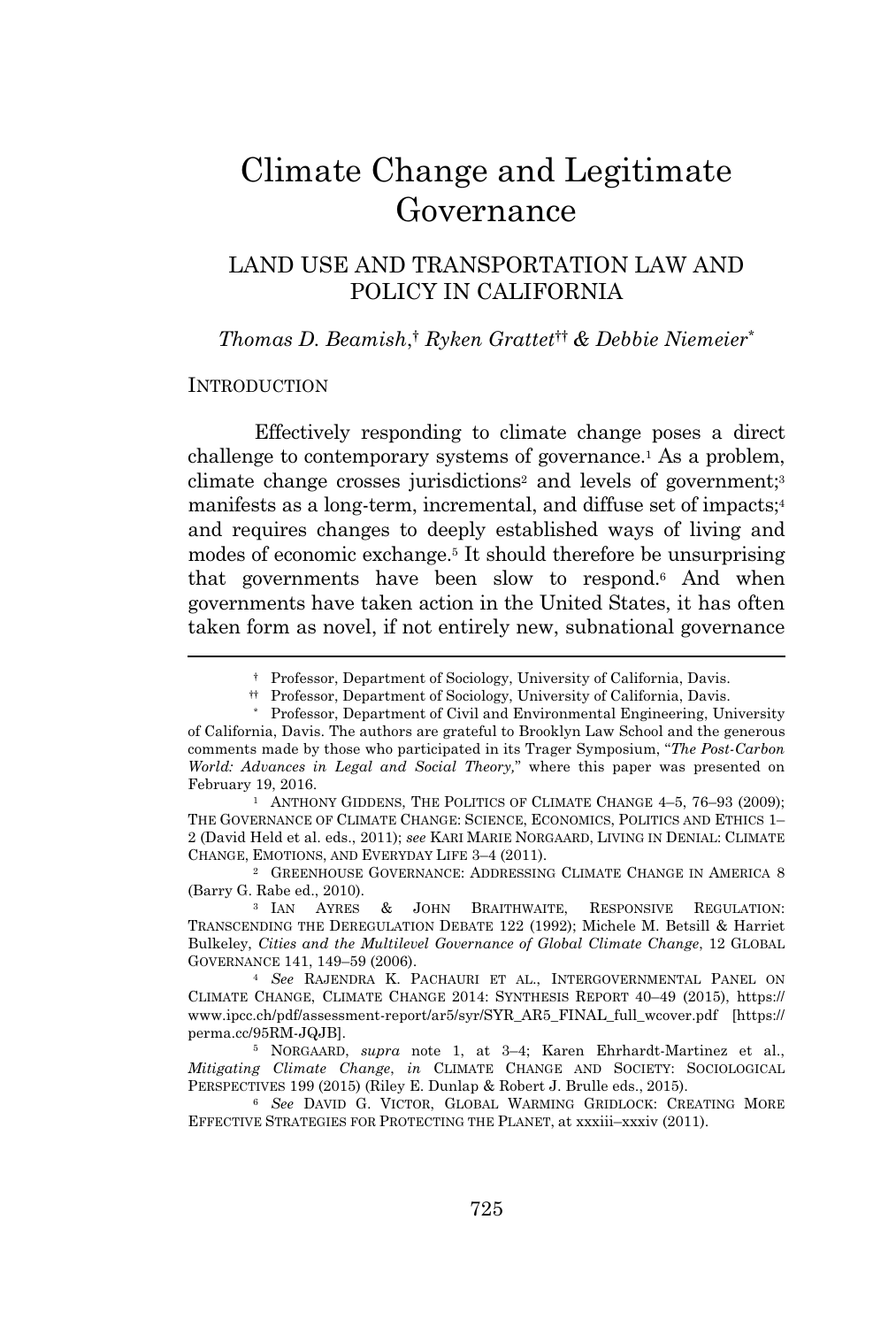strategies such as cap-and-trade systems,<sup>7</sup> carbon taxation,<sup>8</sup> and transportation and land-use regulations.<sup>9</sup> This is largely because partisan interests and stakeholders have rejected federal level top-down regulatory forms of government.<sup>10</sup> Even when climate change policy advocates have sound technical and scientific rationales for their proposals and plans, significant effort must be devoted to legitimizing preferred policies or solutions. Indeed, there seems to be a basic tension between policy strategies that will reliably reduce greenhouse gases (GHGs) and policy strategies that are harmonious with currently prevailing governance expectations.<sup>11</sup> Reflecting these tensions, climate change has become as much a sociopolitical problem as a strictly "environmental" one.<sup>12</sup>

The governance issues and tensions that arise and the strategies policy advocates deploy to overcome them beg questions about whether emerging policy processes that address climate change prioritize "policy legitimacy," such that it comports with popular beliefs and expectations, or "policy effectiveness," such as acceptably reducing GHG emissions.<sup>13</sup> In an earlier work, we investigated a novel policy strategy and process that emerged in Sacramento, California, to address urban development and found that, based on its success with regional stakeholders, the policy strategy became the basis for one of California's landmark climate policies—the Sustainable Communities and Climate Protection Act of 2008 (SB 375).<sup>14</sup> From our research, we concluded that the pursuit of legitimacy overwhelmed the policy imperative for an effective urban development and GHG

<sup>7</sup> *See generally* Henrik Hasselknippe, *Systems for Carbon Trading: An Overview*, 3 CLIMATE POL'<sup>Y</sup> S43, S43–S57 (2003).

<sup>8</sup> Gilbert E. Metcalf & David Weisbach, *The Design of a Carbon Tax*, 33 HARV. ENVTL. L. REV. 499, 499–503 (2009).

<sup>9</sup> Patricia E. Salkin, *Sustainability and Land Use Planning: Greening State and Local Land Use Plans and Regulations to Address Climate Change Challenges and Preserve Resources for Future Generations*, 34 WM. & MARY ENVTL. L. & POL'<sup>Y</sup> REV. 121, 126–29 (2009).

<sup>10</sup> HARRIET BULKELEY & PETER NEWELL, GOVERNING CLIMATE CHANGE (2d ed. 2015).

<sup>11</sup> Kees Van Kersbergen & Frans Van Waarden, *'Governance' as a Bridge Between Disciplines: Cross-Disciplinary Inspiration Regarding Shifts in Governance and Problems of Governability, Accountability and Legitimacy*, 43 EUR. J. POL. RES. 143, 143–44 (2004) (discussing the ways in which governance expectations are shifting in several contemporary policy domains which has threatened the legitimacy of governance systems).

<sup>12</sup> *See* GIDDENS, *supra* note 1, at 229–30.

<sup>13</sup> *See* Ian Bache et al., *Symbolic Meta-Policy: (Not) Tackling Climate Change in the Transport Sector*, 63 POL. STUD. 830, 830–31 (2014).

<sup>14</sup> Deb Niemeier, Ryken Grattet & Thomas Beamish, *"Blueprinting" and Climate Change: Regional Governance and Civic Participation in Land Use and Transportation Planning*, 33 ENV'<sup>T</sup> & PLAN. C: GOV'<sup>T</sup> & POL'<sup>Y</sup> 1600, 1600–15 (2015).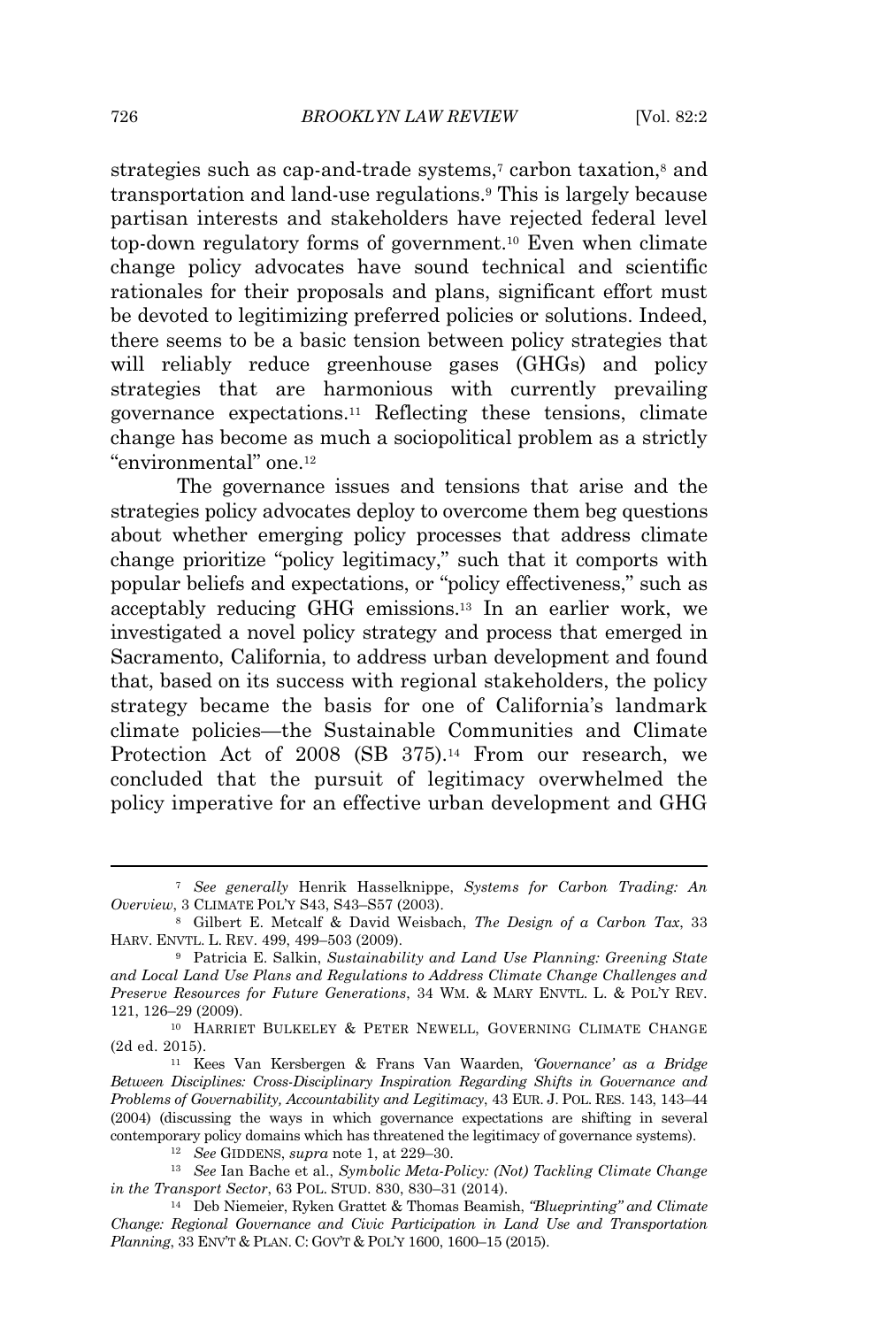mitigation solution.<sup>15</sup> In this context, "legitimacy" refers to a process designed to reflect and reinforce stakeholder perceptions that the actions of a governing body are proper and appropriate given prevailing expectations regarding authority and its application as reflected in norms, values, and beliefs of society.

The policy process we investigated was called the "Blueprint Plan," which sought to reshape regional transportation and land-use planning in an effort to mitigate urban ills associated with unplanned regional development, including traffic congestion, air pollution, and urban sprawl. In 2008, this same policy process emerged as a cornerstone of SB 375, which focused on reducing regional GHG emissions through better coupling of land use and transportation.<sup>17</sup> Although backed by state law, authority for the implementation of the Blueprint Plan was delegated to relatively weak regional governance entities called "Metropolitan Planning Organizations" (MPOs), who are forced, by their lack of either command authority or significant incentive, to seek regional consensus regarding their transportation plans.<sup>18</sup> In this context, and despite the promise the general blueprinting process showed for unifying regional stakeholders and the accolades bestowed upon it, the Blueprint Plan seemed unlikely to result in significant GHG reductions.<sup>19</sup> Indeed, the Blueprint Plan and the blueprinting policy process, we concluded, was unlikely to reach the 2020 GHG levels mandated by the State of California in its landmark Assembly Bill 32: Global Warming Solutions Act (AB 32).<sup>20</sup>

Given that the Blueprint Plan's actual accomplishment of GHG reductions has yet to be realized, this article takes a closer look at the policy strategies its advocates deployed to cultivate the social and political legitimacy necessary to gain approval for their preferred Blueprint Plan. Part I reviews the

<sup>15</sup> *See id.* at 1614–16.

<sup>16</sup> For further details on the Blueprint Plan, see SACRAMENTO AREA COUNCIL OF GOV'TS, http://www.sacregionBlueprint.org/ [https://perma.cc/H5WV-UZQ9].

<sup>17</sup> *Sacramento Region: The Evolution of Integrated Transportation Planning*: *Hearing on S. 1733 Before the S. Comm. on Env't and Pub. Works* 11th Cong. (2009) (statement of Mike McKeever, Executive Director, Sacramento Area Council of Governments).

<sup>18</sup> For an overview of the role of metropolitan planning organizations, see PAUL G. LEWIS & MARY SPRAGUE, PUB. POLICY INST. OF CAL., FEDERAL TRANSPORTATION POLICY AND THE ROLE OF METROPOLITAN PLANNING ORGANIZATIONS IN CALIFORNIA 27–42 (1997), http://www.ppic.org/content/pubs/report/R\_497PLR.pdf [https://perma.cc/2ESE-NVAB].

<sup>19</sup> Niemeier, Grattet & Beamish, *supra* note 14, at 1614–15.

<sup>20</sup> *Id.* While emissions have dropped, further dramatic reductions are going to be necessary to reach the 2020 and 2030 goals. *See* Kate Galbraith, *Question: How Hard Will It Be to Meet 2030 and 2050 Greenhouse-Gas Reduction Goals?*, CALMATTERS (July 18, 2015), https://calmatters.org/articles/how-hard-will-it-be-to-meet-2030-and-2050-greenhouse-gasreduction-goals/ [https://perma.cc/E7R9-F7L6].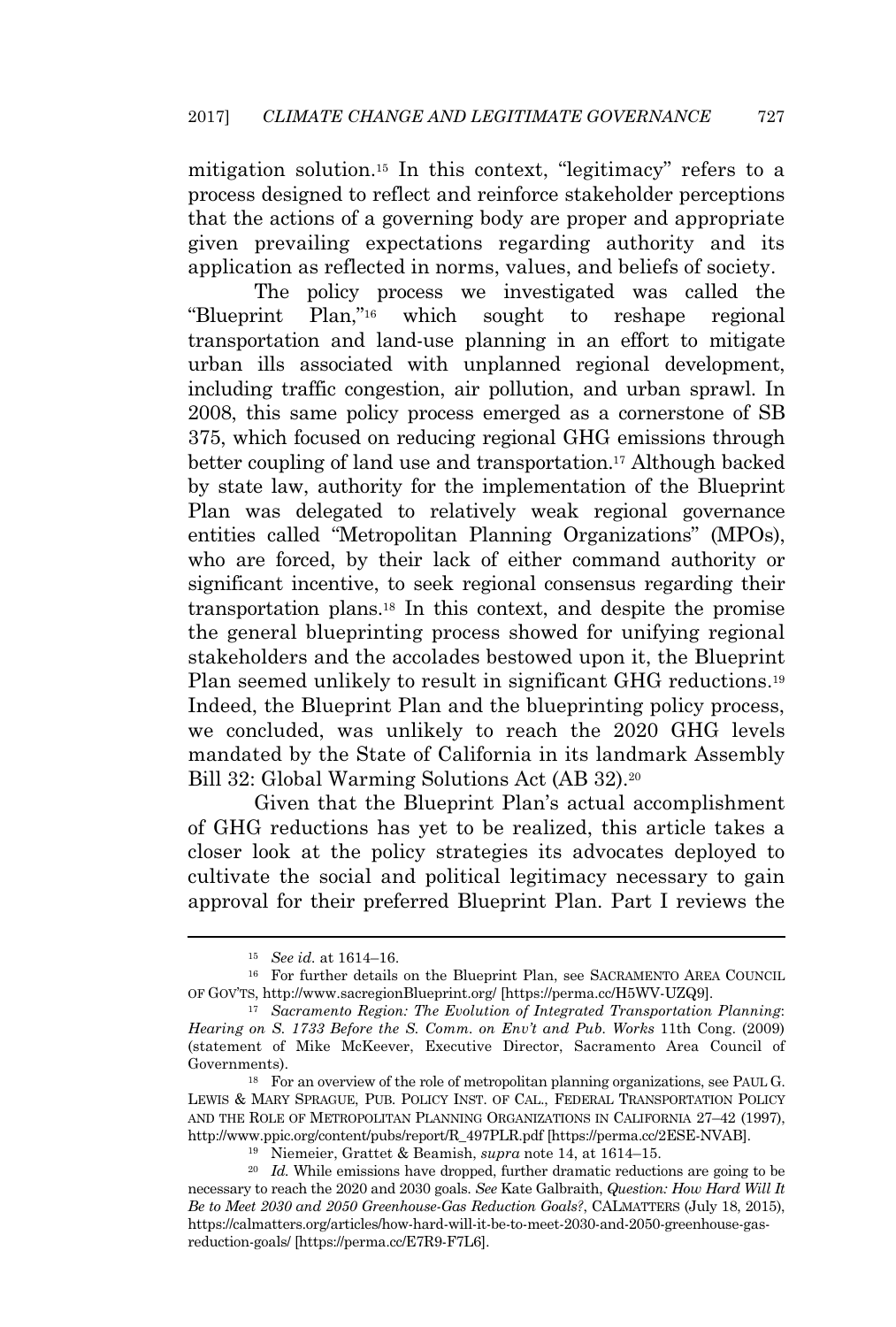sociological and political science literature on legitimacy and legitimation. Part II describes California's climate change policy initiatives AB  $32^{21}$  and SB  $375^{22}$  as important aspects of the context within which the Blueprint Plan emerged. Part III offers a typology of legitimation strategies that emerged from our investigations of the blueprinting process that took place in Sacramento. The typology delineates *structural, popular, technical*, and *professional* forms of legitimacy. The typology of legitimacy developed in this paper is germane to understanding governance strategies and types, broadly construed, especially in the governance of climate change. This conceptual typology expands understanding of the existing theoretical treatments of legitimacy by focusing on the multi-dimensional nature of the concept. Specifically, this article shows how different sorts of legitimacy are gained (and by implication, can be lost) as well as how this affects the design and implementation of potentially contentious policy initiatives, particularly those associated with climate change.

# I. LEGITIMACY AND GOVERNING

Legitimacy is a storied concept in the social sciences and within political theory more generally. In the eighteenth century, in his *Two Treatises of Government*, John Locke argued that explicit and implied consent were essential foundations for "legitimate" government.<sup>23</sup> In the nineteenth century, Max Weber delineated three forms of "legitimate authority": *traditional, charismatic, and legal-rational*. <sup>24</sup> The last, Weber claimed, was prototypical in modern western societies.<sup>25</sup> After World War II, legitimacy remained at the center of political theories of government and in understandings of how the government exercised "soft power." <sup>26</sup> For instance, political scientist Seymour Martin Lipset argued that legitimacy, along with economic development, were "social requisites of democracy."<sup>27</sup>

<sup>21</sup> California Global Warming Solutions Act of 2006, AB 32, 2015–2016 Leg. Sess., Reg. Sess., ch. 488 (2006).

<sup>22</sup> SB 375, 2007–2008 Leg., Reg. Sess. (Cal. 2008).

<sup>23</sup> JOHN LOCKE, TWO TREATISES OF GOVERNMENT 131 (1713), http://www.the federalistpapers.org/wp-content/uploads/2012/12/Two-Treatises-of-Government-by-John-Locke.pdf [https://perma.cc/S6N7-53UH].

<sup>24</sup> Max Weber, *The Three Types of Legitimate Rule*, 4 BERKELEY PUBLICATIONS IN SOC'<sup>Y</sup> & INSTITUTIONS 1, 1–11 (1958).

<sup>25</sup> *Id.*

<sup>26</sup> JOSEPH S. NYE, JR., SOFT POWER: THE MEANS TO SUCCESS IN WORLD POLITICS (2004).

<sup>27</sup> Seymour Martin Lipset, *Some Social Requisites of Democracy: Economic Development and Political Legitimacy*, 53 AM. POL. SCI. REV. 69, 69–105 (1959).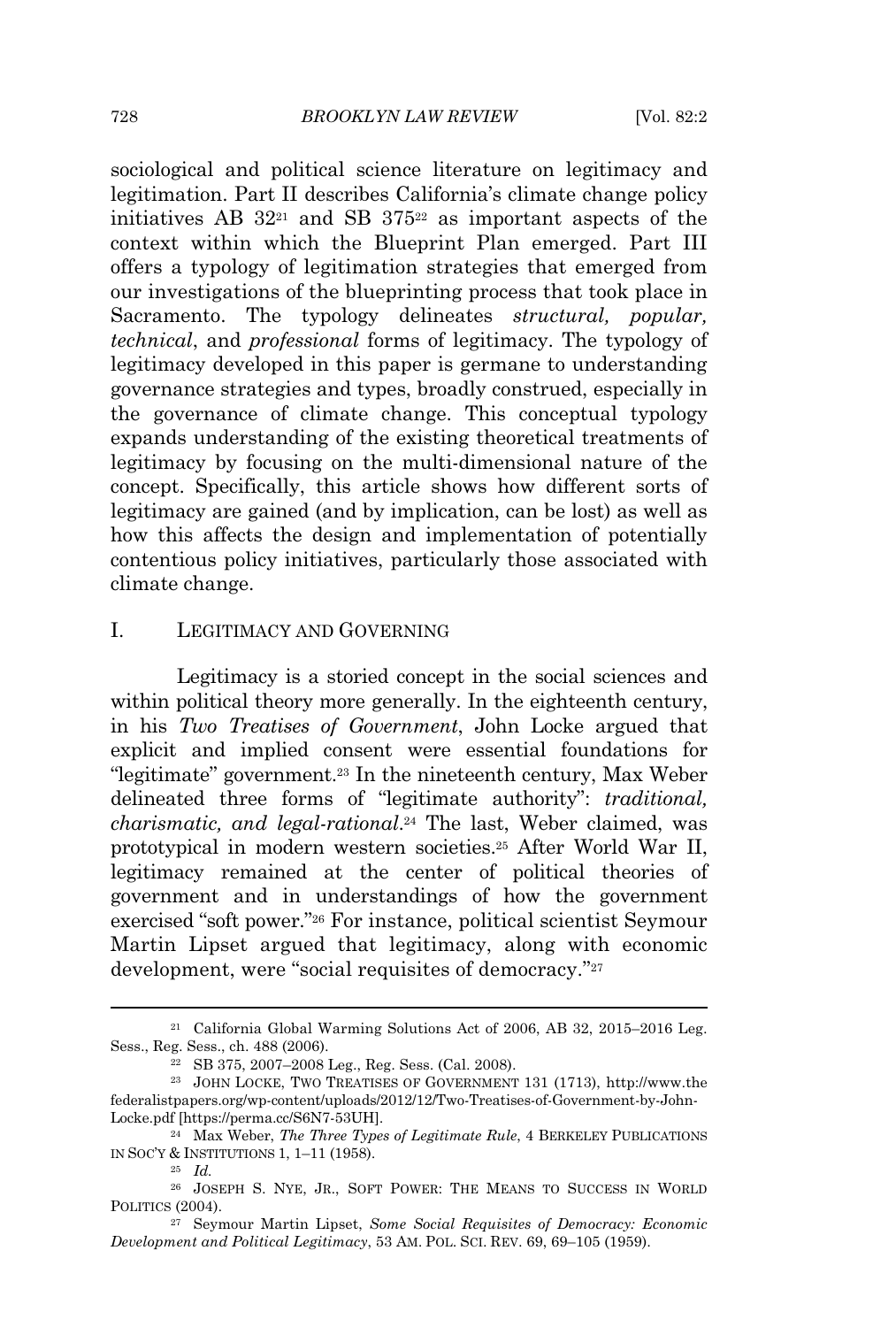In the 1970s, neo-Marxists moved away from materialist explanations of authority and state rule and toward the role that ideology and cultural legitimation played in relations within modernity's institutional triumvirate of state, market, and civil society.<sup>28</sup> In this vein, both O'Connor and Habermas argued that modern "capitalist states" in pursuing contradictory functions both capital accumulation and social harmony—must repeatedly intervene to avert the economic and social crises that are endemic to capitalism.<sup>29</sup> Doing so, however, exposes the state as a partisan political interest that supports capital accumulation, which neo-Marxists claim undermines its legitimacy to govern as a neutral arbiter of social order.<sup>30</sup>

More recently, those who study risk and "risk societies" have also noted the important, contradictory, and even contested role that legitimacy plays in contemporary governing and governance processes.<sup>31</sup> Risk society theorists focus on the role that risk and its management play in cultivating reliance on state and societal trustees, like government, while simultaneously undermining trust in the same trustee institutions.<sup>32</sup> Because the modern state acts as both a manager and a creator of risk—e.g., nuclear, chemical, biological, and climate related—public faith in the "modern project" and social trust in it has become increasingly tenuous, divided, and provisional.<sup>33</sup> There is a paradox then, in that the state is both the producer of largescale risks in society and also the protector, expected to secure society from such risks. In the words of risk theorist Zygmont Bauman, "The problem is not only that we are facing challenges on an undreamt of scale, but, more profoundly, that all attempts

<sup>32</sup> The "Risk Society" label distinguishes the present from past "modern society" and the contemporary preoccupation with the future, the potential for safety or harm, and predicting the relationship between them (i.e., the risks). *See* Ulrich Beck, *The Reinvention of Politics: Towards a Theory of Reflexive Modernization*, *in* ULRICH BECK ET AL., REFLEXIVE MODERNIZATION: POLITICS, TRADITION AND AESTHETICS IN THE MODERN SOCIAL ORDER 1–6 (1994); ANTHONY GIDDENS, THE CONSEQUENCES OF MODERNITY 83–92 (1990).

<sup>28</sup> JAMES O'CONNOR, THE FISCAL CRISIS OF THE STATE 180–81 (1973).

<sup>29</sup> *Id.* at 6; JÜRGEN HABERMAS, LEGITIMATION CRISIS 52–53 (1975).

<sup>30</sup> *See* O'CONNOR, *supra* note 28, at 6; *see also* Morris Zelditch, Jr., *Theories of Legitimacy*, *in* THE PSYCHOLOGY OF LEGITIMACY: EMERGING PERSPECTIVES ON IDEOLOGY, JUSTICE, AND INTERGROUP RELATIONS 33–53 (John T. Jost & Brenda Major eds., 2001).

<sup>31</sup> ULRICH BECK, RISK SOCIETY: TOWARDS A NEW MODERNITY 20 (Mark Ritter trans., 1992); Ulrich Beck, *World Risk Society as Cosmopolitan Society?: Ecological Questions in a Framework of Manufactured Uncertainties*, 13 THEORY CULTURE & SOC'<sup>Y</sup> 1, 2–32 (1996).

<sup>33</sup> *See* GIDDENS, *supra* note 32, at 79–100; Beck, *supra* note 32, at 51–52, 58–91; William R. Freudenburg, *The 'Risk Society' Reconsidered: Recreancy, the Division of Labor, and Risks to the Social Fabric*, *in* RISK IN THE MODERN AGE: SOCIAL THEORY, SCIENCE AND ENVIRONMENTAL DECISION MAKING 107–122 (Maurie J. Cohen ed., 2000); James F. Short, Jr., *The Social Fabric at Risk: Toward the Social Transformation of Risk Analysis*, 49 AM. SOC. REV. 711, 711–12 (1984).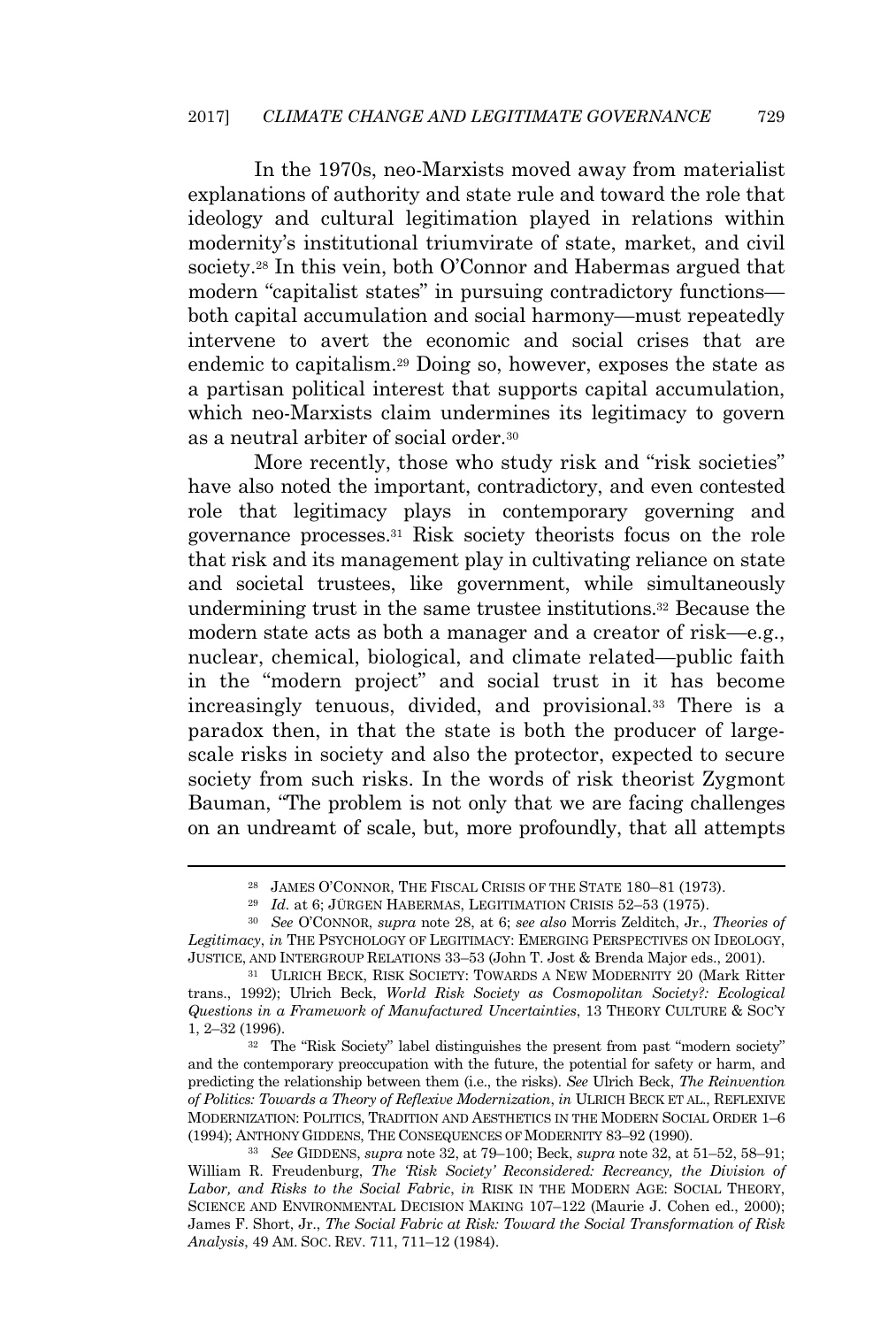at solution bear in themselves the seed of new and more difficult problems." <sup>34</sup> This reflects a seemingly irreconcilable catch-22 in which solutions are rarely the end of a problem.

#### *A. Institutions, Organizations, and Legitimacy*

While broad theories of the state and legitimacy are useful for shedding light on the general societal conditions that give rise to tensions inherent in contemporary governing, neoinstitutionalist theory focuses on how organizations of all kinds both seek out legitimacy via their strategic behaviors and also literally reflect legitimacy in their organizational environments via their methods of organization. Reflecting this, neoinstitutionalist Marc Suchman defines legitimacy as "a generalized perception or assumption that the actions of an entity are desirable, proper, or appropriate within some socially constructed system of norms, values, beliefs, and definitions." 35 Organizations are therefore structured to reflect broadly held and often taken-for-granted assumptions about how they "should look and act," including the procedures they have in place to do the work of the organization, the roles of different organizational actors, and the rules and criteria for how work is to be done. In this context, "formal structure" refers to the codified ways actors within the organization relate to one another, as well as the policies and procedures organizations use to govern the work of the organization.<sup>36</sup>

Formal structures represent the manifest aspects of organization such as organizational hierarchy, roles, rules, and contracts.<sup>37</sup> The elements of formal structure are typically contrasted with informal practices or routines.<sup>38</sup> These informal practices include the ways the work of the organization is actually done, and represent the "back stage" or "latent" aspects of the organization. Formal structure, as codified in policies, charters, and organizational directives, therefore acts as a

<sup>34</sup> RISK, ENVIRONMENT & MODERNITY 38 (Scott Lash et al. eds., 1996).

<sup>35</sup> Mark C. Suchman, *Managing Legitimacy: Strategic and Institutional Approaches*, 20 ACAD. MGMT. REV. 571, 574 (1995) [hereinafter Suchman, *Managing Legitimacy*]; *see* Mark C. Suchman & Lauren B. Edelman, *Legal Rational Myths: The New Institutionalism and the Law and Society Tradition*, 21 L. & SOC. INQUIRY 903, 912–15 (1996).

<sup>36</sup> John W. Meyer & Brian Rowan, *Institutionalized Organizations: Formal Structure as Myth and Ceremony*, 83 AM. J. SOC. 340, 341–42 (1977).

<sup>37</sup> W. RICHARD SCOTT, INSTITUTIONS AND ORGANIZATIONS 151–79 (2d ed. 2001).

<sup>38</sup> *See* ALVIN W. GOULDNER, PATTERNS OF INDUSTRIAL BUREAUCRACY 24–26 (1954); Tim Hallett & Marc J. Ventresca, *Inhabited Institutions: Social Interactions and Organizational Forms in Gouldner's* Patterns of Industrial Bureaucracy, 35 THEORY & SOC'<sup>Y</sup> 213 (2006).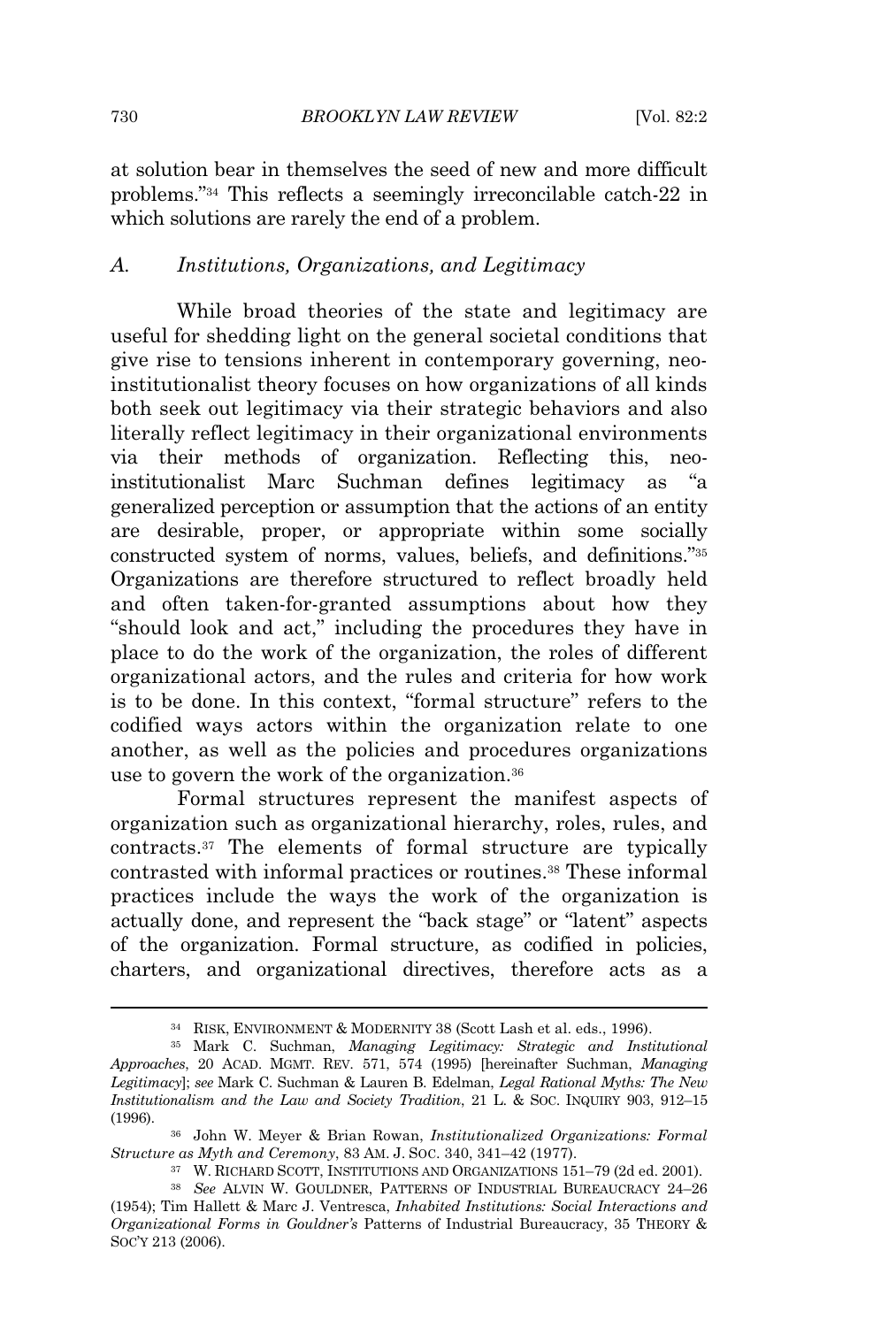blueprint for the activities of the organization. Institutionalists view formal structure not only as a means that organizations use to achieve discrete ends but also as an important symbolic form of communication to both employees and the external environments within which they operate.<sup>39</sup> Indeed, institutional and neoinstitutional research has consistently found that while the manifest and latent aspects of formal organization can complement and correspond with one another, they can, and frequently do, contradict one another as well.<sup>40</sup> In this regard, organizational structures are best conceptualized as "loosely coupled" to one another, but are easily "decoupled" insofar as the accomplishment of one organizational goal may not cohere with, or aid the accomplishment of, other organizational goals.<sup>41</sup>

Based on observation of organizational decoupling, early institutionalism emphasized how organizations and their members can be "co-opted" by outside political interests. Members can pursue the co-optation of outside interests that they desire to ally with or that threaten them and their plans.<sup>42</sup> More recently, scholars tend to focus on what organizational behaviors such as decoupling, co-optation, and isomorphism<sup>43</sup> actually reflect. Here, scholars note that high levels of uncertainty, when paired with difficult-to-measure outcomes, can push organizations towards merely seeking legitimacy rather than focusing on strategies that promote efficiency and effectiveness.<sup>44</sup> Legitimacy-seeking involves organizations pursuing mimesis and conforming to prevailing norms and standards within the industry, sector, or, more generally, society as a whole.<sup>45</sup>

The institutionalist perspective supplies a counterthesis to a prevailing view of organizations as simply rational tools deployed by their masters to achieve certain goals.<sup>46</sup> By

<sup>39</sup> *See* SCOTT, *supra* note 37, at 77–79.

<sup>40</sup> Neil Fligstein, *The Structural Transformation of American Industry: An Institutional Account of the Causes of Diversification in the Largest Firms, 1919–1979*, *in* THE NEW INSTITUTIONALISM IN ORGANIZATIONAL ANALYSIS (Walter Powell & Paul DiMaggio eds., 1991); *see* GOULDNER, *supra* note 38, at 24–27; PHILIP SELZNICK, LEADERSHIP IN ADMINISTRATION: A SOCIOLOGICAL INTERPRETATION 5–7 (1957).

<sup>41</sup> Meyer & Rowan, *supra* note 36, at 341–42, 357.

<sup>42</sup> PHILIP SELZNICK, TVA AND THE GRASS ROOTS: A STUDY IN THE SOCIOLOGY OF FORMAL ORGANIZATION 13 (1949). *Organizational cooptation*, which according to Selznick reflects institutionalization processes, occurs when organizational insiders take on the views of those from outside the organization as their own views. *Id.*

<sup>43</sup> *Isomorphism* involves organizations mimicking similar organizations for reasons of symbolic legitimacy rather than behavioral efficiency. *See* Paul J. DiMaggio & Walter W. Powell, *The Iron Case Revisited: Institutional Isomorphism and Collective Rationality in Organizational Fields*, 48 AM. SOC. REV. 147, 152 (1983).

<sup>44</sup> *Id.*

<sup>45</sup> *Id.*

<sup>46</sup> *See, e.g.*, Eva Boxenbaum & Stefan Jonsson, *Isomorphism, Diffusion and Decoupling*, *in* THE SAGE HANDBOOK OF ORGANIZATIONAL INSTITUTIONALISM 78–94 (2008);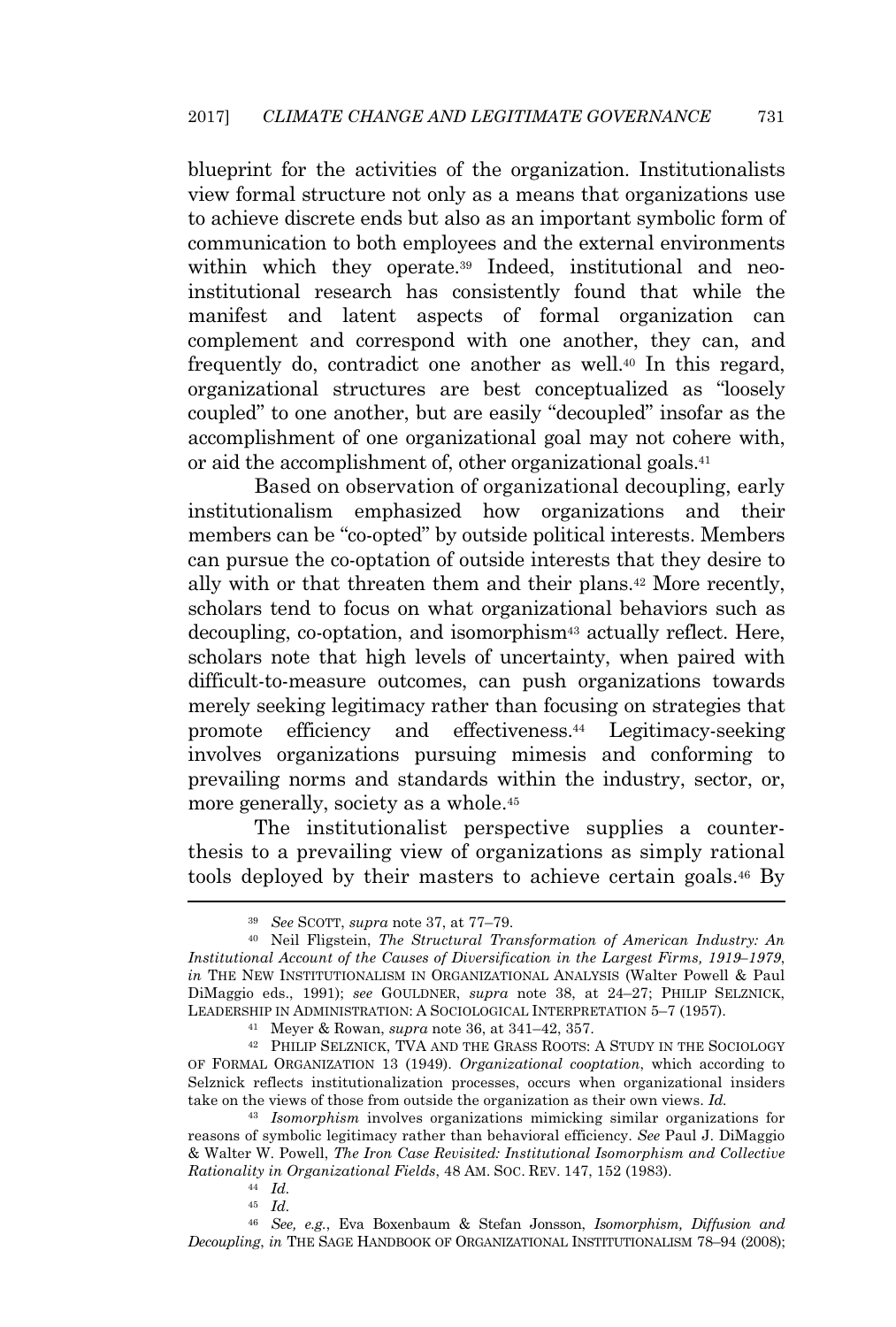contrast, institutionalists view organizations as representing the ongoing social accomplishments of their members. In other words, institutionalists believe that the formal goals, metrics, and structures often associated with an organization's rational manifestation are always supplemented, complicated, and even undermined by less formal and latent aspects that arise as members interact with one another and their environments over time.<sup>47</sup>

Beyond "decoupling," recent institutionalist theory has focused on delineating different dimensions and even kinds of legitimacy. In this vein, a handful of legitimacy schemes have been put forward.<sup>48</sup> Some schemes identify legitimacy that emerges directly from interest groups called "pragmatic legitimacy" <sup>49</sup> or "sociopolitical legitimacy." <sup>50</sup> Others identify legitimacy that emerges from shared morals and norms,<sup>51</sup> while others identify the cognitive or cultural sources of legitimation.<sup>52</sup> Conceptualizations like these mostly reflect variation in researcher focus; different forms of legitimacy result from different sources, contexts, and environments. The next section focuses on the role of legitimacy in policymaking and policy implementation processes, the focal point of this article.

#### *B. Policy Processes and Legitimacy*

During the 1970s and 1980s, public pressure regarding a range of environmental and technological issues led to social and political conflict regarding federal and state level policy and

Patricia Bromley & Walter W. Powell, *From Smoke and Mirrors to Walking the Talk: Decoupling in the Contemporary World*, 6 ACAD. MGMT. ANNALS 483 (2012); Kaisa E. Snellman, *Window-Dressers and Closet Conformists: Organizational Decoupling Revisited*, 1 ACAD. MGMT. PROC. 1 (2012). See examples of the "rational tools" approach to organizations in the work of ALFRED DUPONT CHANDLER, THE VISIBLE HAND: THE MANAGERIAL REVOLUTION IN AMERICAN BUSINESS 1–3, 6–7 (1977); OLIVER E. WILLIAMSON, MARKETS AND HIERARCHIES: ANALYSIS AND ANTITRUST IMPLICATIONS (1975); Oliver Williamson, *Transaction Cost Economics and Organization Theory*, *in* THE HANDBOOK OF ECONOMIC SOCIOLOGY (N. Smelser & R. Swedberg eds., 1994).

<sup>47</sup> *See* DiMaggio & Powell, *supra* note 43, at 147; W. RICHARD SCOTT, ORGANIZATIONS: RATIONAL, NATURAL, AND OPEN SYSTEMS 351–52 (5th ed. 2003).

<sup>48</sup> *See* David L. Deephouse & Mark Suchman, *Legitimacy in Organizational Institutionalism*, *in* THE SAGE HANDBOOK OF ORGANIZATIONAL INSTITUTIONALISM (2008).

<sup>49</sup> Suchman, *Managing Legitimacy*, *supra* note 35, at 578.

<sup>50</sup> Howard E. Aldrich & C. Marlene Fiol, *Fools Rush In? The Institutional Context of Industry Creation*, 19 ACAD. MGMT. REV. 645, 661 (1994).

<sup>51</sup> *See, e.g.*, SCOTT, *supra* note 37, at 134–36.

<sup>52</sup> Matthew E. Archibald, *Between Isomorphism and Market Partitioning: How Organizational Competencies and Resources Foster Cultural and Sociopolitical Legitimacy, and Promote Organizational Survival*, 22 RES. SOC. ORGS. 171 (2004); Suchman, *Managing Legitimacy*, *supra* note 35, at 582.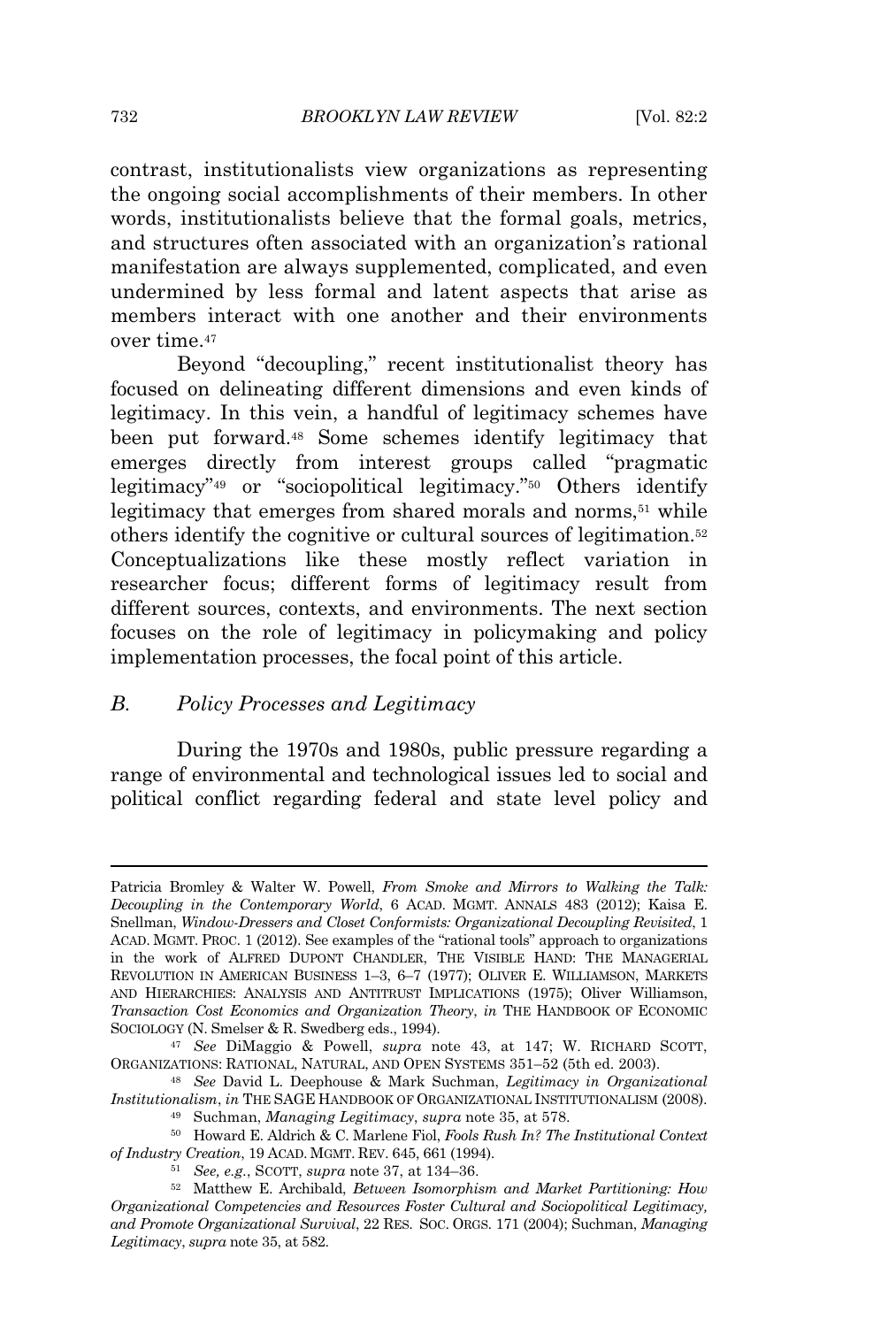policymaking processes.<sup>53</sup> At that time, the public and many social movements fought to open such policy processes to greater public participation and feedback.<sup>54</sup> Reflecting this civic push, federal laws and acts, such as the National Environmental Protection Act and the Emergency Planning and Community Right-to-Know Act, as well as state acts like the California Environmental Quality Act, among others, specified that federal and state governments and in some cases even particular industries—must both fulfill new, more stringent, guidelines and open their internal decisionmaking processes to greater public scrutiny in pursuing plans and developments.<sup>55</sup> Specifically, this meant that government plans would be both more rationally managed—meaning experts would technically assess the risks and benefits associated with a proposed project before taking action—and involve greater public examination and comment. Increased transparency and public involvement promoted still greater levels of social and political pressure that further stimulated public leaders to seek greater legitimation for their policies and plans.<sup>56</sup> The move toward more technocratic and democratic governance processes<sup>57</sup> therefore reflects an effort on the part of the state to gain greater public support, using new regulations that emphasize technical justifications for policy approaches and a "communities' right-to-know." 58

<sup>56</sup> *See, e.g.*, STEVEN L. DEL SESTO, SCIENCE, POLITICS, AND CONTROVERSY: CIVILIAN NUCLEAR POWER IN THE UNITED STATES, 1946–1974 (1979).

<sup>57</sup> DOROTHY NELKIN, TECHNOLOGICAL DECISIONS AND DEMOCRACY: EUROPEAN EXPERIMENTS IN PUBLIC PARTICIPATION (1977); SHEILA JASANOFF, DESIGNS ON NATURE: SCIENCE AND DEMOCRACY IN EUROPE AND THE UNITED STATES (2005).

<sup>58</sup> At the federal level, the public "right to know" and comment has been institutionalized in policy processes such "environmental impact statements." National Environmental Policy Act of 1969, 42 U.S.C § 4332 (2012). In cases where projects, technologies, and development plans involve significant public funding, oversight, or

<sup>53</sup> THOMAS D. BEAMISH, SILENT SPILL: THE ORGANIZATION OF AN INDUSTRIAL CRISIS 82–85 (2002).

<sup>54</sup> Dorothy Nelkin, *Science, Technology, and Political Conflict: Analyzing the Issues*, *in* CONTROVERSY: POLITICS OF TECHNICAL DECISIONS, at xi–xiii (Dorothy Nelkin ed., 3d ed. 1992).

<sup>&</sup>lt;sup>55</sup> By plans and developments, we specifically mean both the introduction of new technologies and technical systems into society as well as the pursuit of economic, industrial, and/or urban developments that held both risks and benefits. Technological examples include nuclear energy, chemicals, and biodefense and biotechnology. Outsized infrastructural developments include proposals to mine and extract resources; mega-projects like new highways, bridges, airports, and dams as well as other infrastructural and industry focused proposals and expansions. *See* California Environmental Quality Act, CAL. PUB. RES. CODE §§ 21000–21189 (West. 2017); CAL. CODE REGS., tit. 14, §§ 15000–15387 (2017); CYNTHIA CATES COLELLA, PROTECTING THE ENVIRONMENT: POLITICS, POLLUTION, AND FEDERAL POLICY 17–18 (1981); *What Is EPCRA?*, EPA, https://www.epa.gov/epcra/what-epcra [https://perma.cc/984B-JM4T]; ADVISORY COMM'<sup>N</sup> ON INTERGOVERNMENTAL RELATIONS, THE FEDERAL ROLE IN THE FEDERAL SYSTEM: THE DYNAMICS OF GROWTH (1981), http://www.library.unt.edu/gpo/ acir/Reports/policy/a-86.pdf [https://perma.cc/C9N2-R6T4].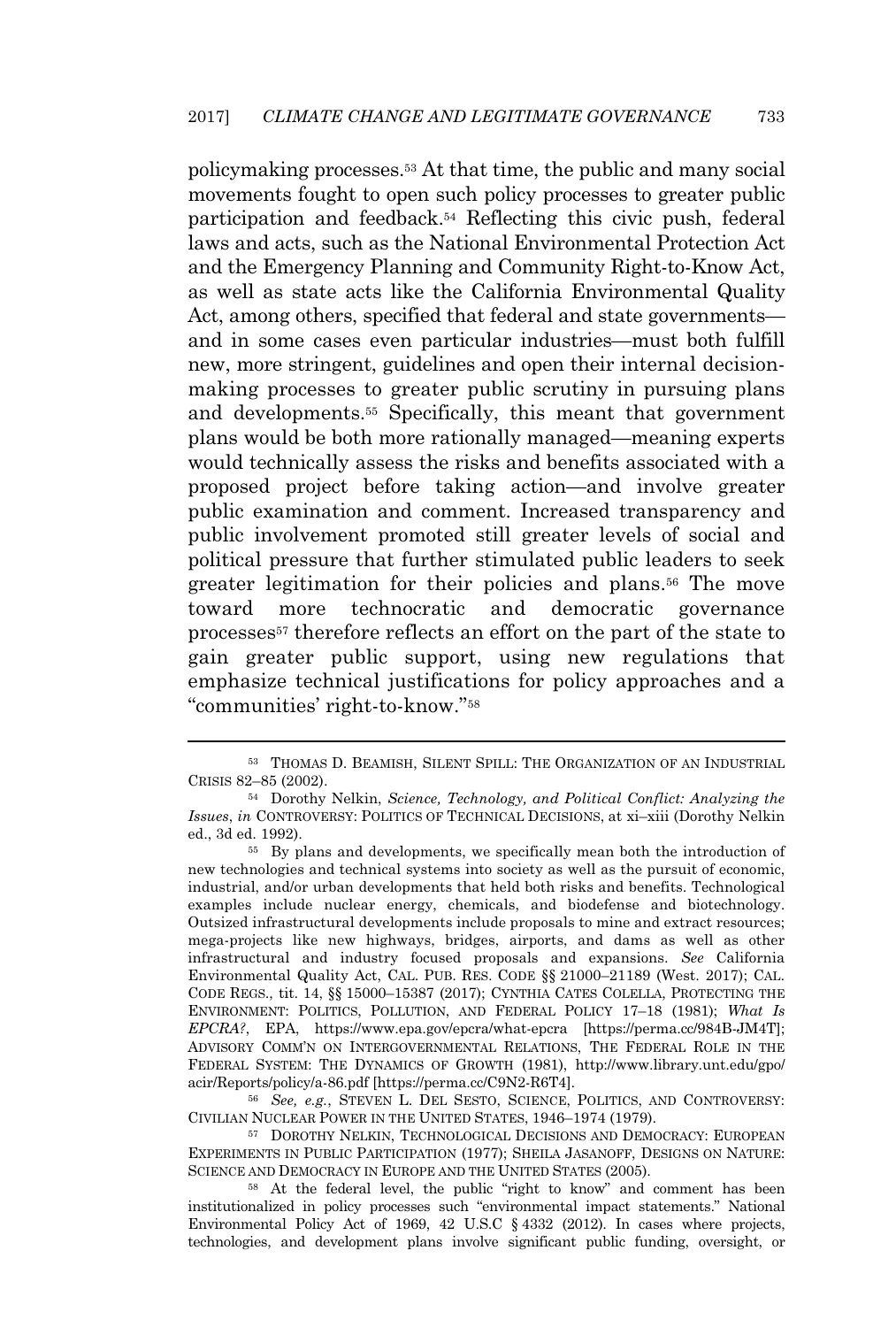Some areas where the democratic and technical demands on the design of governance approaches are particularly prominent are in transportation, land use, and environmental policy-based decisions. In terms of the *technical dimension* wherein experts seek to more rationally manage risks and benefits, policymakers rely on models and modeling in most urban policy decision making, and modelers spend a great deal of time and effort justifying their models as critical to decision making and for identifying policy solutions.<sup>59</sup> There is a strong desire to gain support for models, and with that support lend credibility to modeling tools used by technical experts.<sup>60</sup> Technocrats argue that new, ever more complicated and behaviorally consistent models are necessary to reflect more complex urban settings and societal contexts.<sup>61</sup>

Environmental policy scholars have also devoted attention toward *democratizing* environmental policy processes. For example, themes of collaboration, transparency, decision-making process, and representation have gained importance over time.<sup>62</sup> Citizen and stakeholder involvement in planning processes is now seen as critical to representing varied interests; leaders rely on enlisting public collaboration in imagining future development to reduce the number of potential clashes and conflicts over policy choices.<sup>63</sup>

Technical and democratic elements, however, cannot be assumed to comfortably coexist.<sup>64</sup> A recurring theme within the scholarship on policy processes posits tensions between technical

<sup>64</sup> Sheila Jasanoff, *The Dilemma of Environmental Democracy*, 13 ISSUES IN SCI. & TECH. 63, 63–65 (1996).

potential impact are compelled to provide technical assessments of their intended benefits and probable/potential future risks as well as potential risk/cost-offsets before approval can be granted. At the state level, for example, in 1986 California passed the California's Safe Drinking Water and Toxic Enforcement Act of 1986 also known as "Proposition 65" which also stipulates public announcement and a community's right to know it is being or has been exposed to toxins. *See* Safe Drinking Water and Toxic Enforcement Act of 1986, CAL. HEALTH & SAFETY CODE § 25249.8 (West 2017).

<sup>59</sup> *See, e.g.*, David T. Hartgen, *Hubris or Humility? Accuracy Issues for the Next 50 Years of Travel Demand Modeling*, 40 TRANSP. 1133, 1133–34 (2013) (providing an overview of the accuracy and relevance of forecasting models for public decision making).

<sup>60</sup> M. Hatzopoulou & E.J. Miller, *Transport Policy Evaluation in Metropolitan Areas: The Role of Modelling in Decision-Making*, 43 TRANSP. RES. PART A 323, 330–35 (2009).

<sup>61</sup> Soora Rasouli & Harry Timmermans, *Activity-Based Models of Travel Demand: Promises, Progress and Prospects*, 18 INT'<sup>L</sup> J. URB. SCI. 31, 32–34 (2014).

<sup>62</sup> Marian Barnes et al., *Constituting 'The Public' in Public Participation*, 81 PUB. ADMIN. 379, 379–80 (2008); Matthew C. Nisbet, *Communicating Climate Change: Why Frames Matter for Public Engagement*, 51 ENV'<sup>T</sup> 12, 20–22 (2009).

<sup>63</sup> *See* Richard Willson, *Assessing Communicative Rationality as a Transportation Planning Paradigm*, 28 TRANSPORTATION 1, 14–15 (2001); Caron Chess & Kristen Purcell, *Public Participation and the Environment: Do We Know What Works?*, 33 ENVTL. SCI. & TECH. 2685, 2685–92 (1999).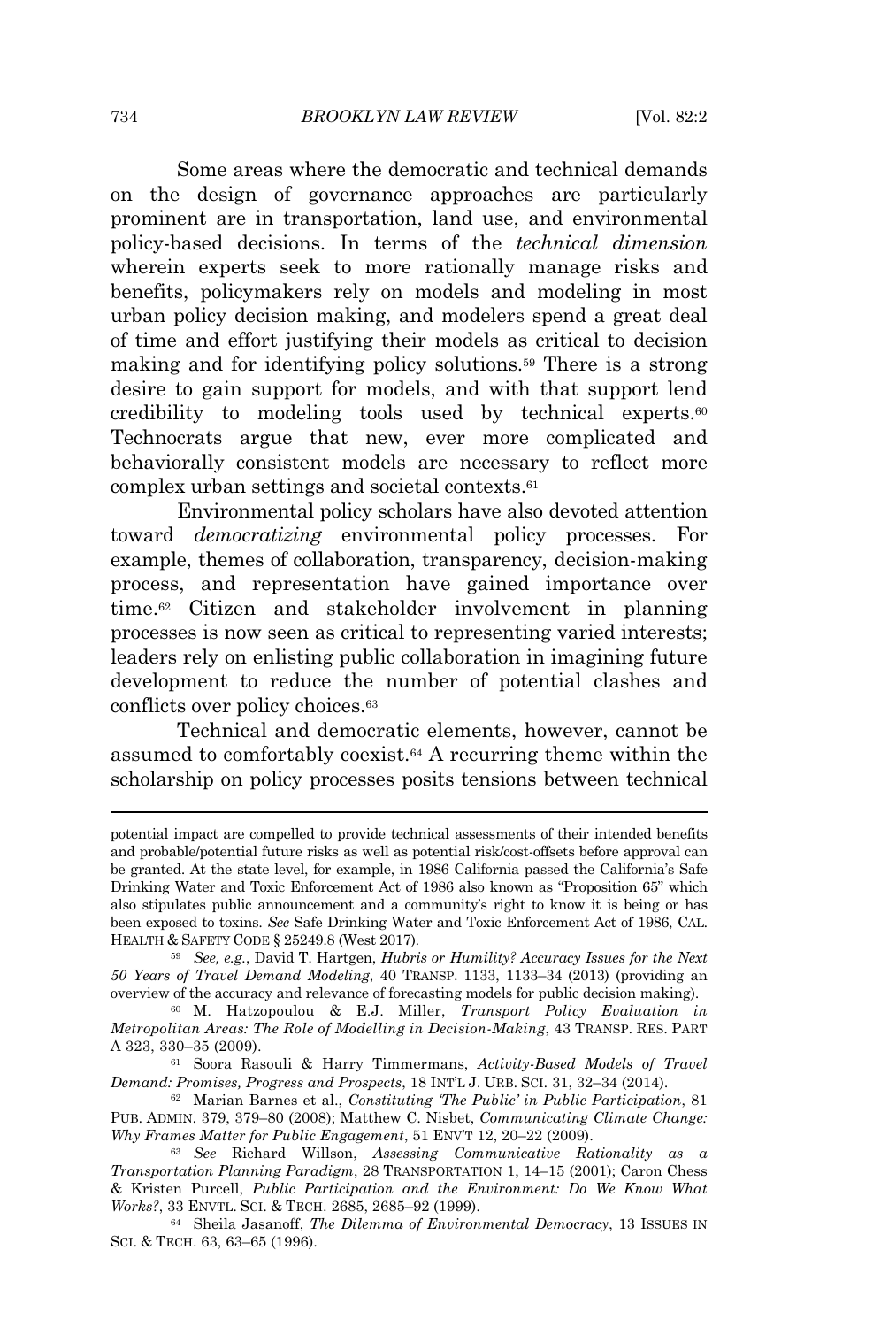and democratic dimensions of policymaking.<sup>65</sup> Policy processes that too strongly emphasize technical aspects risk appearing elitist and unresponsive to citizen values.<sup>66</sup> Policy processes that emphasize democratic elements are vulnerable to complaints that the resulting policies do not square with the science—findings that have been verified as reliable and valid—or that in seeking to satisfy too many stakeholders, a policy compromises its coherence and therefore what is necessary for it to achieve a stated objective, such as lowering a specific pollutant or achieving another desired environmental outcome.<sup>67</sup>

# *C. Risk Communication and Legitimacy*

A final body of scholarship emphasizes the emergence and centrality of the concept of risk—its management and the minimization of harms—in debates about the design of governance systems. According to this view, a fundamental aspect of the state, and the legitimacy of government generally, is reflected in its ability to predict and manage future threats and ensure collective safety.<sup>68</sup> This means that a key function of any given governance system is to address and communicate the nature of those risks and to identify the means by which they can be managed.<sup>69</sup>

Like the work on policy processes reviewed above, both experts and citizens are implicated in the process of "risk communication." Experts must figure out how to characterize risks and citizens must be made to understand, and ultimately vet, those characterizations and the plans designed to address them.<sup>70</sup> As pursued by government and industry, risk communication strategy has currently taken form in what might best be termed "risk communication 'orthodoxy'": quasi-formalized governance strategies that are frequently deployed to both blunt

<sup>65</sup> *See e.g.*, Karin Bäckstrand, *Civic Science for Sustainability: Reframing the Role of Experts, Policy-Makers and Citizens in Environmental Governance*, 3 GLOBAL ENVTL. POL. 24, 28–30 (2003).

<sup>66</sup> *See, e.g.*, DEL SESTO, *supra* note 56.

 $67$  Dahl characterizes this tension between technical and popular drivers of policy as between the priorities of citizen participation and system effectiveness. *See* Robert A. Dahl, *A Democratic Dilemma: System Effectiveness Versus Citizen Participation*, 109 POL. SCI. Q. 23, 23–34 (1994).

<sup>68</sup> GIDDENS, *supra* note 32; Anthony Giddens, *Risk and Responsibility*, 62 MOD. L. REV. 1, 4, 9–10 (1999).

<sup>69</sup> *See* Vincent T. Covello, *Risk Communication: An Emerging Area of Health Communication Research*, *in* COMMUNICATION YEARBOOK 359–373 (S.A. Deetz ed., 1992); BEN SHEPPARD ET AL., NAT'<sup>L</sup> CONSORTIUM FOR THE STUDY OF TERRORISM & RESPONSES TO TERRORISM, UNDERSTANDING RISK COMMUNICATION THEORY: A GUIDE FOR EMERGENCY MANAGERS AND COMMUNICATORS 4–6 (2012).

<sup>70</sup> *See, e.g.*, SHEPPARD ET AL., *supra* note 69, at 4, 6.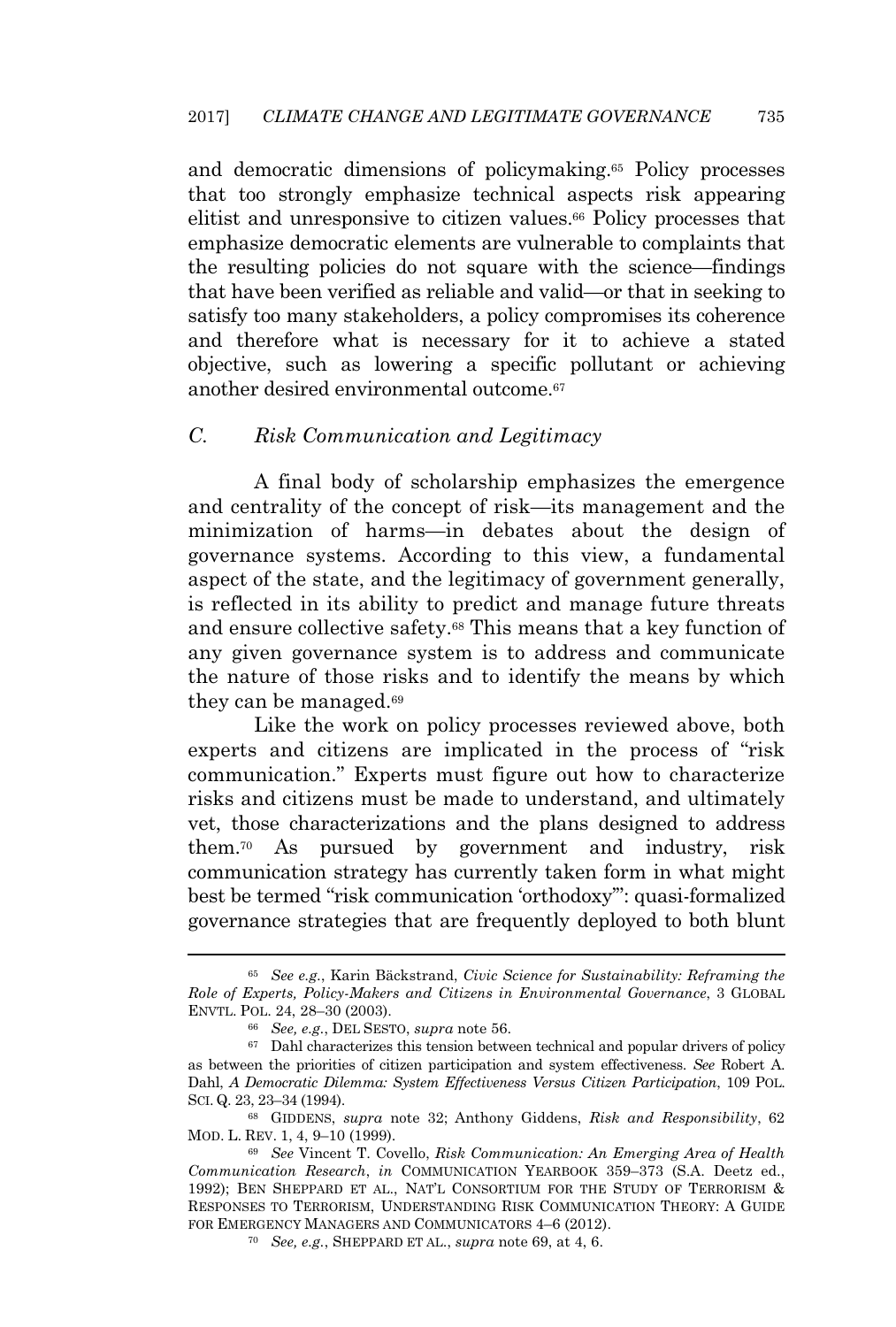and redirect (potential) public criticism and encourage public buyin and dialogue around a set of preferred policy principles or policy options.<sup>71</sup> Critics of risk communication contend that citizen involvement frequently appears to be a ceremonial aspect, rather than a substantively meaningful contribution. Before they seek citizen input, technical experts have already made the key decisions.<sup>72</sup>

Some important themes emerge from the diverse literature regarding legitimacy. Early social theory recognized government's coercive authority as quite limited, and thus, conceptualized legitimacy as a major functional imperative for the state.<sup>73</sup> Risk society theorists emphasize the ways in which states act both as the creators and the managers of societal risks—the latter requiring substantial attention to the legitimation of governmental strategies. Alternatively, institutional theorists focus on legitimacy as a key means by which organizations interact with their environments; they identify decoupling of formal structures from informal behavior as a common strategy for separating the external legitimation of the organization from its internal operations. Lessons from institutional research and theory identify the multifaceted nature of legitimacy, and therefore the multiple sources from which it can emerge and to identify and understand the multiple strategies that can be pursued to gain (or lose) it. Research on policy processes emphasizes the ways that governance systems pursue legitimacy founded upon technical expertise and executed through democratic processes; two pursuits that, while holding the promise of better policy, can also collide and create a basis for further conflict and policy dysfunction. Finally, studies of risk communication highlight how actors in governance systems understand, convey, and seek legitimacy in their efforts to win over others to their view of risk. These ideas provide a broad framework for our investigation of legitimacy in the context of one of California's signature climate change initiatives.

#### II. THE LEGAL BACKDROP TO BLUEPRINTING

California has arguably pushed further than any other state or the federal government in the design and implementation

<sup>71</sup> THOMAS D. BEAMISH, COMMUNITY AT RISK: BIODEFENSE AND THE COLLECTIVE SEARCH FOR SECURITY 65–67 (2015).

<sup>72</sup> *Id.* at 65–70.

<sup>73</sup> Lipset, *supra* note 27, at 86–89; Weber, *supra* note 24, at 1.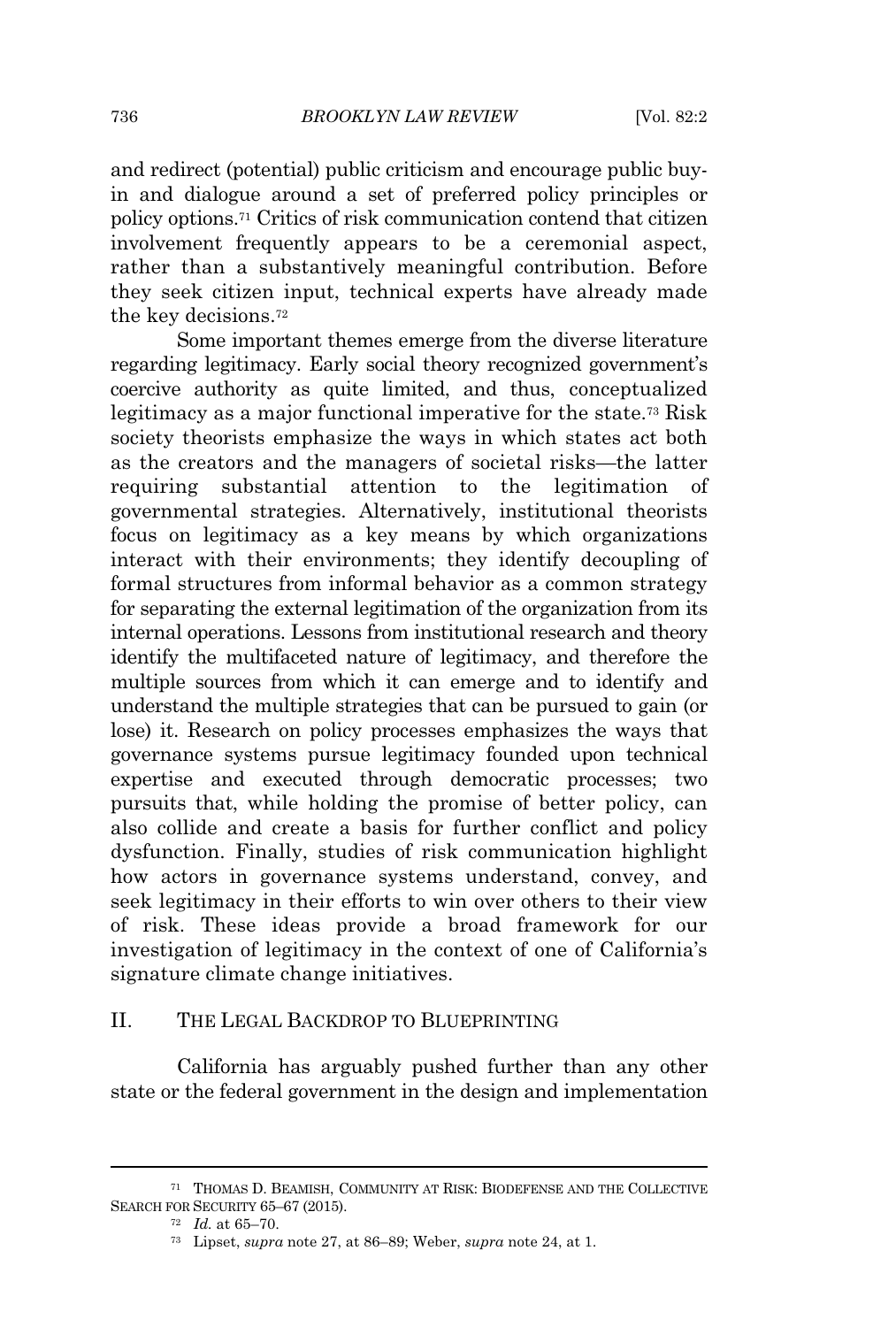of laws and policies intended to reduce GHG emissions.<sup>74</sup> In 2006, the state adopted Assembly Bill 32: Global Warming Solutions Act (AB 32),<sup>75</sup> which was the first GHG reduction law in the United States. The law mandates a reduction in state emissions of GHGs to 1990 levels by the year 2020. In addition, the so-called Pavley Law<sup>76</sup> was passed in 2009, which established standards that would reduce GHG emissions from motor vehicles.<sup>77</sup> This was followed by two Executive Orders which built on AB 32: S-21-09, which focused on renewable energy and mandated a GHG reduction of 80% below 1990 levels by 2050<sup>78</sup> and, most recently, EO-B 30-15, which mandated an interim target of "40 percent below 1990 levels by 2030." 79

These laws focus on three technological and material changes: (1) increasing statewide usage of low carbon fuels; (2) lowering emissions throughout all sectors; and (3) implementing a carbon trading system.<sup>80</sup> AB 32 charged the California Air Resources Board (CARB) with regulating and setting greenhouse gas targets for the state.<sup>81</sup> Over the past ten years, CARB has developed a range of regulatory initiatives that seek to fulfill these three technological and material aspects, and in doing so lower the state's GHG footprint. For example, CARB has required the generation of renewable energy, the use of cleaner gasoline, and developed and implemented a cap-and-trade program in the state.<sup>82</sup> As a result, since 2005 GHG reductions have seen modest declines in a number of sectors.<sup>83</sup> However, despite such progress, transportation emissions have not returned to 1990 levels.<sup>84</sup>

<sup>74</sup> *See generally* Katrina vanden Heuvel, *Once Again, California Leads the Way*, WASH. POST (Dec. 8, 2015), https://www.washingtonpost.com/opinions/once-againcalifornia-leads-the-way/2015/12/08/3bdc8cf4-9d0a-11e5-8728-1af6af208198\_story.html? utm\_term=.06bbe43b6bfa [https://perma.cc/NA5Q-35TX].

<sup>75</sup> Assemb. B. 32, 2006 Leg., Reg. Sess. (Cal. 2006).

<sup>76</sup> Senator Fran Pavley, a Los Angeles County Democrat, authored the 2006 law.

<sup>77</sup> Clean Car Standards, Assemb. B. 1493, 2009 Leg., Reg. Sess. (Cal. 2009) (commonly referred to as the Pavley law).

<sup>78</sup> Cal. Exec. Order S-21-09 (Sept. 15, 2009).

<sup>79</sup> Cal. Exec. Order B-30-15 (Apr. 29, 2015).

<sup>80</sup> CAL. AIR RES. BD., CLIMATE CHANGE SCOPING PLAN: A FRAMEWORK FOR CHANGE 5 (2008), https://www.arb.ca.gov/cc/scopingplan/document/adopted\_scoping\_ plan.pdf [https://perma.cc/QG9U-22XT]; CAL. AIR. RES. BD., PROPOSED FIRST UPDATE TO THE CLIMATE CHANGE SCOPING PLAN: BUILDING ON THE FRAMEWORK 2 (2014), http://www.ahrinet.org/App\_Content/ahri/files/NEWSLETTER/2014/February/CA\_Draf t\_Update\_Climate\_Change\_Scoping\_Plan\_February\_2014.pdf [https://perma.cc/2Y6A-723] [hereinafter CAL. AIR. RES. BD., PROPOSED FIRST UPDATE].

<sup>81</sup> Assemb. B. 32, 2006 Leg., Reg. Sess. (Cal. 2006).

<sup>82</sup> CAL. AIR. RES. BD., PROPOSED FIRST UPDATE, *supra* note 80, at ES-2–ES-3. <sup>83</sup> Transportation and electricity generation saw modest GHG declines

between 2005 and 2014.

<sup>84</sup> CAL. AIR. RES. BD., PROPOSED FIRST UPDATE, *supra* note 80, at ES-2–ES-3.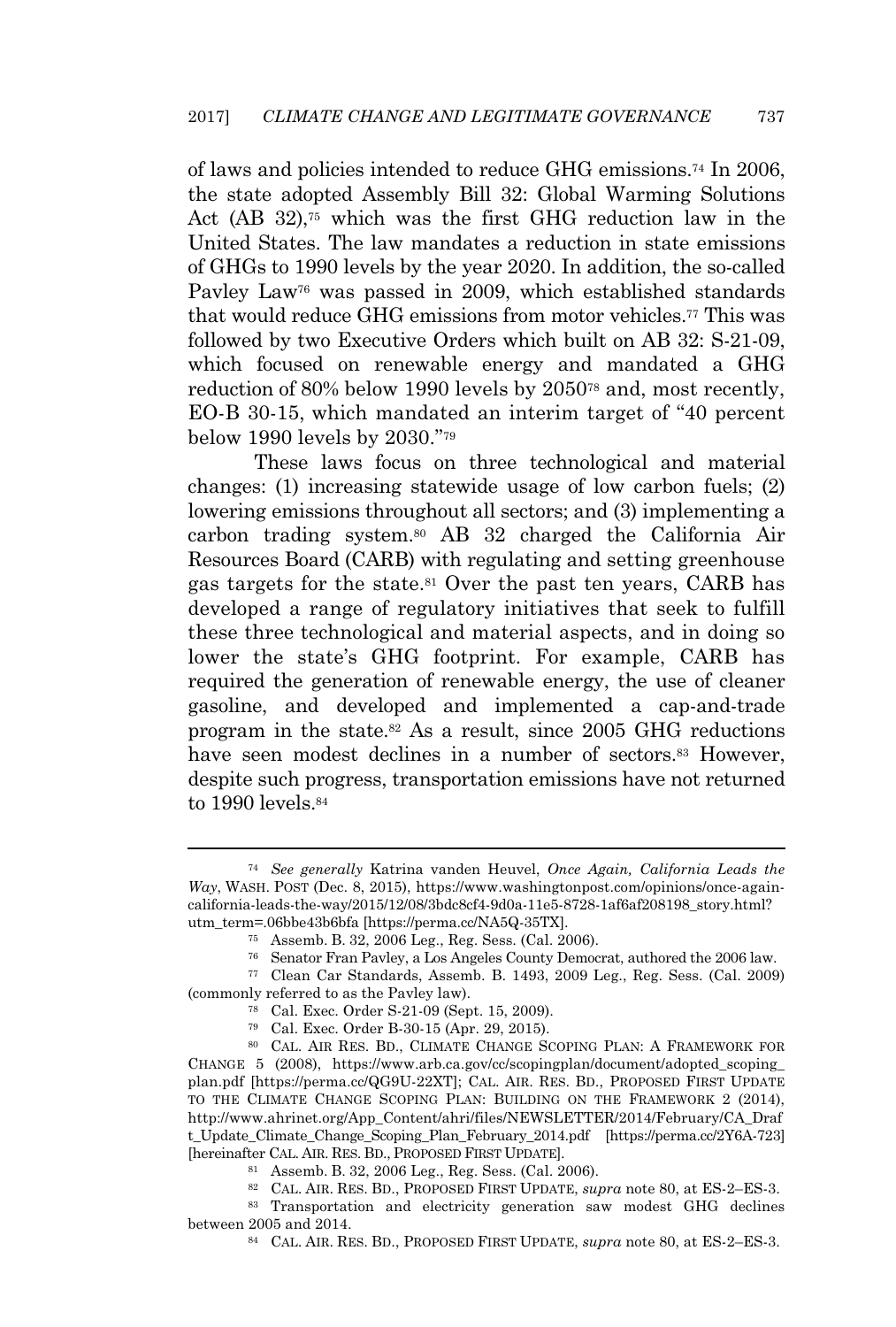Very soon after AB 32 was passed, the legislature enacted the Sustainable Communities and Climate Protection Act of 2008 (SB 375).<sup>85</sup> SB 375 elaborated on the land use and transportation planning dimensions of AB 32. It authorized the California Air Resources Board to establish regional greenhouse gas reduction targets and charged the state's eighteen MPOs with designing and implementing the necessary transportation and land-use planning processes.<sup>86</sup> MPOs are regional bodies established in 1973 by the Federal-Aid Highway Act for the purpose of distributing federal transportation funds;<sup>87</sup> using MPOs for the purposes of SB 375 implementation signaled a recognition that transportation systems are best planned from a regional scale rather than a city, county, or state scale.<sup>88</sup>

SB 375 specifically embraces Sacramento Area Council of Governments's (SACOG) regional approach to addressing climate change as reflected in their Blueprint Plan and the blueprinting process they deployed in ratifying that plan.<sup>89</sup> In relying on the framework developed by SACOG in its Blueprint Plan, MPOs are urged to create long-range transportation and land-use plans through an inclusive civic process that engages regional stakeholders—business interests, civic groups, organizations, and individual "citizen planners"—to weigh in on regional development preferences.<sup>90</sup>

The roots of blueprinting stretch back before SB 375 and, therefore, prior to climate change as a policy focus. In 2002, SACOG initiated the Blueprint Plan in an effort to plan transportation and housing development through the year 2050. SACOG was among the first in California to complete the process and certainly the first to label their effort "blueprinting."<sup>91</sup> Modeled after efforts undertaken in Portland, Oregon, and Salt Lake City, Utah, the objective of the Blueprint Plan was to

<sup>85</sup> *See* SB 375, 2007–2008 Leg., Reg. Sess. (Cal. 2008).

<sup>86</sup> Mary D. Nichols, *Sustainable Communities for a Sustainable State: California's Efforts to Curb Sprawl and Cut Global Warming Emissions*, 12 VT. J. ENVTL. L. 185, 186 (2010).

<sup>87</sup> MARK SOLOF, N.J. TRANSP. PLANNING AUTH. INC., HISTORY OF METROPOLITAN PLANNING ORGANIZATIONS 21 (1998), http://www.njtpa.org/getmedia/b95661af-dfd4-4e3d-bb 87-39e617619c7b/MPOhistory1998.pdf.aspx [https://perma.cc/8PB8-LYSJ].

<sup>88</sup> *See* ELISA BARBOUR & MICHAEL TEITZ, PUB. POL'<sup>Y</sup> INST. OF CAL., BLUEPRINT PLANNING IN CALIFORNIA: FORGING CONSENSUS ON METROPOLITAN GROWTH AND DEVELOPMENT, at iv–v, 1 (2006), http://www.ppic.org/content/pubs/op/OP\_606EBOP.pdf [https://perma.cc/ZK7R-LQJ5].

<sup>89</sup> John Darakjian, Comment, *SB 375: Promise, Compromise and the New Urban Landscape*, 27 UCLA J. ENVTL. L. & POL'<sup>Y</sup> 371, 383–84 (2009).

<sup>90</sup> *See* Greg Greenway, *Getting the Green Light for Senate Bill 375: Public Engagement for Climate-Friendly Land Use in California*, 10 PEPP. DISP. RESOL. L.J. 433, 444–47 (2010).

<sup>91</sup> BARBOUR & TEITZ, *supra* note 88, at 1 & nn.3–4.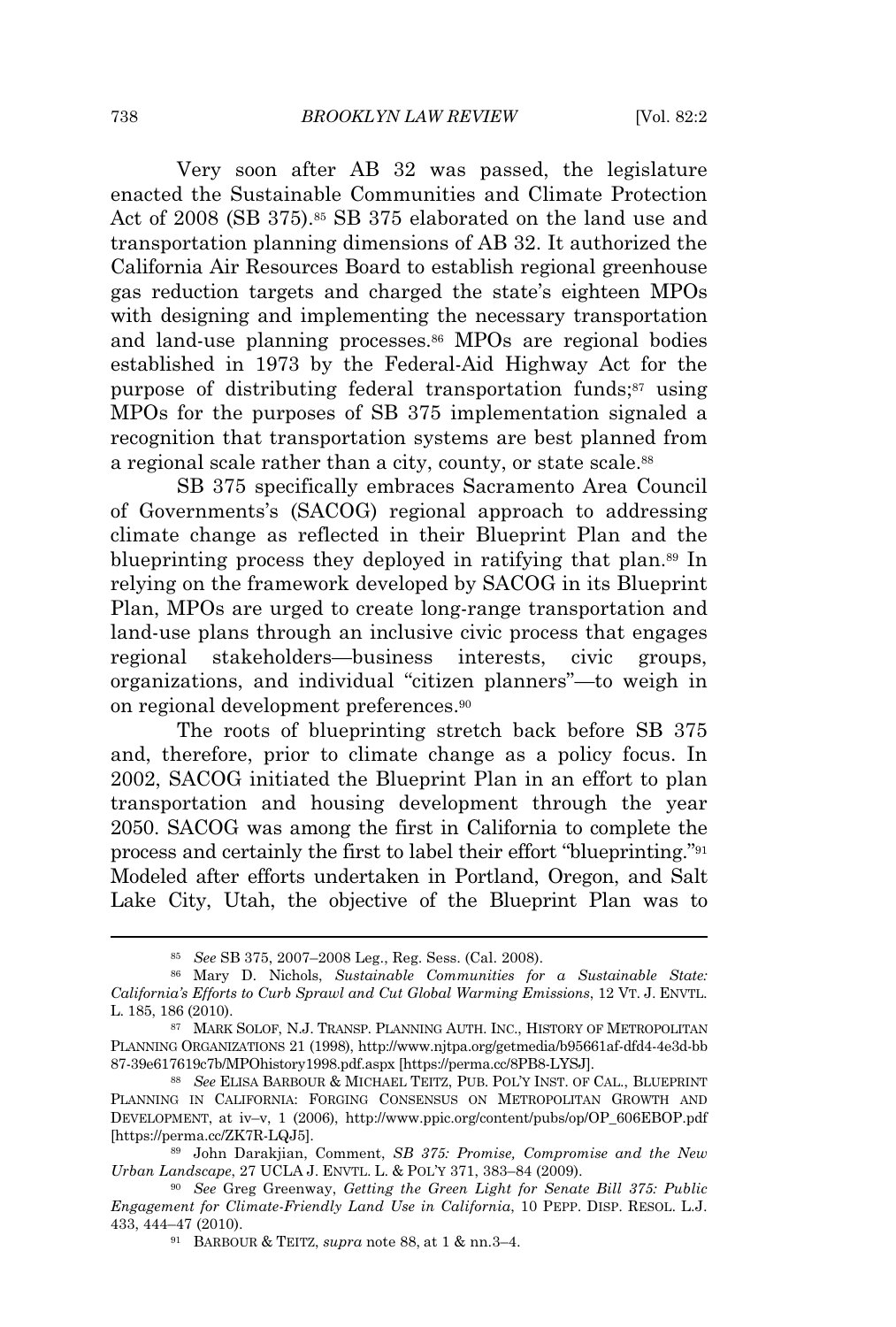develop a regional plan that would densify urban growth, create walkable neighborhoods, promote mixed-use development, increase low-income housing, and expand the use of nonmotorized and public transportation.<sup>92</sup> SACOG expected that these mechanisms would improve lower vehicle miles traveled, and as a result, reduce urban sprawl.<sup>93</sup> In short, the Blueprint Plan would encourage "smart" regional metropolitan growth.<sup>94</sup>

Over its history, most growth in the Sacramento metropolitan area has reflected short-term planning and opportunistic development with little coordination across the region's communities and without sustained public input.<sup>95</sup> Based on projections that by 2050 the Sacramento metropolitan area would need to accommodate 1.7 million new residents and twice the amount of current housing, SACOG imbued their Blueprint Plan and agenda with a fair amount of urgency.<sup>96</sup> The Blueprint Plan was also an attempt to break with the "competitive localism," wherein communities compete rather than cooperate on land-use and transportation initiatives, and to move towards a consensus-based regional planning process.<sup>97</sup>

The process was well received, winning a number of prestigious environmental and planning awards.<sup>98</sup> Again, the

<sup>95</sup> *See* BARBOUR & TEITZ, *supra* note 88, at iii, 5–11.

<sup>96</sup> SACOG, SPECIAL REPORT BLUEPRINT SUMMIT: A REVIEW OF 2004 REGIONAL FORUM REGIONAL REPORT 2–3 (2004).

<sup>97</sup> BARBOUR & TEITZ, *supra* note 88, at 5.

<sup>98</sup> As of 2010, the Blueprint Plan had been awarded the following: Innovations in American Government Award by Kennedy School of Government, Harvard University; the California Governor's Award for Environmental and Economic Leadership; the Transportation Planning Excellence Award by the Federal Highway Administration/Federal Transit Administration; the Presidential Citation from the California Chapter of the American Institute of Architects; the Environmental Leadership Award from the Environment Council of Sacramento; The Award for Smart Growth Achievement from the U.S. Environmental Protection Agency; The "Thanks to You" Award from the American Leadership Forum Mountain Valley Chapter; The Award for Outstanding Achievement from the Association of Metropolitan Planning Organizations; Community Development Award from the Sacramento Mutual Housing Association;

<sup>92</sup> VISIONPDX, PORTLAND 2030: A VISION FOR THE FUTURE 58 (2008), https:// www.portlandoregon.gov/bps/article/168876 [https://perma.cc/T9WZ-6G2Q]. Utah's visioning plan is described here: ENVISION UTAH, THE HISTORY OF ENVISION UTAH, https://www.epa.gov/sites/production/files/2014-07/documents/envision\_utah.pdf [https://perma.cc/M8WZ-EX9X].

<sup>93</sup> Gabriel Baird, *City's Future at Center of Debate—A Regional Planning Agency and Elk Grove Officials Both Claim to Have a Better Plan*, SACRAMENTO BEE, Mar. 21, 2004, at N1.

<sup>94</sup> The concept of "smart growth" can encompass many things. SACOG's definition includes the following planning and transportation aspects: "[p]rovide a variety of transportation choices"; "[o]ffer housing choices and opportunities"; "[t]ake advantage of compact development"; "[u]se existing assets"; "[m]ixed land uses"; "[p]reserve open space, farmland, natural beauty, through natural resources conservation"; and "[e]ncourage distinctive, attractive communities with quality design." SACOG, BETTER WAYS TO GROW: EXAMPLES FROM THE SACRAMENTO REGION OF THE SEVEN PRINCIPLES OF SMART GROWTH 1 (2008).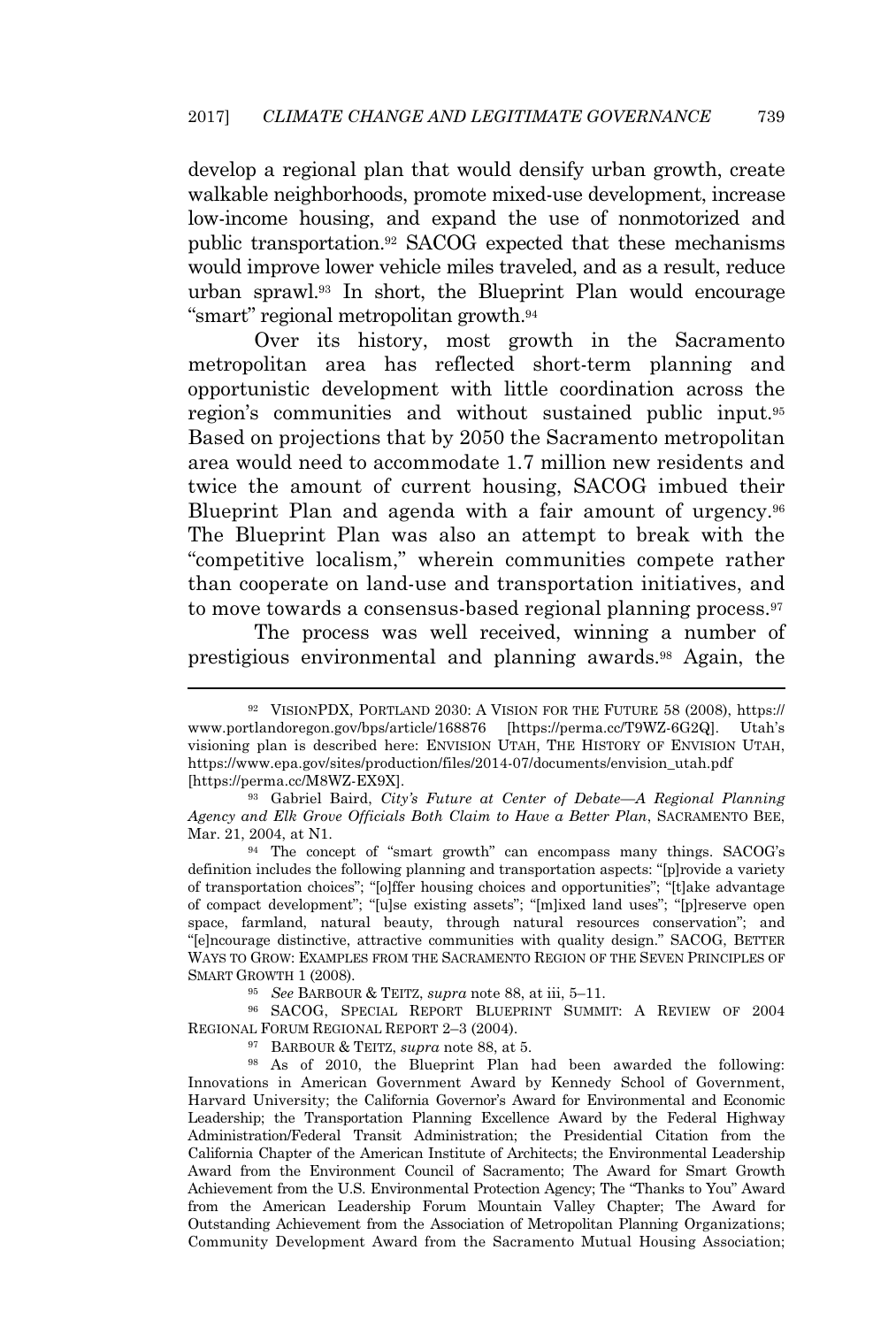Blueprint Plan was considered so successful that the legislature modeled SB 375 after it.<sup>99</sup> Initially blueprinting emerged as a method to build consensus for developing long-range regional plans. Later, blueprinting became a governance strategy that regional MPOs in California and California state leaders considered key to achieving statewide reductions in land-useand transportation-related GHGs.

### III. CULTIVATING LEGITIMACY

SACOG deployed a multipronged approach that relied on four distinctive legitimation strategies in their Blueprint Plan as a means of gaining support and promoting their preferred transportation and land-use plan. In general terms, governance strategies involve different sorts of legitimacy depending on how they are configured, what they seek to accomplish, and who or what governing body is in charge of them. In SACOG's case, the Blueprint Plan involved a new regionalist policy approach to transportation planning in which SACOG, as the governing authority, had little command authority to compel compliance. What is more, the California Legislature tasked SACOG with creating and implementing a plan to address a nationally contentious issue—climate change and GHG emissions—that could involve a highly resistant metropolitan political environment.<sup>100</sup> These circumstances pushed SACOG to cultivate greater levels of public recognition and legitimacy to empower its agenda and exert control over its programs, mandates, and associated responsibilities. SACOG's blueprinting efforts employed four types of legitimacy that we identify and define below. These include: s*tructural*, *popular*, *technological*, and *professional*.

*Structural legitimacy* refers to the way that the formal structure of a governance entity—when in conformance with deeply embedded, widely shared, and taken-for-granted institutionalized rules—tends to gain credibility and, with that, a good level of legitimacy. This structural aspect can reflect both intraorganizational qualities and/or interorganizational network characteristics. As a governance body, SACOG is organizationally situated at the center of a broad network of regional actors including cities, counties, and stakeholders such

and the Regional Clean Air Award from the American Lung Association Sacramento Emigrant Trails. SACOG, SPECIAL REPORT: BLUEPRINT'<sup>S</sup> IMPACT ON THE REGION AND RESIDENTS QUALITY OF LIFE 16 (2010).

<sup>99</sup> MONICA ALTMAIER ET AL., CTR. FOR A SUSTAINABLE CAL., INST. OF URBAN & REG'<sup>L</sup> DEV., MAKE I<sup>T</sup> WORK: IMPLEMENTING SENATE BILL 375, at 5–6 (2009).

<sup>100</sup> *See* Darakjian, *supra* note 89, at 386, 397 & n.110.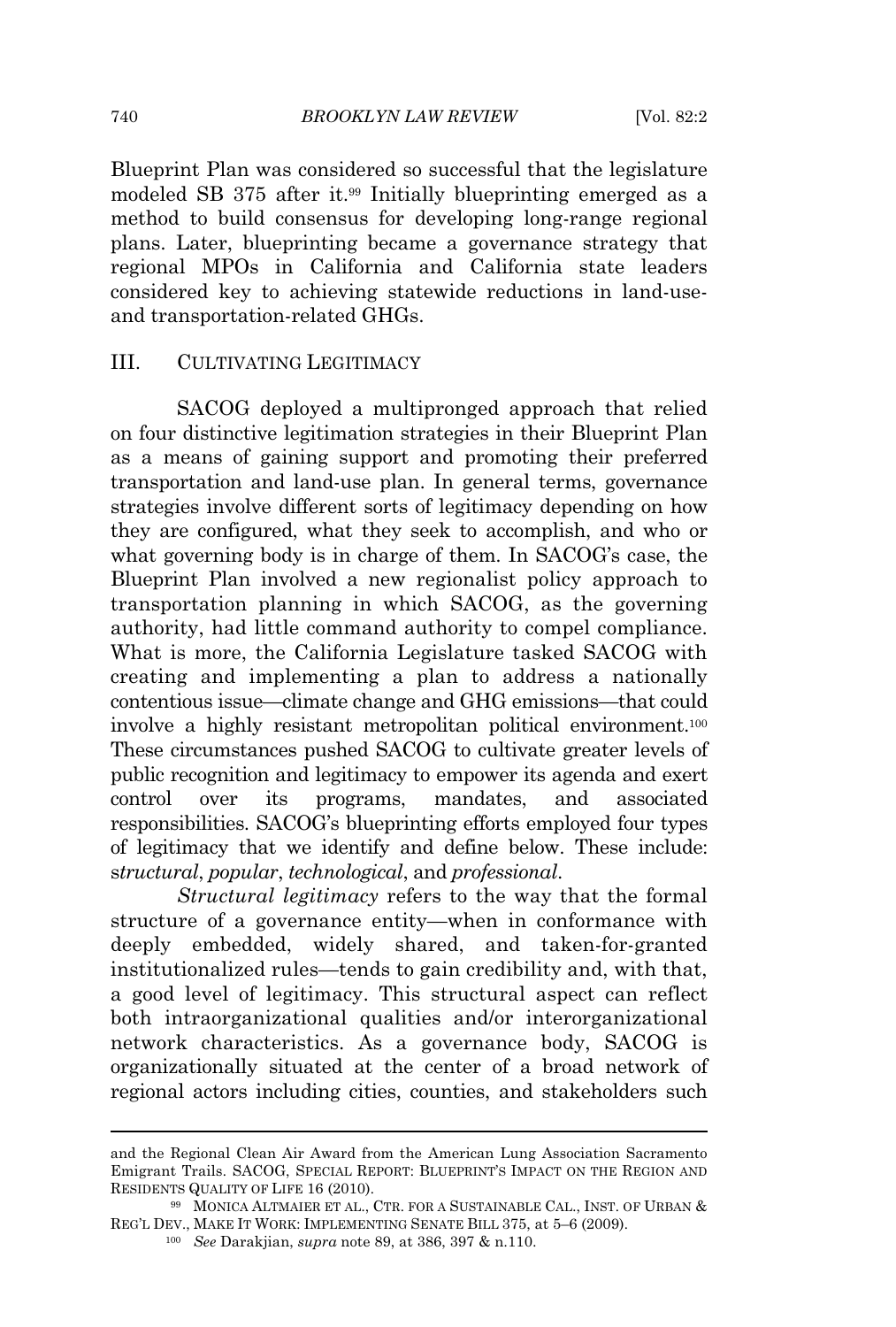as interest-focused nongovernmental organizations, representatives of industry and other commercial concerns, and the general public.<sup>101</sup> What is more, the formal measures SACOG followed when engaged in transportation and land-use planning were intended to align with contemporary beliefs and expectations regarding the proper divisions of authority and responsibility in publicly consequential decisions, as well as those relating to how government ought to be organized, how decisions ought to be made, and therefore how government can best fulfill the common good.

By contrast, *popular legitimacy* refers to the ways that governance entities attempt to reflect institutionalized expectations concerning what constitutes proper governance processes and public inclusion with regard to important decisions that affect the public, as well as with their implementation once a decision has been made. In Western-style democracies, this invariably involves some level of transparency, civic representation, and citizen involvement. Policy processes that involve citizens, therefore, better satisfy democratic expectations. They are understood to reflect local concerns and increase the legitimacy of the policy decision that emerges from the governance system. Conversely, governance arrangements that exclude such measures hazard denunciation as secretive and "undemocratic" and, therefore, are out of sync with community values or reflective of elite self-interest.

Distinct from popular appeals, *technological legitimacy* refers to ways that governance entities try to cultivate the impression that their actions are grounded in hard data and that they rely on the latest technological tools—i.e., "high tech" tools and solutions. Finally, *professional legitimacy* refers to the ways that governance entities mirror or deploy symbols associated with professional knowledge, state-of-the-art theory, findings, and vetted metrics and standards. Professional legitimacy reflects a context within which governance strategies are used to display an alignment with expert opinion and where the expert authority is grounded in a recognized body of knowledge (see Table 1).

<sup>101</sup> For information concerning SACOG see, *About SACOG*, http://www.sacog. org/about-sacog [https://perma.cc/3GGH-KZDK].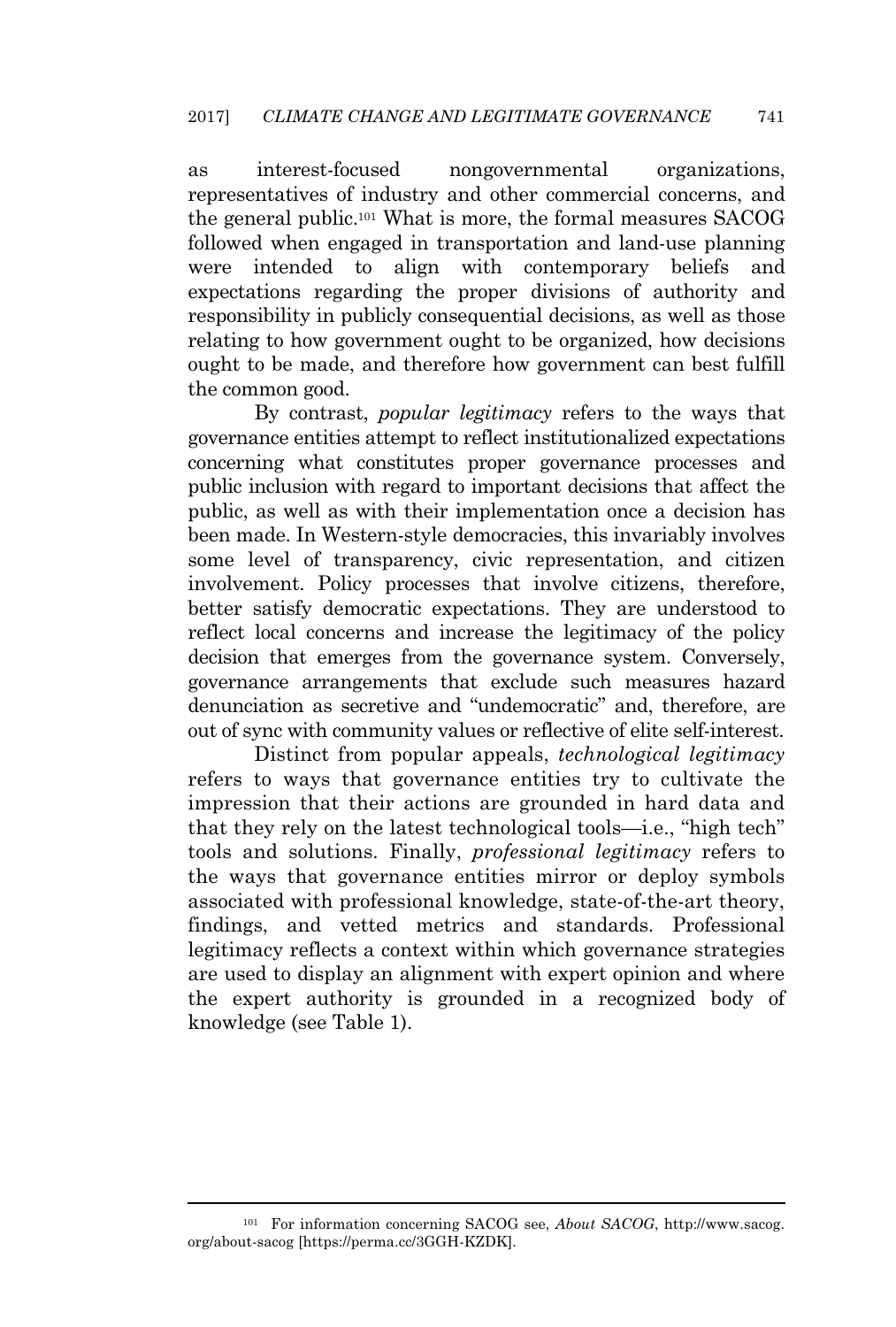| Type of       | <b>Essential Features</b> | Examples                 |
|---------------|---------------------------|--------------------------|
| Legitimacy    |                           |                          |
|               |                           |                          |
| Structural    | formal structures,        | a "third way" policy     |
|               | location, distribution,   | tack,                    |
|               | exercise of authority,    | triple-weighted voting   |
|               | due process               | process                  |
| Popular       | inclusiveness,            | forums, workshops,       |
|               | representativeness        | neighborhood             |
|               |                           | meetings,                |
|               |                           | citizen planners         |
| Technological | high-technology           | cutting-edge planning    |
|               |                           | software, <sup>102</sup> |
|               |                           | I-PLACE <sup>3</sup> S,  |
|               |                           | SACMET,                  |
|               |                           | <b>MEPLAN</b>            |
| Professional  | state-of-the-art,         | professional awards,     |
|               | knowledge                 | smart growth             |
|               |                           | principles               |

#### TABLE 1. Legitimacy Typology

Parsing the features that distinguish different aspects of legitimacy as an ideal type is a useful tool, both theoretically and pragmatically, insofar as it exposes how governance institutions, policies, and laws gain (or lose) adherents, quite apart from the outcomes associated with them. Below, each type of legitimacy introduced above is empirically developed as reflected in SACOG's Blueprint Plan and the blueprinting process.

#### *A. Structural Legitimacy*

By the end of the mid-twentieth century, political tensions emerged in many Western democracies around two general modes of organizing government and, with them, governance.<sup>103</sup> The tension played out across a wide variety of policy domains. The first mode founded authority to manage societal problems and collective risks in a centralized body, often referred to as "the state" or "the government," that exercises the power to define,

<sup>102</sup> I-PLACE3S, SACMET, and MEPLAN are state-of-the-art planning and modeling software technologies. For a more detailed discussion, see *infra* Section III.C.

<sup>103</sup> *See* AYRES & BRAITHWAITE, *supra* note 3, at 3; Bob Jessop, *Liberalism, Neoliberalism, and Urban Governance: A State-Theoretical Perspective*, 34 ANTIPODE 452, 452–72 (2002).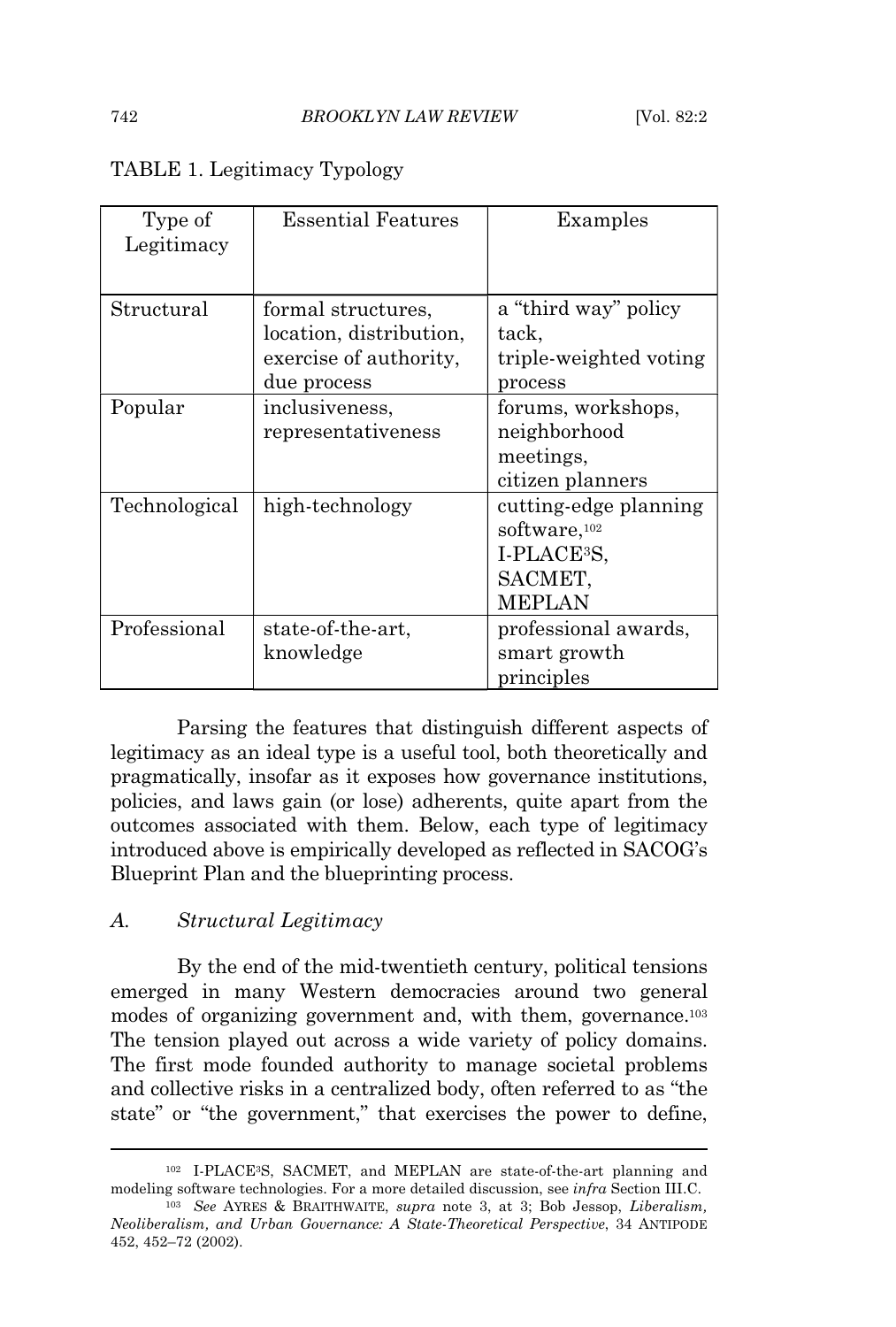implement, and enforce policies in the name of the public.<sup>104</sup> Through the early part of the twentieth century, state criminal justice policies, federal and state taxation, interstate and state highway systems, and federal and state welfare policies were largely organized under this "command model" of governance both in the United States and elsewhere.<sup>105</sup>

More recently, political parties on the right, joined in many cases by center-left coalitions, have favored a second mode of organizing policy responses.<sup>106</sup> This tack has generally emphasized more decentralized, often market-based arrangements that rely on incentives rather than sanctions, and on selfregulation rather than command authority, to achieve desired policy outcomes.<sup>107</sup> These two governance modalities have been contrasted in many theoretical and empirical works in the social science field. These works frequently characterize the older approaches as rooted in "command" or "command and control model" and newer approaches as rooted in "market principles" and "neoliberalism." 108

Currently, the tensions between command and neoliberal governance models lie at the center of an ongoing debate about how societies ought to respond to climate change. For example, Professor Michael Hanemann characterizes the debate over California's landmark climate change policy, AB 32, as being rooted in a conflict between "regulation" and "trading" approaches—i.e., state-centered versus market-centered governance forms.<sup>109</sup> Increasingly, governments have hybridized their policies to involve both command features and market principles in order to realize the strengths of one or the other and resolve the political tensions that accompany their singular use. Scholars have referred to this middle path between either governance extreme as a "third way" governance strategy.<sup>110</sup> SB 375's sponsor, Senator Darrell Steinberg, described the law in a manner that very much echoed these larger ideological tensions:

<sup>104</sup> David John Frank et al., *The Nation-State and the Natural Environment over the Twentieth Century*, 65 AM. SOC. REV. 96, 96–102.

<sup>&</sup>lt;sup>105</sup> For further discussion regarding the command model see DAVID HARVEY, A BRIEF HISTORY OF NEOLIBERALISM 51 (2005).

<sup>106</sup> *Id.*

<sup>107</sup> *See id.*

<sup>108</sup> For a further discussion of neoliberalism see Jessop, *supra* note 103, at 454.

<sup>109</sup> W.M. Hanemann, *How California Came to Pass AB 32, the Global Warming Solutions Act of 2006*, at 25–26 (Dep't of Agric. & Res. Econ. & Policy, Working Paper No. 1040, 2007), https://escholarship.org/uc/item/1vb0j4d6 [https:// perma.cc/TPP5-4FVP].

<sup>110</sup> ANTHONY GIDDENS, THE THIRD WAY: THE RENEWAL OF SOCIAL DEMOCRACY 64–65 (1998).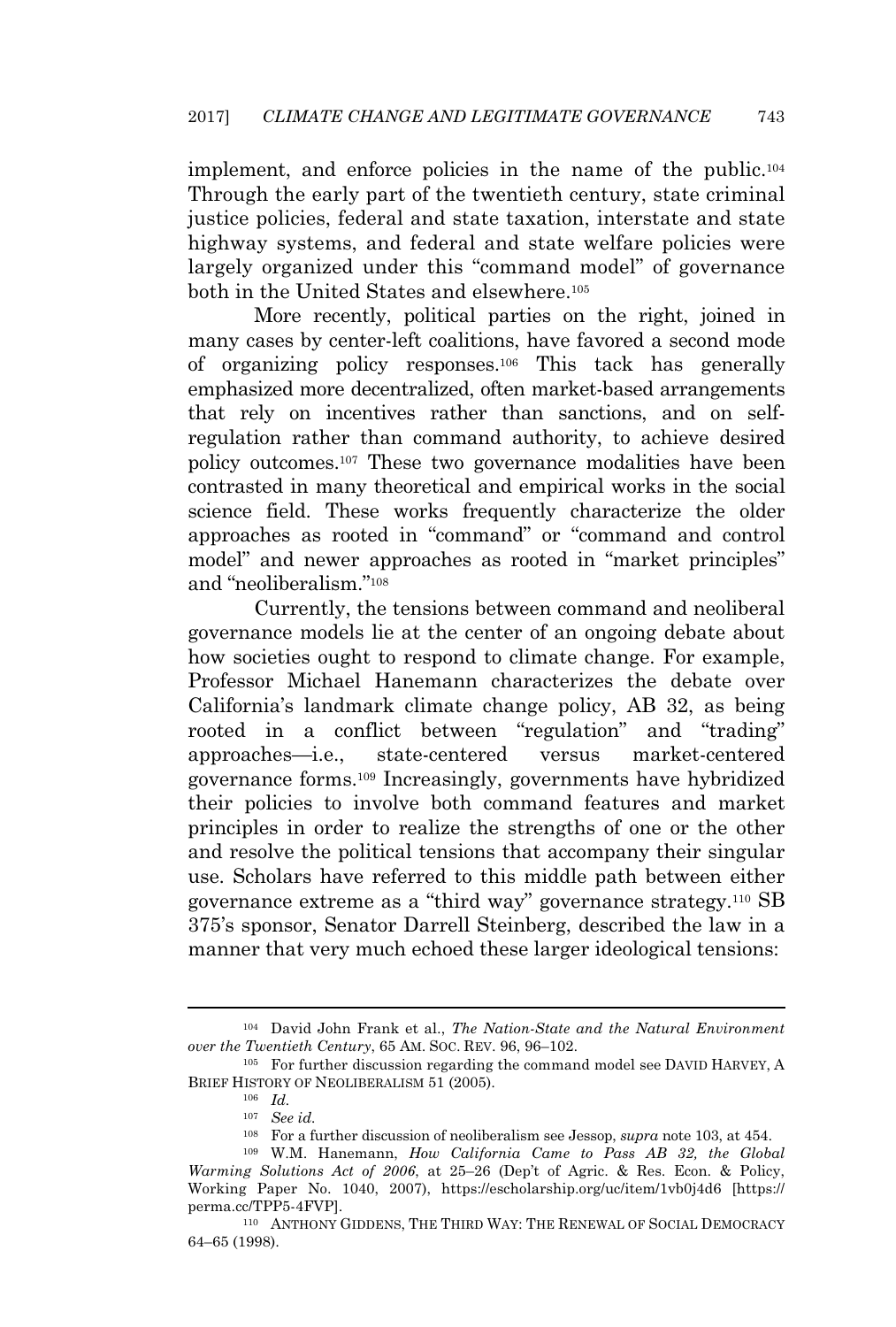I think everyone recognizes that in order to meet the requirements of this very aggressive law, we're going to have to employ market-based mechanisms, we're going to have to regulate, and we're going to have to focus on mobile sources, stationary sources, and land use, which is the subject of SB 375. Since this is such groundbreaking legislation, there's a lot of anxiety about the balance of those aspects. Many of us on the Democratic side feel that, while market-based mechanisms are important and should be part of the strategy, if we aren't aggressive in looking at the regulatory side, we're not going to meet the goals. The Republican side feels that if we regulate, we're going to harm the economy.<sup>111</sup>

SB 375's governance model put into practice two important concepts: "network governance" and "regionalism." In terms of the former, the legislature and the governor agreed to statewide  $CO<sub>2</sub>$  reduction targets with the details of operationalizing the plan left to CARB.<sup>112</sup> CARB further left planning and implementation to regional MPOs who were tasked with achieving targeted reductions by modifying their long-range transportation and land-use plans.<sup>113</sup> Therefore, MPOs like SACOG were tasked with coordinating input from metropolitan area cities and counties, and designing and implementing a longrange transportation plan that would achieve GHG targets as specified by CARB and state level legislation AB 32 and SB 375.<sup>114</sup>

As such, SACOG's role in this governance network reflects the contemporary impulse to balance command regulation with bottom-up input and incentives.<sup>115</sup> Higher levels of government set a broad framework of rules and provide funding, but regions and subregional units are given the autonomy to determine how best to conform and achieve the policy goals set by those higher levels of authority.<sup>116</sup>

In truth, the principles behind SACOG's Blueprint Plan were in place before climate change emerged in 2006 as a policy issue in California.<sup>117</sup> SACOG, as a regionalist governance

<sup>111</sup> *California's SB 375 Would Tie Local Planning Decisions to Transportation Funding*, VERDEXCHANGE (Sept. 23, 2014), https://www.verdexchange.org/news/ california's-sb-375-would-tie-local-planning-decisions-transportation-funding [https://perma. cc/72EY-V8CL].

<sup>112</sup> Bill Fulton, *SB 375 Is Now Law—but What Will It Do?*, CAL. PLANNING & DEV. REPORT (Oct. 1, 2008), http://www.cp-dr.com/articles/node-2140 [https://perma.cc/6 DSX-DDDU].

<sup>113</sup> *California's SB 375 Would Tie Local Planning Decisions to Transportation Funding*, *supra* note 111.

<sup>114</sup> *See* SB 375, 2007–2008 Leg., Reg. Sess. (Cal. 2008); Darakjian, *supra* note 89, at 372; Fulton, *supra* note 112.

<sup>115</sup> GIDDENS, *supra* note 110, at 100.

<sup>116</sup> *See* Betsill & Bulkeley, *supra* note 3, at 144–45.

<sup>117</sup> *See* Kacey Lizon, *Sacramento Region Blueprint: Linking Land Use and Transportation*, SACOG, http://www.sacog.org/overview/sacramento-region-blueprint [https://perma.cc/3ZZR-QUCP].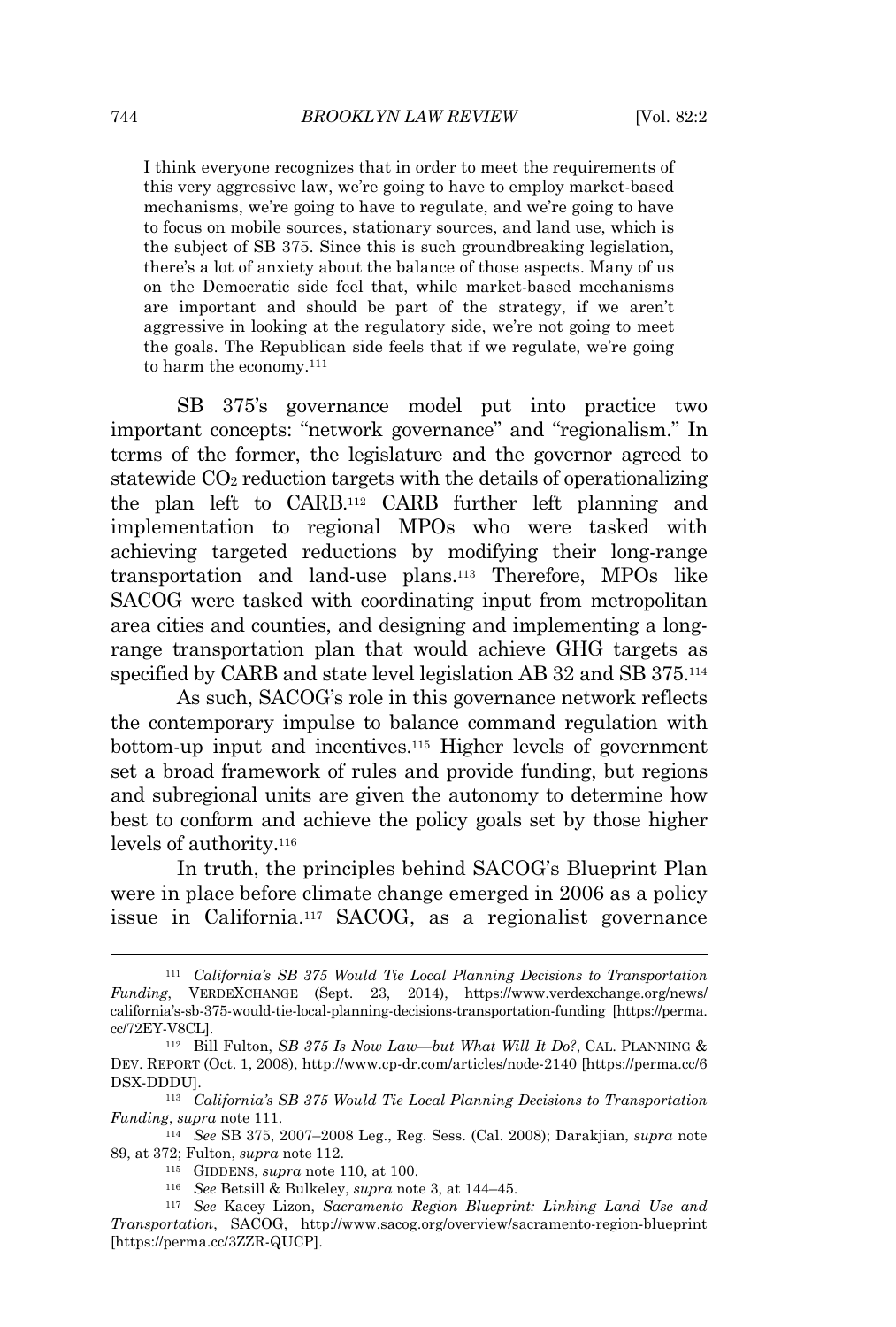structure, provided a politically acceptable alternative for left and center-left politicians because it prevented the "freeriderism" they associated with free-market strategies that they anticipated would undermine the effectiveness of SB 375.<sup>118</sup> On the right, SACOG also proved satisfactory because regionalism paid homage to the importance of local autonomy, especially in land-use planning where centralized and top-down regulation of land use and development are unacceptable to policymakers of this ideological bent.<sup>119</sup> Therefore, SACOG, as an MPO governed through regionalism, was well situated to play the key role of convener of SB 375's roll-out and implementation. Indeed, legislators believed MPOs were the best means of implementing SB 375 precisely because of their political acceptability to the state's varied stakeholders.<sup>120</sup>

As a regionalist means of coordinating transportation planning, SACOG's policymaking process, like many MPOs', is intended to reflect the preferences of the cities and counties present in the region. As a consequence, a networked form of regional governance emerged from SACOG's policymaking deliberations. Individual members on SACOG's board and planning committees reflect locally elected officials and state agency representatives as well as other private, commercial, and civic not-for-profit stakeholders.<sup>121</sup> The role of the board and its committees is to provide technical input and analysis, specialized knowledge, and stakeholder input for SACOG's primary responsibility: planning the region's Metropolitan Transportation Plan (MTP) and allocating federal transportation funds for the plan.<sup>122</sup>

By federal law, regional MPOs have significant flexibility in structuring their internal decision-making processes as they develop their MTPs.<sup>123</sup> In SACOG's case, a thirty-one-member

<sup>118</sup> In this context the "free rider" problem reflects individual cities benefiting from the collective pursuit of state GHG reduction goals, as mandated by AB 32 and SB 375, while they "selfishly" continue to develop without regard to their individual role in promoting climate change. *See* MANCUR OLSON, THE LOGIC OF COLLECTIVE ACTION: PUBLIC GOODS AND THE THEORY OF GROUPS 76 (1965). In short, AB 32 and SB 375 require all cities and counties to participate in reducing their GHG emissions if state mandated goals are to be achieved. SB 375, 2007–2008 Leg., Reg. Sess. (Cal. 2008).

<sup>119</sup> Hanemann, *supra* note 109.

<sup>120</sup> *California's SB 375 Would Tie Local Planning Decisions to Transportation Funding*, *supra* note 111.

<sup>&</sup>lt;sup>121</sup> JOINT POWERS AGREEMENT FOR THE SACRAMENTO AREA COUNCIL OF GOVERNMENTS art. 5, § 5.0 (July 1, 2003), http://www.sacog.org/sites/main/files/fileattachments/jpa.pdf [https://perma.cc/TZ2V-JW4U]*.*

<sup>122</sup> Elisa Barbour & Elizabeth A. Deakin, *Smart Growth Planning for Climate Protection*, 78 J. AM. PLANNING ASS'<sup>N</sup> 70, 72 (2012).

<sup>&</sup>lt;sup>123</sup> THOMAS W. SANCHEZ, METRO. POLICY PROGRAM, AN INHERENT BIAS? GEOGRAPHIC AND RACIAL-ETHNIC PATTERNS OF METROPOLITAN PLANNING ORGANIZATION BOARDS 2 (2006), https://www.brookings.edu/wp-content/uploads/2016/06/20060124\_mp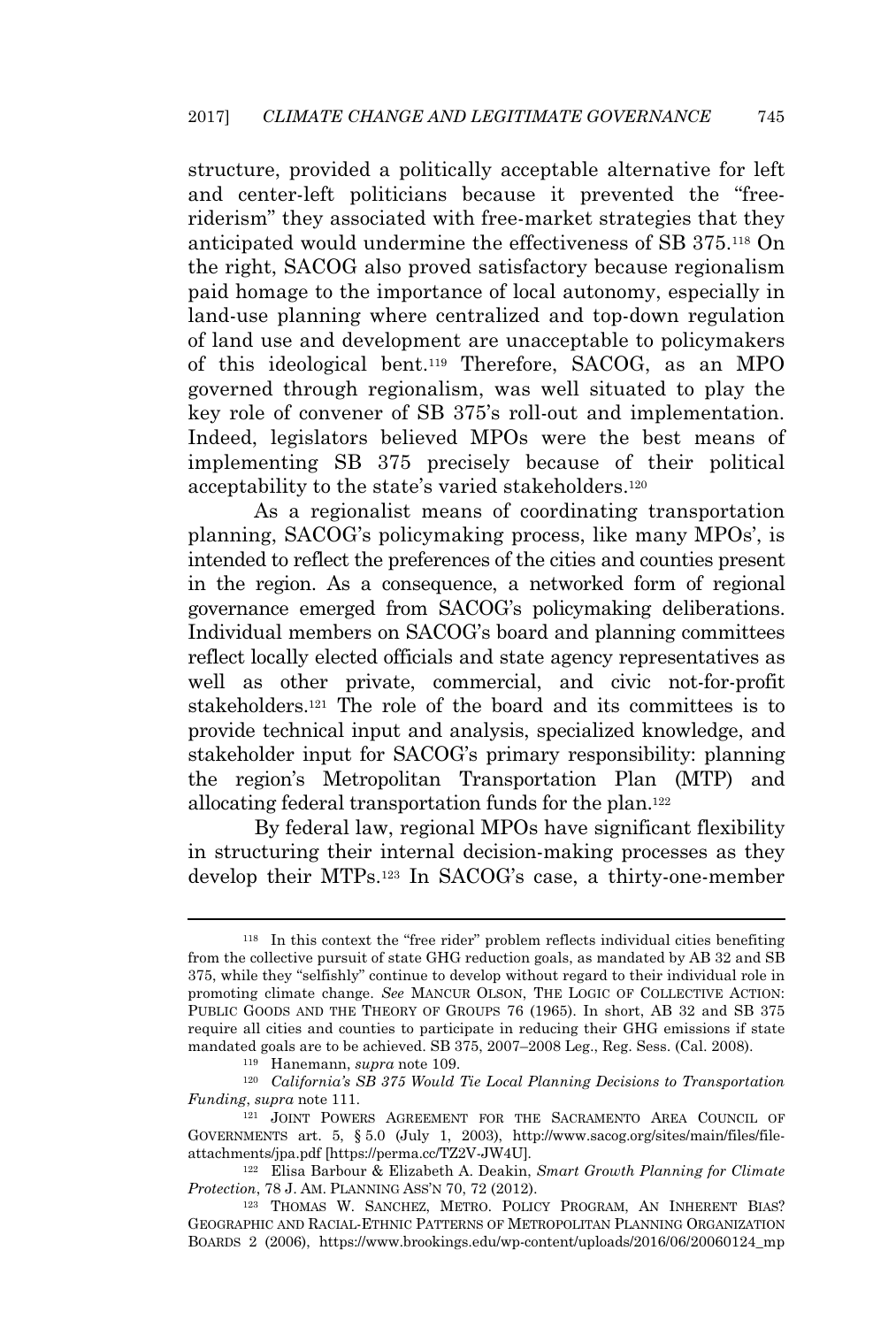board of directors is the governing body and every city and county within the Sacramento metropolitan region holds a seat. On SACOG's board, voting is weighted by the population size of each participating city and county. For example, Sacramento City and Sacramento County, the most populated areas in the region, have two and three seats, respectively.<sup>124</sup> SACOG also relies on a "triple-weighted" voting system to make transportation and land development decisions more representative of the metroarea population.<sup>125</sup> For SACOG to adopt a measure, a majority of the region's cities and counties must support it, and in so doing, a majority of the region's population by extension are deemed to support it through their city or county representatives.<sup>126</sup> Practically speaking, this means that four of six counties and twelve of twenty-two cities in SACOG's defined MPO region must support a measure for it to pass and move toward implementation.<sup>127</sup> This structure of representation helped to legitimize SACOG's regional governance and its pursuit of GHG reductions insofar as its decision making includes representative consideration of local governments and their populations.

This analysis of SACOG's Blueprint Plan and the subsequent drafting of SB 375 highlights the role of governance expectations and activities—how state, regional, and local entities are linked to one another—that can cohere or clash with prevailing ideas regarding how government "ought" to be organized. In SACOG's case, left-leaning and centrist politicians in California's state capital rejected both command-centered and neoliberal governance models.<sup>128</sup> As a result, SB 375 reflected the preferred option: reliance on regionalist governance networks coordinated by MPOs. The legislation reflected SACOG's perceived success in implementing its Blueprint Plan because SACOG had pursued its regional MTP reliant on a relatively open planning process that brought in key stakeholders from across the region. The structure of governance as represented in SACOG's regionalist approach—both in its intra-organizational attributes and in the extra-organizational network it coordinated—neither veered toward command authority nor neoliberalism, but rather

os.pdf [https://perma.cc/C86L-776X]; *see* Federal-Aid Highway Act of 1962, Pub. L. No. 87–866, 76 Stat. 1145, 1145–48 (1962).

<sup>124</sup> JOINT POWERS AGREEMENT FOR THE SACRAMENTO AREA COUNCIL OF GOVERNMENTS, *supra* note 121, at art. 5, § 5.8.

<sup>125</sup> *See* SACOG, SACOG HANDBOOK 22 (2015).

<sup>126</sup> *See* JOINT POWERS AGREEMENT FOR THE SACRAMENTO AREA COUNCIL OF GOVERNMENTS, *supra* note 121, at art. 5, § 5.6.

<sup>127</sup> SACOG, *supra* note 125, at 22.

<sup>128</sup> Mary Lynne Vellinga, *Growth Battle Rejoined—Steinberg's Land-Use Proposal Seeks to Avoid Previous Mistake*, SACRAMENTO BEE, Sept. 9, 2007, at B1.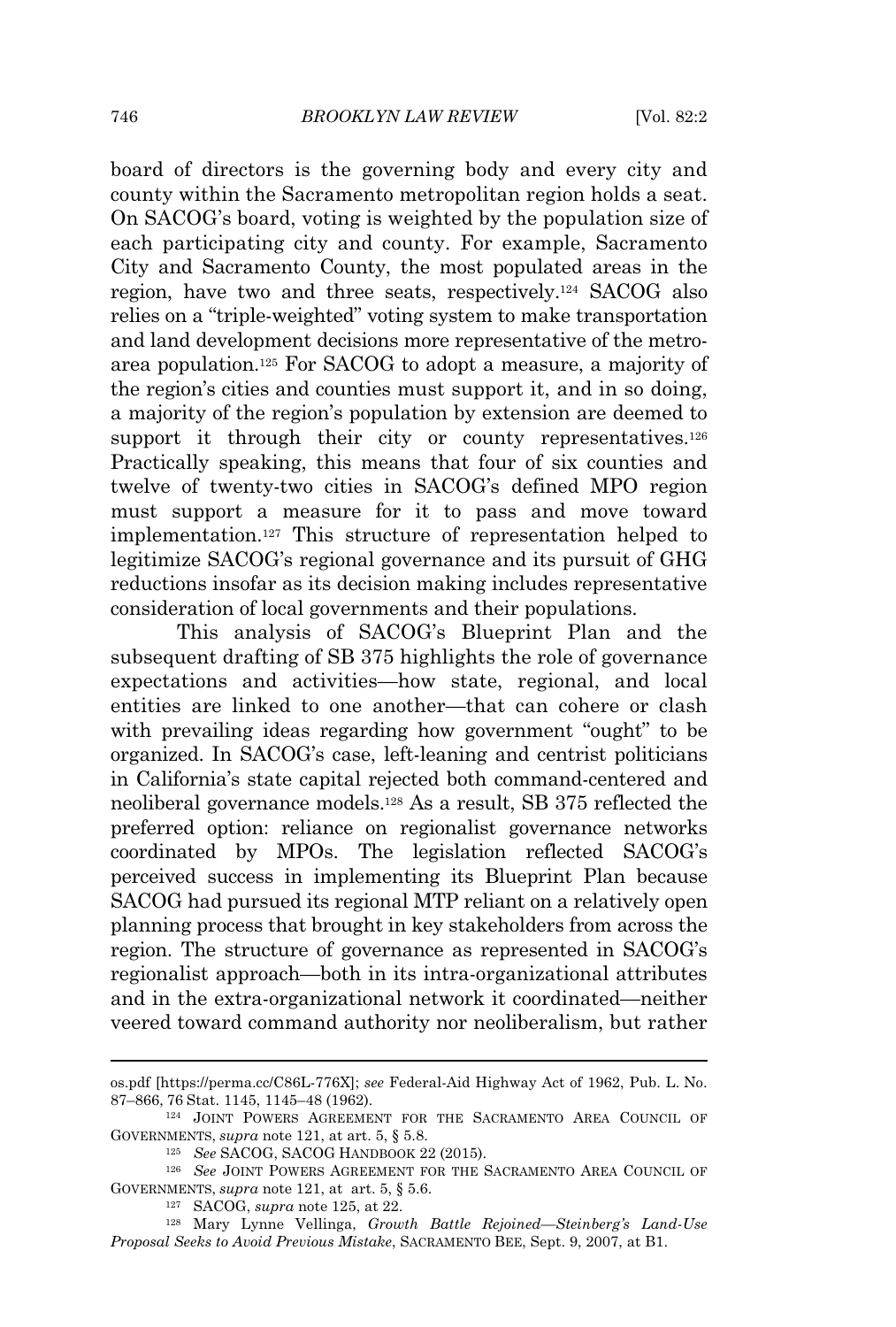reflected SACOG's efforts to reach out and appeal to its stakeholders. The regionalist approach was recognized and rewarded with a good deal of "structural legitimacy."

# *B. Popular Legitimacy*

Popular legitimacy refers to how a citizenry perceives a governance entity. It refers to whether citizens deem that an entity fulfilled institutionalized expectations regarding proper levels of public involvement in decisions as well as in implementation efforts once a policy has been created. Popular legitimacy emerged with SACOG's extensive outreach efforts and was reflected in the citizen participation it encouraged through the neighborhood meetings, workshops, and public forums it sponsored. Popular legitimacy was also reflected in SACOG's adherence to decision rules that stressed regional representation in its policymaking process.

Popular legitimacy, as a generic item, emerges from local history, civic-political relations, and civic discourse that embeds societal "trustees," those vested with some form of public authority, and their decisions in local social expectations. Likewise, when citizens engage in a civic dialogue regarding a policy or program's design, implementation or its outcomes (real or projected), they rely on shared expectations to compare, contrast, and judge its worthiness. As a consequence, citizens are more likely to consent and cooperate with requests, decrees, and laws that mirror their expectations and, when their expectations are met more readily, trust the governments that propose them. The media, special interest groups, and social movements frequently also play a role in helping to shape popular impressions and, with those impressions, the credibility of a proposed program or policy. At its base, then, popular legitimacy is reflected in policy proposals that emerged from a process that explicitly involves citizen participation, which, in turn, generates the perception that policies are consonant with widely held community norms and values.<sup>129</sup>

To promote popular legitimacy with its plans, SACOG therefore deliberately sought to associate its Blueprint Plan with democratic processes and principles. Indeed, SACOG not only sought to play into such expectations but also to actively cultivate civic engagement through its transportation and urban planning agenda. Taking lessons learned in Portland, Oregon,

<sup>129</sup> *See* MAX WEBER, ECONOMY AND SOCIETY: A<sup>N</sup> OUTLINE OF INTERPRETIVE SOCIOLOGY 31 (Guenther Roth & Claus Wittich eds., 1978).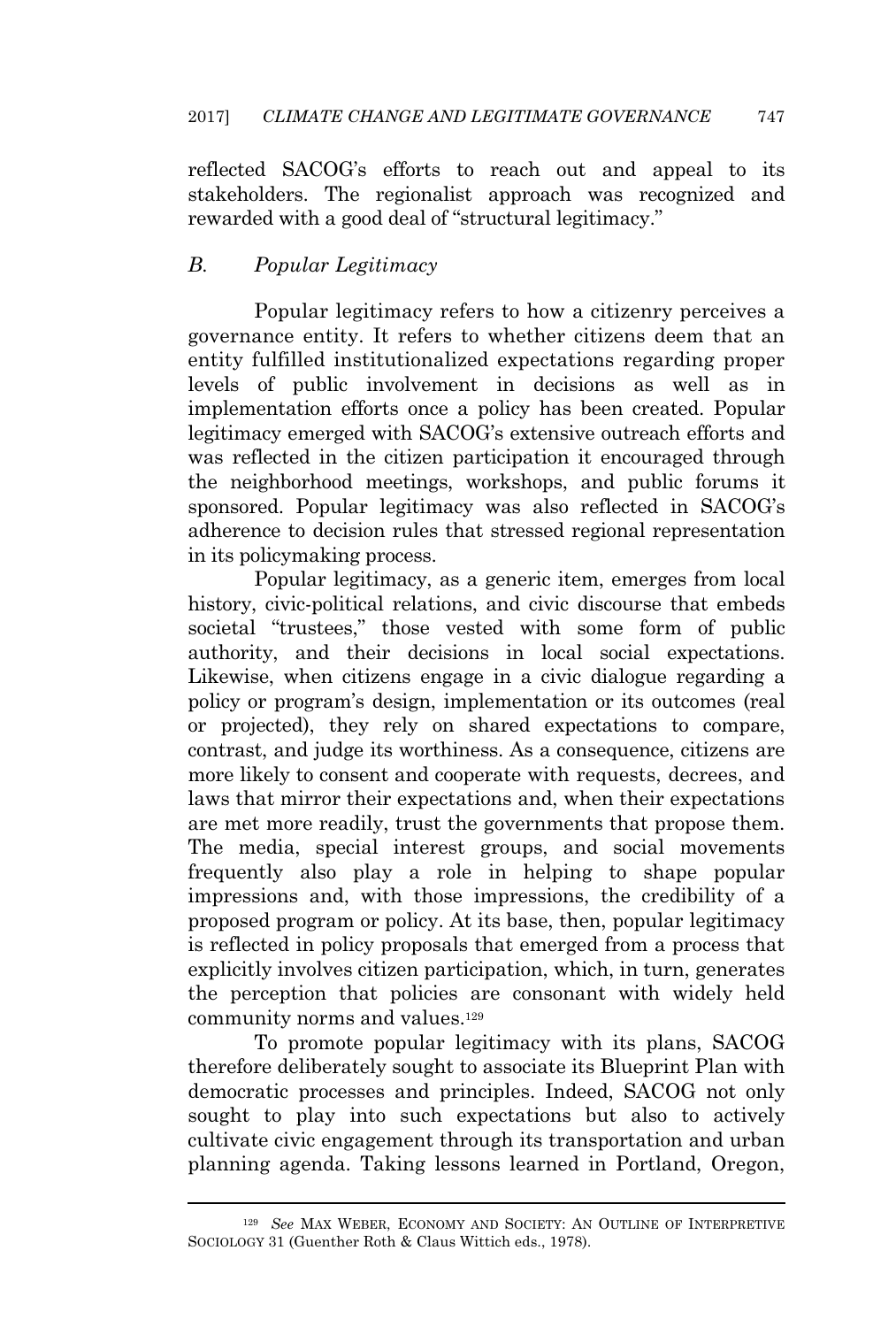and Salt Lake City, Utah, where urban planners had already successfully incorporated high levels of public input into their urban planning efforts, SACOG developed blueprinting as a regional visioning process to highlight that it too was incorporating citizen planners into its policymaking.<sup>130</sup> These undertakings were intended to appear open, deliberative, and democratic and involve the region's socioeconomic and ethnic diversity.<sup>131</sup> As such, once completed, SACOG could claim that the Blueprint Plan reflected the region's popular will.

The Blueprint visioning process itself took shape through forty-four public workshops, organized at neighborhood, county, and regional levels, where invited citizens, civic groups, and commercial and local governmental stakeholders deliberated on alternative regional growth plans.<sup>132</sup> The neighborhood workshops began in 2003 when SACOG convened meetings with residents in twenty-five different regional communities with the purpose of familiarizing them with the goals of the Blueprint Plan.<sup>133</sup> SACOG also held significantly larger county-level forums, including planning workshops, to spread the word about transportation investment options and to gauge local preferences for improving Sacramento's regional transportation system.<sup>134</sup> The neighborhood and county meetings culminated in a "Regional Forum" in October of 2004.<sup>135</sup> This meeting involved some 1400 business leaders, elected officials, and "citizen planners." <sup>136</sup> SACOG repeated the formula it had developed at the neighborhood and county workshops, wherein participants scrutinized maps and data supplied by SACOG that were oriented around four projected growth scenarios. At the end of the event, after SACOG ran through the data and answered questions, citizen planner participants were urged to electronically "vote"—i.e., they were polled—on their preferred growth scenario.<sup>137</sup>

The neighborhood, county, and regional forums were then followed by a final "Elected Officials Summit" held in October of 2004.<sup>138</sup> Eighty elected officials from across the Sacramento metropolitan region attended.<sup>139</sup> They were presented with the

<sup>130</sup> *See* sources cited *supra* note 92.

<sup>131</sup> Photographs used in SACOG publications portrayed citizen planners as a racially and ethnically diverse group. *See* SACOG, *supra* note 98.

<sup>132</sup> *Id.* at 2.

<sup>133</sup> SACOG, *supra* note 98, at 1.

<sup>134</sup> *The Need for the Blueprint*, SACRAMENTO REGION BLUEPRINT, http://www. sacregionblueprint.org/process/ [https://perma.cc/N77C-YJ7V].

<sup>135</sup> SACOG, *supra* note 98, at 2.

<sup>136</sup> *Id.* at 2.

<sup>137</sup> *Id.* at 2–4.

<sup>138</sup> *Id.* at 1.

<sup>139</sup> *See* SACOG, *supra* note 98, at 2.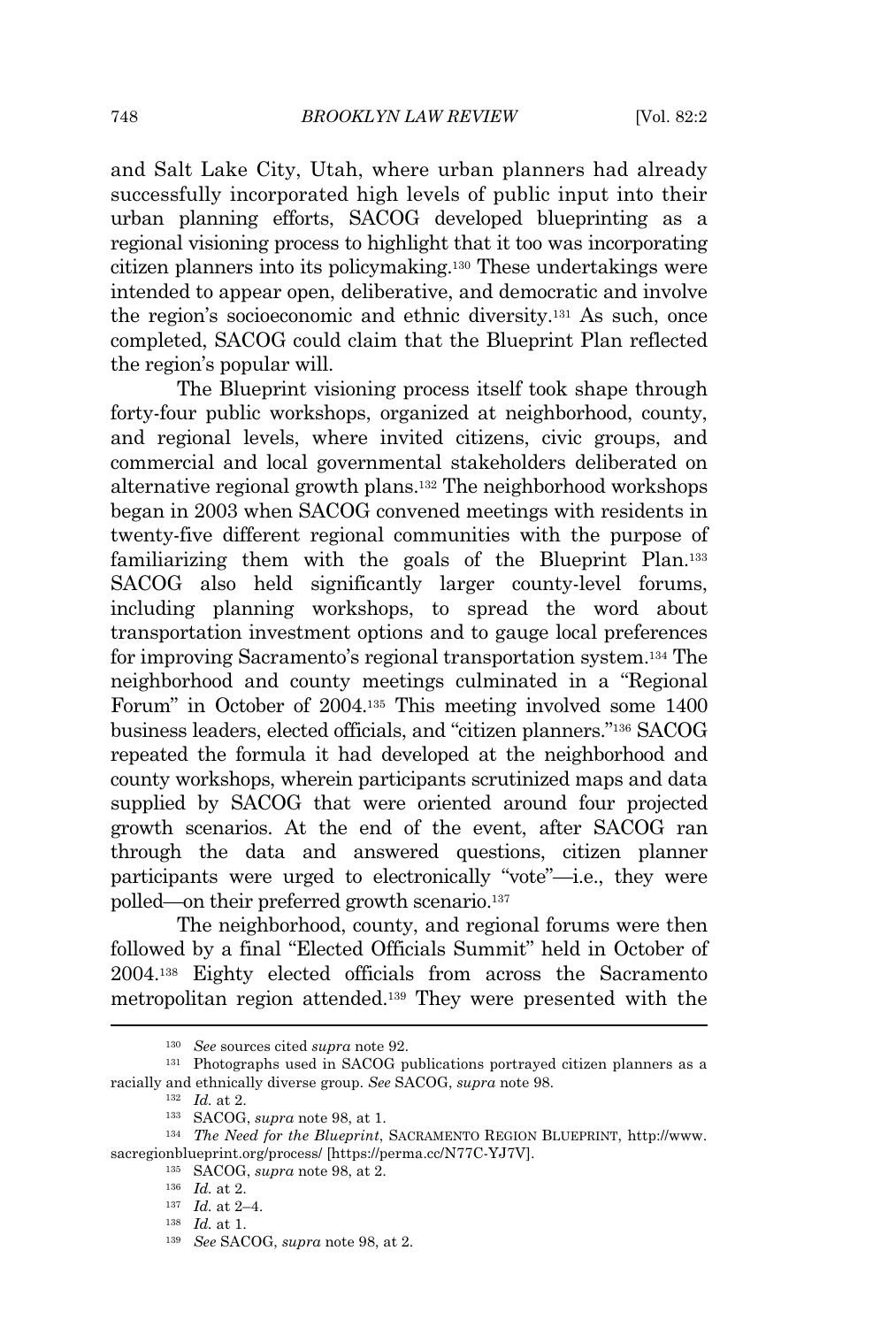results and summaries of the surveys and polls taken of "citizen planners" over the preceding months at the visioning forums.<sup>140</sup> These surveys showed that 99% of regional leaders preferred development directed by "smart growth principles."<sup>141</sup> As with the previous workshops, the forum culminated in another chance to "vote." Using electronic keypads, officials overwhelmingly approved<sup>143</sup> the growth scenario favored by prior local and county participants in the Regional Forum. SACOG leadership also advocated for this voting system as a means of establishing popular legitimacy.

In November 2004, the SACOG board voted and approved the "preferred plan," a plan that SACOG had largely scripted in advance of the meetings and votes, but that had been confirmed through an organized sequence of workshops, forums, and public meetings.<sup>144</sup> In truth, the blueprint process advocated by SACOG and the scenarios preferred by "citizen planners" at SACOG's public forums were one in the same; a majority of participants wanted a less congested, less polluted, more walkable region with a lower carbon footprint while maintaining the promise of continued economic growth.<sup>145</sup> Having been educated to prefer the seven smart growth options embodied in the Blueprint Plan, citizen planners then voted to embrace those options.<sup>146</sup>

SACOG reports regarding the Blueprint Plan and their blueprinting efforts also featured photographs of their workshops and forums that purposively highlighted the diversity of citizen participants, showing them engaging with one another and SACOG planners around tables with SACOG literature, computers, and regional maps that illustrated the different

<sup>140</sup> *Id.* at 1–2.

<sup>141</sup> Mary Lynne Vellinga, *Forum Favors a New Direction for Development*, SACRAMENTO BEE, May 2004, at B1.

<sup>142</sup> We would like to emphasize that the citizen planners were not truly voting in so far as they were deciding an actual outcome. More, the voting represented a polling by SACOG of their opinions. The difference is important: the idea that citizens were actually voting on an outcome fed into the popular legitimacy that both the Blueprint Plan and SACOG achieved by deploying the language and façade of a democratic process.

<sup>143</sup> In this summit, several questions were used to poll participants that asked in different language essentially the same question: did the respondent support SACOG's Blueprint Plan. In this poll, approval exceeded 50% ranging from 78%–92% of those polled expressed support for the Blueprint preferred scenario. SACOG, Elected Officials Summit the Blueprint: Transportation and Land Use Plan (2016).

<sup>144</sup> *See* SACOG, *supra* note 98.

<sup>145</sup> *Id.*

<sup>146</sup> *See* SACOG, TALL ORDER REGIONAL FORUM: CHOICES FOR OUR FUTURE (2004), http://old.sacog.org/publications/Forum2004Program.pdf [https://perma.cc/5W6 H-EZRL].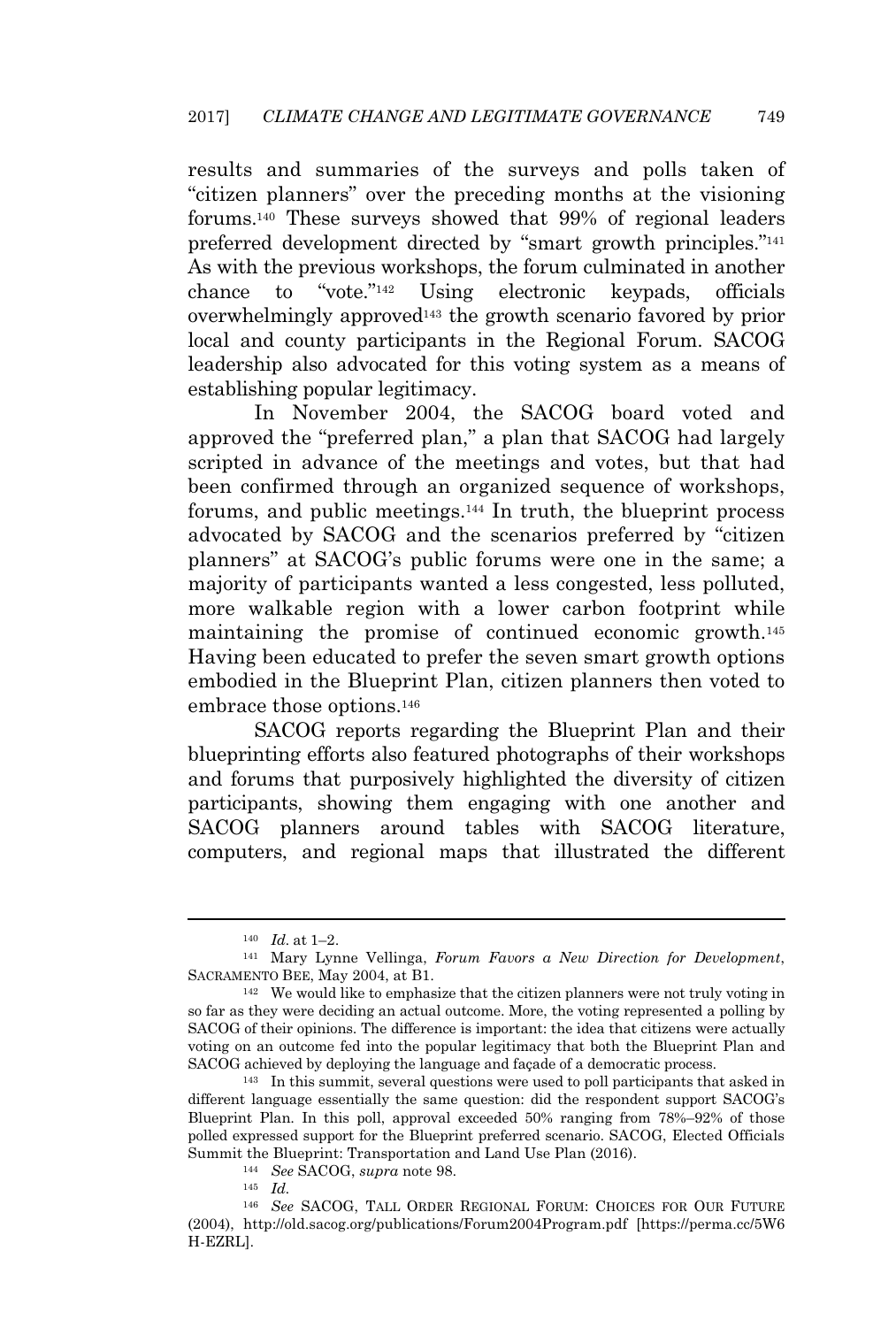development options.<sup>147</sup> SACOG used these images in subsequent publications, event announcements, and media spots to emphasize the participatory aspect of the Blueprint.<sup>148</sup> Indeed, these became visual tropes, routinely used by SACOG as it sought to associate itself and the Blueprint with deliberative and participatory aspects of the Blueprint Plan's "visioning" process. The association with the popular will lent SACOG's Blueprint Plan the requisite popular legitimacy it required to design the region's transportation future.

SACOG's public relations and promotional materials highlighted the convergence of its Blueprint Plan's ambitions and the preferences expressed by citizen planners, at workshops, forums, and the summit of elected leaders. Moreover, SACOG officials repeatedly highlighted the deliberative and diversity aspects of the public forums as well as the "general consensus" that had been reached through them.<sup>149</sup> Over time, SACOG's blueprinting process caught on; it gained a great deal of regional credibility for articulating a plan that seemingly dovetailed with local preferences and that therefore gave SACOG the popular legitimacy it needed to push through its preferred regional transportation and land-use agenda.

Through the blueprinting process, SACOG pursued a strategy designed to lend their regional planning efforts popular legitimacy. SACOG moved their planning processes much closer to local constituents through the workshops, forums, and neighborhood meetings. They also deployed technical presentations and participatory tools that facilitated a sense of inclusion, transparency, and decision-making participation.<sup>150</sup> The priority given to citizen involvement partly reflected that SACOG, as an MPO, has little command authority over cities or counties and is also a nonelected governance body. And while SACOG's board of directors is mainly composed of regionally elected officials, as an MPO, it is vulnerable to the criticism that it does not reflect the local popular will. SACOG's active inclusion of "citizen-planners" in its transportation design and planning processes acted to blunt potential criticisms and provide a mechanism through which it could gain the necessary legitimacy and, with it, regional support to carry out its legislative mandate.

<sup>147</sup> Elisabeth Sherwin, *Meeting Mulls Region's Future Growth*, DAVIS ENTERPRISE, May 3, 2004.

<sup>148</sup> SACOG, *supra* note 98.

<sup>149</sup> BARBOUR & TEITZ, *supra* note 88, at iii.

<sup>150</sup> For a discussion of Technological Legitimacy, *see infra* Section III.C.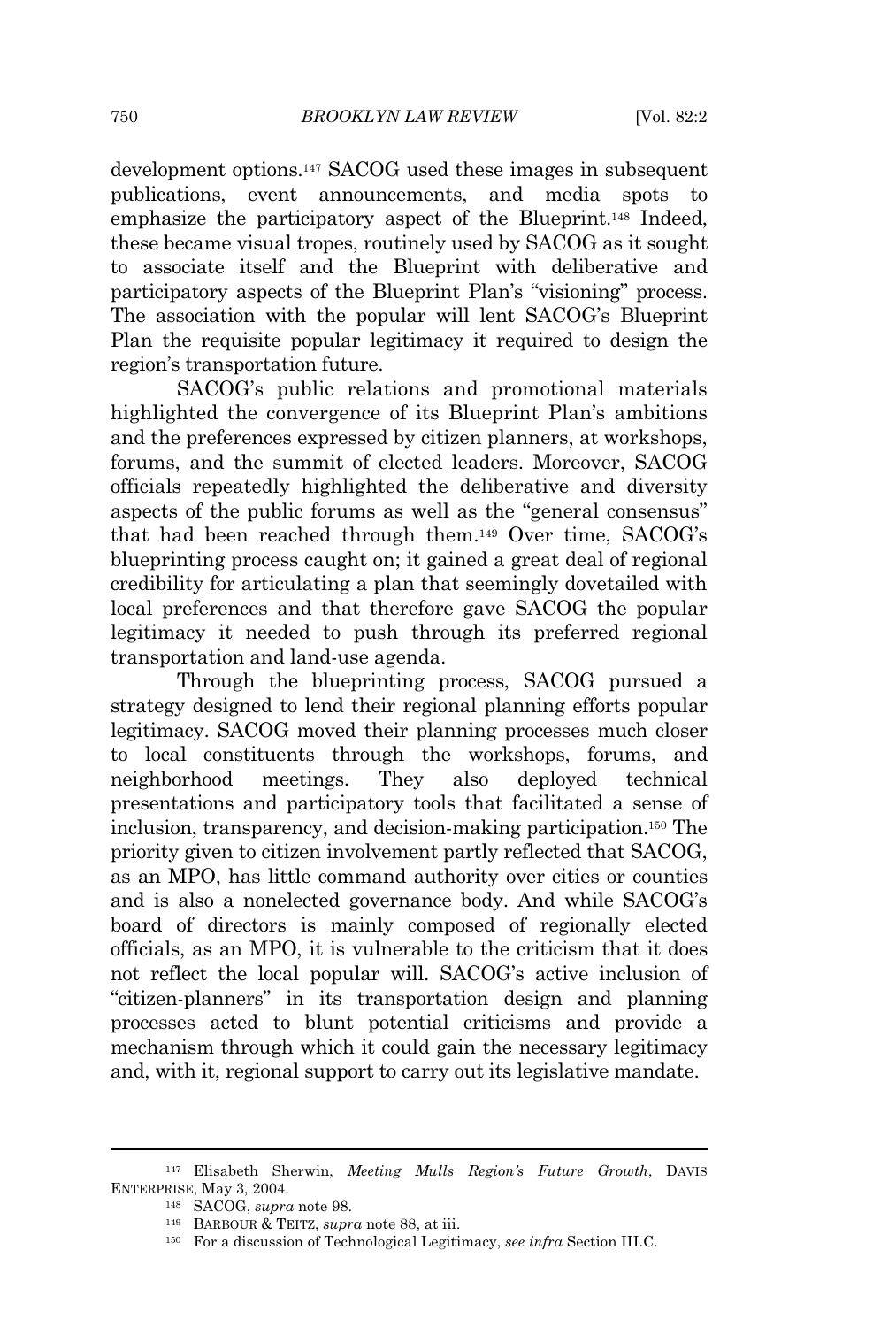### *C. Technological Legitimacy*

Government and governing bodies typically rely on a range of technologies to pursue their mandates. For example, SACOG routinely sought support for its actions by associating them with "high-tech" models, plans, and solutions.<sup>151</sup> The importance of technology, and with it technological legitimacy, is not well developed in the legitimation literature. Yet appeals to data-driven and evidence-based policies, performance-based measurements and policy "dashboards," <sup>152</sup> as well as high-tech formulations like "e-government"<sup>153</sup> or "Gov 2.0"<sup>154</sup> exemplify the current reality that perceptions of "better governance" and "better results" are highly associated with plans and policies that make use of the latest technologies. Technology in instances like this represents higher levels of effectiveness; use of high-order technology tools signifies good leadership and innovative efforts and therefore conveys to the public a high level of sophistication.

Indeed, SACOG deployed a number of new techniques and technologies in their blueprinting efforts to enrich the context within which citizen planners would define their preferences—and thereby achieved technological legitimacy. For example, they simulated development scenarios for different neighborhoods and cities across the region.<sup>155</sup> SACOG displayed different future growth scenarios on video-projected regional Geographic Information Systems (GIS) generated maps that were color-coded according to the growth patterns associated with them such as the sprawl, traffic congestion, and housing density they might affect.<sup>156</sup>

To produce these visually stunning depictions of the region's "possibilistic" futures, SACOG relied on a number of leading planning software programs, including I-PLACE3S, SACMET, and MEPLAN to build visualizations for the workshops and forums.<sup>157</sup> While MEPLAN and SACMET

<sup>156</sup> *See id.*

<sup>157</sup> Specifically, I-PLACE3S software allowed citizen planners, with guidance from SACOG's staff of urban planners, to manipulate land uses for individual parcels in the region to view how changing neighborhoods might affect broader transportation

<sup>151</sup> *See* SACOG, *supra* note 146.

<sup>152</sup> *See* Thomas Plant & Janine Douglas, *The Performance Management Continuum in Municipal Government Organizations*, 45 PERFORMANCE IMPROVEMENT 43, 45 (2006).

<sup>153</sup> Mark Howard, *e-Government Across the Globe: How Will "e" Change Government?*, GOV'<sup>T</sup> FIN. REV. 6, 6–9 (2001).

<sup>154</sup> Enrico Ferro & Francesco Molinari, *Making Sense of Gov 2.0 Strategies: "No Citizens, No Party"*, 2 J. <sup>E</sup>DEMOCRACY 56, 56–68 (2010).

<sup>155</sup> *See generally Technology of the Blueprint: Workshop Participants Can See Future Today with I-PLACE3S Software*, SACRAMENTO REGION BLUEPRINT, http://www. sacregionblueprint.org/technology/ [https://perma.cc/VJB8-U5FP].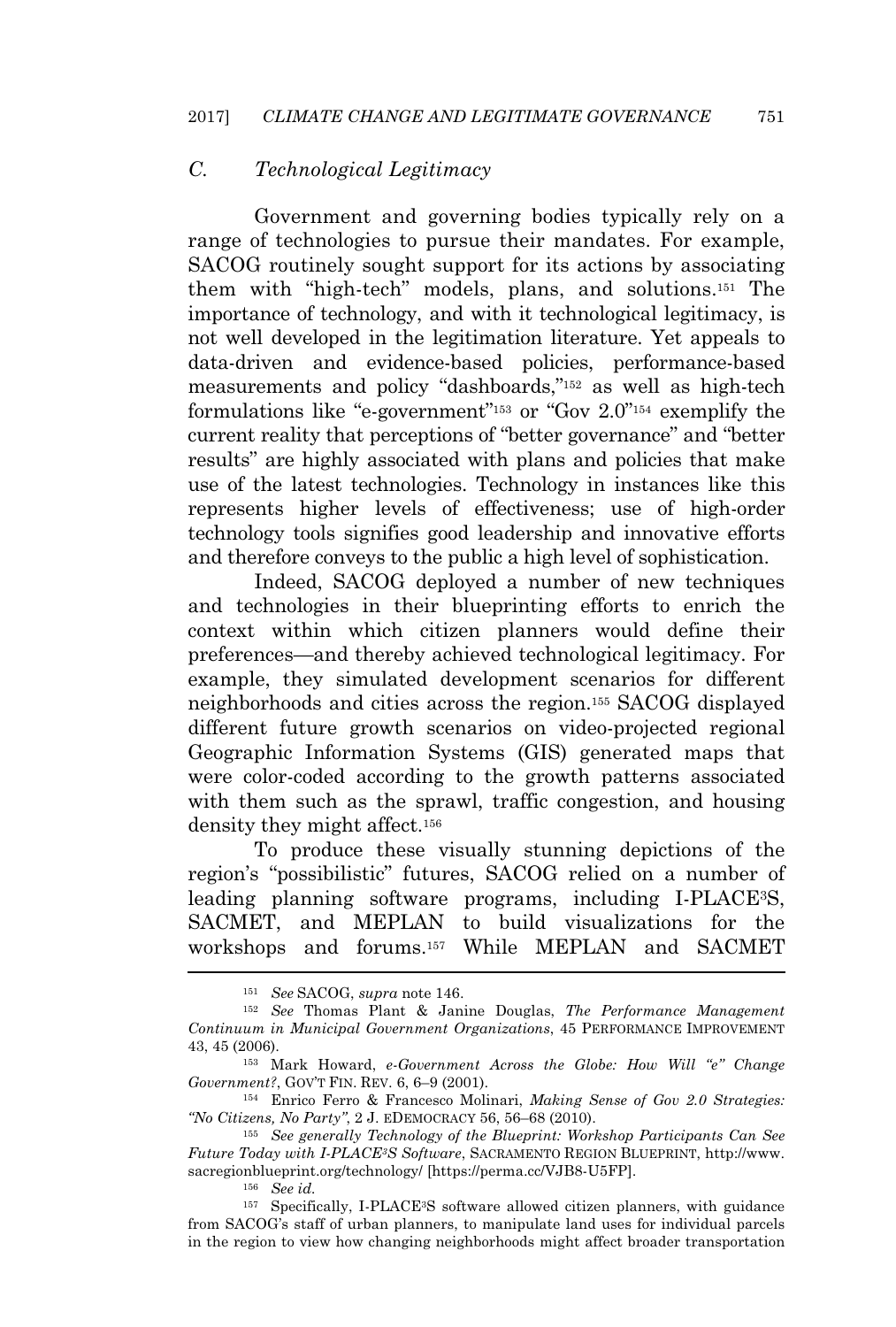operated in the background, these technologies supplied SACOG planners with the tools necessary to "wow" citizen planners, city and county officials, and other stakeholders at the workshops as cutting-edge planning technologies.<sup>158</sup>

New technologies such as these became part of SACOG's larger legitimation strategy because they facilitated SACOG's pursuit of a general set of ideals and ambitions that regional stakeholders already wanted to pursue—namely, a higher quality of life. Through the use of technologically driven visual cues and a clicker-based polling processes, over time SACOG was able to engender a sense of regional consensus that the Blueprint Plan was a success.<sup>159</sup> These technological measures were thus a central medium through which SACOG anchored its blueprint efforts.

That SACOG celebrated I-PLACE3S, MEPLAN, and SACMET as innovative technological tools in its own publications suggests that their role was more than functional, but also reflected an attempt to cultivate legitimacy among the regions' stakeholders.<sup>160</sup> Ultimately, we cannot say whether or not these technological elements were the basis for higher levels of public approval, but the local press repeatedly lauded SACOG's use of them. What is more, the role played by "citizen planners" in SACOG's virtual planning forums through electronic polling (or "voting") and visualization also played an important role in the awards bestowed on SACOG by professional associations and the federal government.<sup>161</sup> The connection to professional associations and expert knowledge was also important to SACOG's blueprinting process. Closely related to technological legitimacy, professional legitimacy was a key element in SACOG's perceived Blueprint Plan's success that we take up below.

and land-use planning outcomes. Also important, and underlying the use of I-PLACE3S, was SACOG's use of MEPLAN, a land-use forecasting model that allows transportation analysis and provides mapping aspects for illustrating different growth scenarios too, and SACMET, which enables the mapping of regional travel demand and therefore the generation of impact assessment and output that further enhanced the modeling of different regional growth scenarios. *See Infrastructure Cost Model*, SACRAMENTO REGION BLUEPRINT, http://www.sacregionblueprint.org/technology/ infrastructure-cost-model/ [https://perma.cc/934N-W34E]; *Travel Model*, SACRAMENTO REGION BLUEPRINT, http://www.sacregionblueprint.org/technology/travel-model/ [https:// perma.cc/B5H6-BS5Q].

<sup>158</sup> *See supra* note 157.

<sup>159</sup> Elisabeth Sherwin, *Video Conference Will Look at Transportation*, DAVIS ENTERPRISE, Nov. 3, 2006.

<sup>160</sup> *Tools & Data*, SACOG, http://www.sacog.org/tools-data [https://perma.cc/T XW6-Z3LG].

<sup>161</sup> *See* SACOG, *supra* note 100, at 2–3, 16.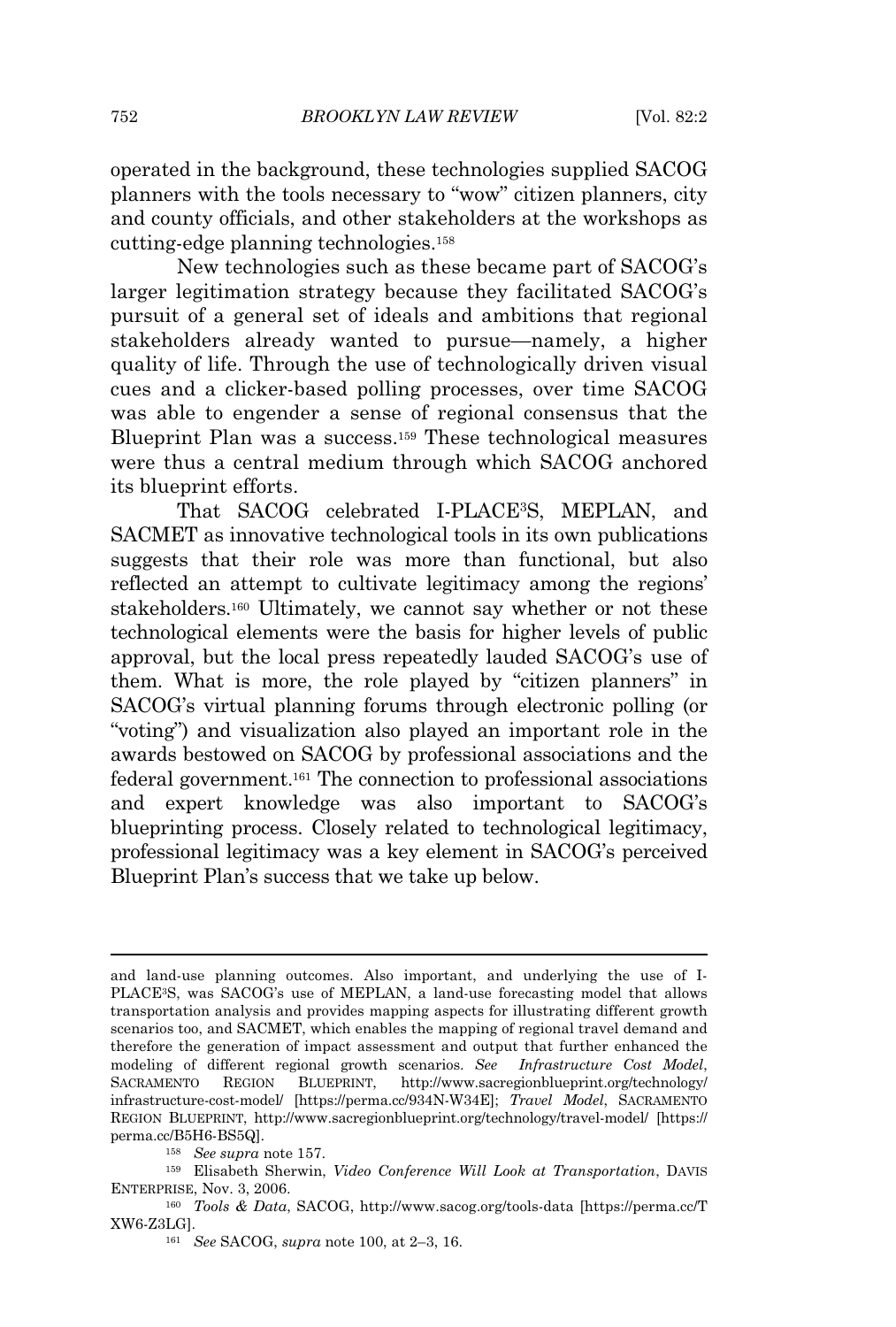#### *D. Professional Legitimacy*

Governance entities can also justify their actions by aligning them with professional credentials, associations, standards, and bodies of knowledge. The invocation of expertise is a means of cloaking governance actions in rationality. Expert knowledge and technocracy often stand in contrast with citizen input in democratic processes insofar as they are founded in distinctive governance principles.<sup>162</sup> Some have even argued that the use of expert knowledge to legitimize governance often masks elite interests and should be viewed critically.<sup>163</sup> In SACOG's case, the credibility of their blueprinting process largely hinged on their rhetorical marriage of "regional values" with professionally derived "smart growth" planning principles. Put directly, by marrying "democratic principles"—i.e., structural and popular legitimacy—with professionally motivated "technocratic" ones i.e., technical and professional legitimacy—SACOG gained regional support and the veneer of success it required to ratify its Blueprint Plan. The professional concepts that stand behind smart growth originate in reactions against suburban development, or "sprawl." <sup>164</sup> Post-WWII urban sprawl led to a critique in the 1980s that had professional urban and regional planners rethinking metropolitan development. Reference to "smarter growth" was meant to capture a range of ideas about how to avoid the negative aspect of urban-suburban sprawl.<sup>165</sup> Strategies meant to stave off such sprawl included encouraging compact development, mixed commercial and residential land use, and reliance on public transportation.<sup>166</sup>

In 1991, the Local Government Commission—a nonprofit urban planning organization in Sacramento convened to develop a set of principles to govern land-use planning.<sup>167</sup> The result was the "Ahwahnee Principles," an early

<sup>162</sup> THOMAS D. BEAMISH, COMMUNITY AT RISK: BIODEFENSE AND THE COLLECTIVE SEARCH FOR SECURITY 35–38 (2015); *see* Éric Montpetit, *Policy Design for Legitimacy: Expert Knowledge, Citizens, Time and Inclusion in the United Kingdom's Biotechnology Sector*, 86 PUB. ADMIN. 259, 264–67 (2008).

<sup>163</sup> *See, e.g.*, A. Claire Cutler, *The Legitimacy of Private Transnational Governance: Experts and the Transnational Market for Force*, 8 SOCIO-ECON. REV. 157 (2010); Christina Boswell, *The Political Functions of Expert Knowledge: Knowledge and Legitimation in European Union Immigration Policy*, 15 J. EUR. PUB. POL'<sup>Y</sup> 471 (2008).

<sup>164</sup> ADAM ROME, THE BULLDOZER IN THE COUNTRYSIDE: SUBURBAN SPRAWL AND THE RISE OF AMERICAN ENVIRONMENTALISM 1–3 (2001).

<sup>165</sup> Patricia E. Salkin, *Implementation of the APA Growing Smart Legislative Guidebook: Beginning to Benchmark Success*, 33 REAL EST. L.J. 339, 340–41 (2004).

<sup>166</sup> Tom Daniels, *Smart Growth: A New American Approach to Regional Planning*, 16 PLANN. PRAC. & RES. 271, 271–77 (2001).

<sup>167</sup> PETER CALTHORPE ET AL., LOCAL GOV'<sup>T</sup> COMM'N, THE AHWAHNEE PRINCIPLES FOR RESOURCE EFFICIENT COMMUNITIES (1991).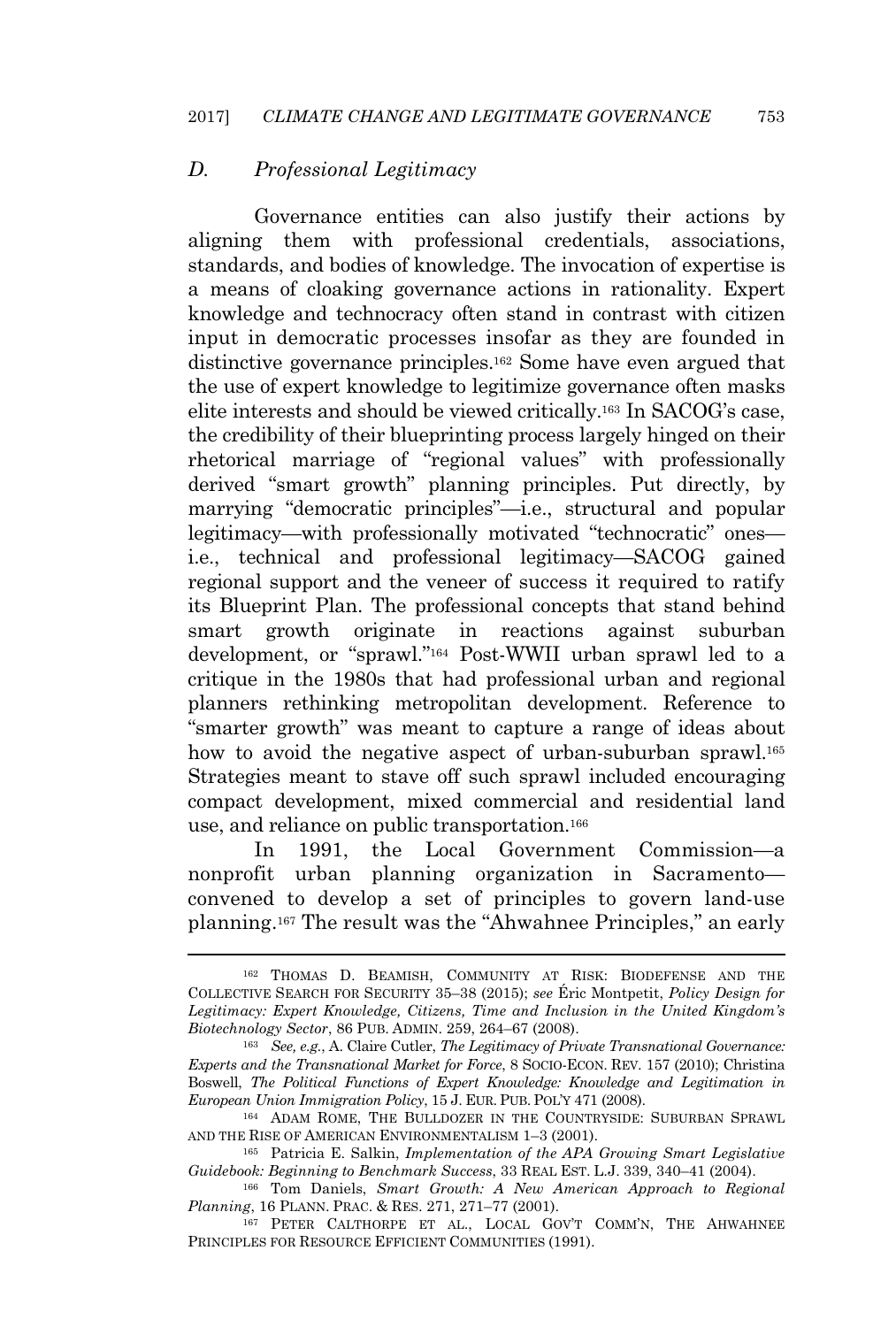charter that developed smart growth principles to guide regional development.<sup>168</sup> In 2002, the American Planning Association (APA) published a national guide to smart growth titled, *Growing Smart Legislative Guidebook: Model Statutes for Planning and the Management of Change*. <sup>169</sup> In it, the APA outlined an ambitious planning agenda of standards, regulatory changes, and financing options that it suggested states, regions, and locales pursue to "combat urban sprawl, protect farmland, promote affordable housing, and encourage redevelopment."<sup>170</sup>

In the blueprinting process, SACOG married the Ahwahnee Principles with the APA's recommendations, leading to a seven-point program that (1) created more transportation options, (2) encouraged mixed land uses, (3) promoted compact development, (4) provided greater housing choices, (5) utilized existing assets, (6) encouraged quality design, and (7) conserved the region's natural resources.<sup>171</sup> Advocates for the Blueprint Plan argued that it provided a superior vehicle for pursuing community development because, at the heart of the plan, were accomplished professional planners who were applying state-ofthe-art knowledge.<sup>172</sup> Summarized in repeated reference to SACOG's "smart growth principles," this conveyed that transportation and land-use planning in the Sacramento region was at the cutting edge.<sup>173</sup>

The professionalism associated with the Blueprint was further underscored, even amplified, by the awards that professional groups, associations, and the federal government conferred on SACOG's Blueprint Plan and its blueprinting process—particularly the inclusiveness and civic engagement it claimed to promote. Indeed, such awards could only reflect blueprinting as a process since they were conferred before the Blueprint Plan had or could achieve the outcomes it was tasked with attaining.<sup>174</sup> It was not through material attainments such as lowered GHGs, but rather through its linkage of legitimacy founded in professionalism and expertise as well as that deriving from regional engagement in democratic processes,

<sup>168</sup> *Id.*

<sup>169</sup> *Growing Smart Guidebook*, AM. PLANNING ASS'N, https://www.planning.org/ growingsmart/ [https://perma.cc/5DWB-3L59].

<sup>170</sup> *Id.*

<sup>171</sup> *See* CALTHORPE ET AL., *supra* note 167, at 2–3.

<sup>172</sup> *See* SACOG, *supra* note 98, at 15.

<sup>173</sup> *See id.*

<sup>174</sup> *Id.* at 16.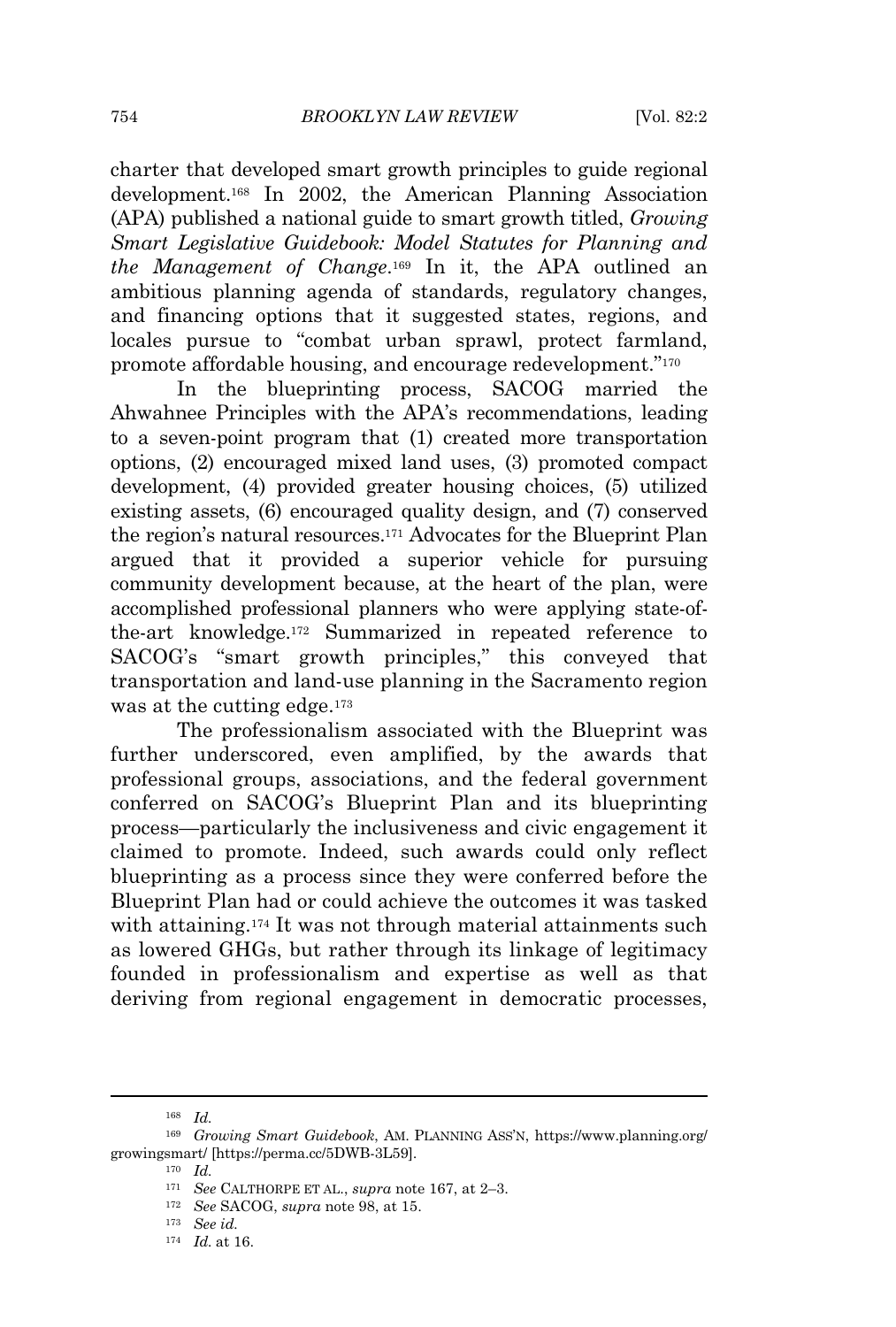that the Blueprint Plan gained its reputation as a "successful" means of planning regional transportation and land use.<sup>175</sup>

Indeed, founded on this reputation as a regional, statewide, and national success, the blueprinting process quickly became a standard for metropolitan planning in California and the development of long-range transportation plans. The blueprinting process was institutionalized in California law when the State Assembly ratified SB 375. That is, in June 2005, soon after SACOG's ratification of its regionally preferred Blueprint Plan and MTP, the California legislature allocated funding for selected state metropolitan areas to model their efforts after SACOG's Blueprint Plan and the blueprinting processes reflected therein.<sup>176</sup> The program was called the "Blueprint Learning Network." <sup>177</sup> The legislature justified its funding of the program by explaining that future quality of life and community growth required that California metropolitan areas integrate transportation, housing, land use, environmental resources, and other infrastructure and services, and that the Blueprint Plan provided a roadmap for doing so.

#### IV. SUMMARY AND DISCUSSION

This article offers an analysis of an emergent governance strategy, "blueprinting," that has been widely heralded as a success by the planning profession, by the federal government, California's legislature, and the press.<sup>178</sup> The Sacramento Area Council of Government initially designed and pursued its Blueprint Plan in a highly uncertain policy context where they, as a Metropolitan Planning Organization, held little command authority and only the limited means to incentivize regional governments and populations to comply with their policy mandate and aspirations. With its original intent to moderate urban-suburban sprawl,<sup>179</sup> SACOG's planning staff emphasized legitimating their efforts to gain public favor and the support of regional elites. The plan gained such support that it was later adapted as SB 375. As our prior research suggests, despite its

<sup>175</sup> Senator Steinberg makes this argument in *California's SB 375 Would Tie Local Planning Decisions to Transportation Funding*, *supra* note at 111.

<sup>176</sup> *Blueprint Learning Network*, CAL. DEP'T OF TRANSP., http://www.dot.ca.gov/hq/ tpp/offices/orip/bln.html [https://perma.cc/38NF-QBS3].

<sup>177</sup> *Id.*

<sup>178</sup> Mike McKeever, *Sacramento Region Develops New Paradigm for Transportation Planning* 9, SACOG, http://www.sacog.org/sites/main/files/fileattachments/2008-09-03\_exhibit\_a\_-\_new\_paradigm\_trans.\_planning.pdf [https://perma. cc/BQZ2-R4Z4].

<sup>179</sup> *See* Darakjian, *supra* note 89, at 380–83.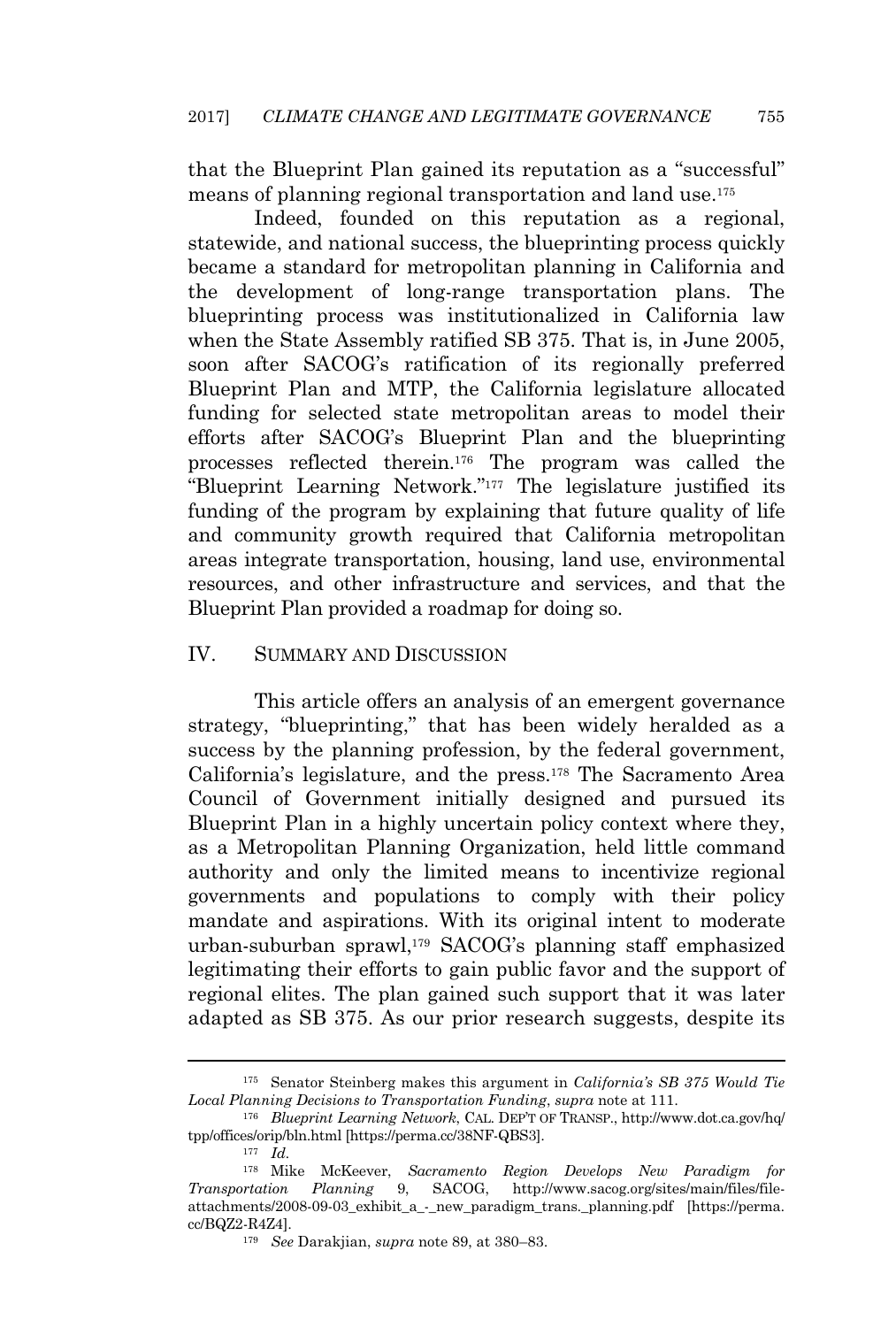regional embrace, its diffusion across California, and its role as the basis for landmark climate legislation, the Blueprint Plan and its successor SB 375 are unlikely to deliver significant GHG reductions.<sup>180</sup> The question this article addresses, therefore, is why SACOG's Blueprint Plan has come to be considered such an unmitigated success given that it has little chance of delivering the GHG attainments and other negative urban development outcomes it was mandated with achieving?

The answer we found lies not in the Blueprint Plan achieving measurable material outcomes, such as lower GHG emissions or reduced traffic congestion, but rather in the decoupling of such outcomes from the Blueprint's legitimacy as a plan and more importantly as a *planning process*. Specifically, we found that four distinctive types of legitimation emerged out of the blueprinting process that marked it as a successful policy. The first form of legitimacy reflected *structural* aspects of blueprinting as a policy process. SACOG's regionalist "third way" approach reflected neither command nor market principles and was therefore relatively unthreatening to metroarea political and commercial elites or the population in general. As a policy strategy, the structure of authority and decisionmaking power gained the Blueprint Plan considerable "structural legitimacy" because many stakeholders in the region found it preferable to the typical alternatives: either command-and-control regulatory government or laissez-faire policy approaches.

The blueprinting process also generated goodwill and popular trust in SACOG and its policy efforts and therefore gained what we term "popular legitimacy," too. Popular legitimacy reflected the Blueprint Plan's strong emphasis on civic engagement and participation as exemplified in the numerous neighborhood, county, and regional workshops and forums wherein "citizen-planners" "voted" for their preferences during such meetings. In this capacity, the blueprinting process as a policy strategy gained SACOG and the Blueprint Plan a good bit of positive regional notoriety and was acclaimed by professional planners and legislators for its transparency, inclusiveness, and for the options it seemed to provide citizen-planners even though most of those options were already vetted and represented in the Blueprint Plan as a preferred development option for the region.<sup>181</sup>

SACOG's blueprinting process also incorporated the use of high-technology that enhanced the public and participatory aspects of transportation policymaking that were a sensation at its

<sup>180</sup> *See* Niemeier, Grattet & Beamish, *supra* note 14, at 1613–15.

<sup>181</sup> *See supra* Part III.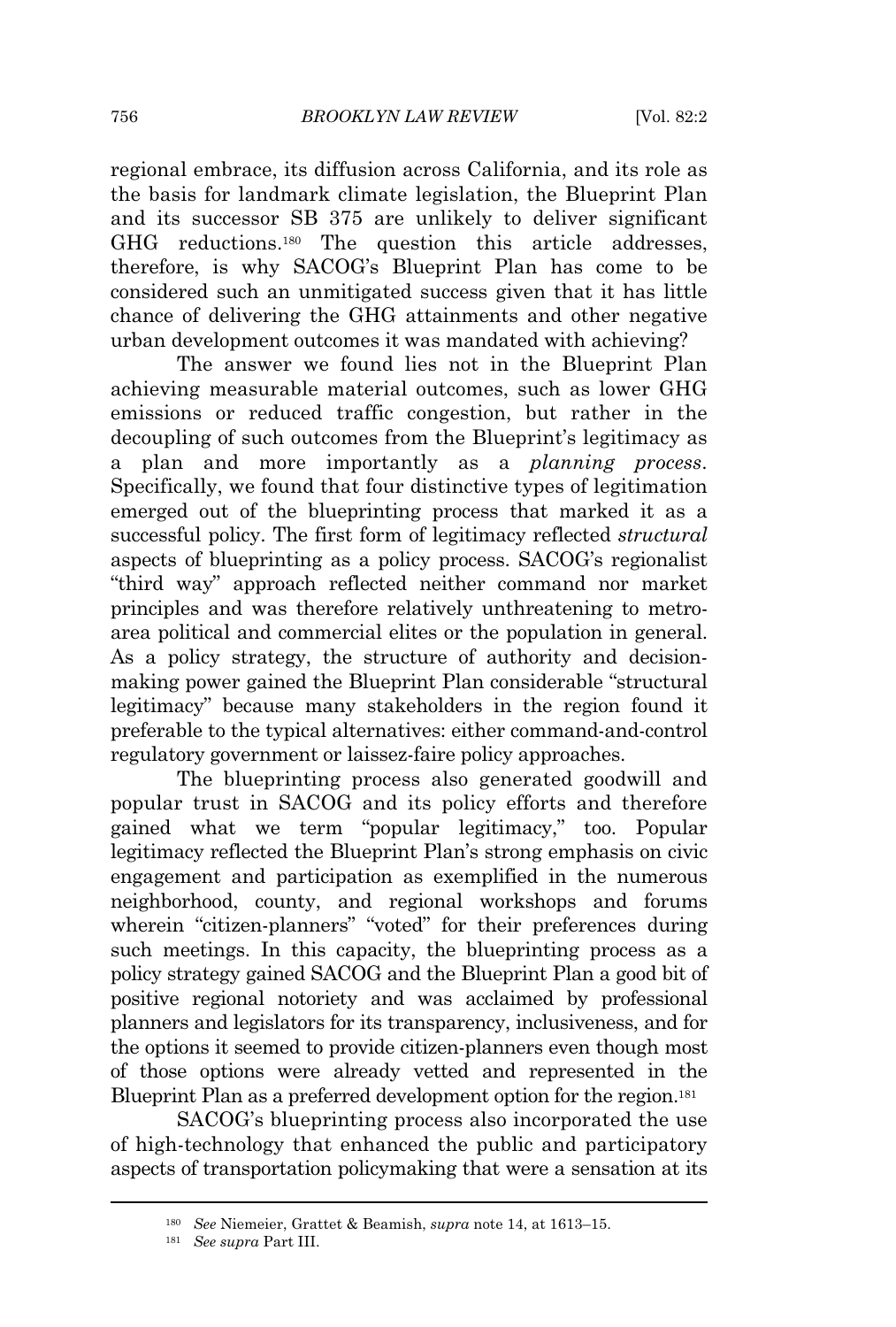public workshops and forums. The use of high-tech "click polling," maps and mapping software, and impressive visualizations of the region's development options were all routinely highlighted in news press accounts and by SACOG in its promotional materials. The use of such tools and the stir they generated among workshop and public forum participants, as well as the local and regional press, afforded SACOG what we term "technological legitimacy," approval that also played an important role in the Blueprint Plan's perceived success.

Finally, SACOG sought to personify professionalism in its Blueprint Plan by framing its blueprinting efforts as reflecting expert-inspired planning principles such as "smart growth" and other state-of-the-art knowledge in a bid to gain regional support and stymie resistance. In truth, the citizen workshops and forums were as much about educating political elites and the public regarding the "best" urban development trends as they were about convincing the public to follow SACOG's preferred plan. Yet the line between "education" and "suasion" as reflected in the practice of educating the public polling them regarding their preferences with a limited number of development options (four), and then choosing the Blueprint Plan—was indefinite at best. Teaching participants that the Blueprint Plan reflected "smart growth" highlighted that it was a state-of-the-art policy aligned with principles and ideas rooted in professional planning knowledge. We refer to this form of credibility as "professional legitimacy" since it reflected the professional knowledge and expertise SACOG paid homage to and used to its benefit when seeking to gain support for its Blueprint Plan.

# V. LOOKING FORWARD

This article began by identifying the challenge climate change poses to the current political-economic contexts. Namely, legal and policy strategies must both effectively reduce GHG emissions and align with contemporary expectations regarding the exercise of government authority. Determining how to reduce carbon emissions is largely a technical issue. Society currently has the scientific know-how to dramatically reduce the use of fossil fuels to power cars, homes, and commercial activities, yet, these issues require fundamental changes to a contemporary way of life that reflects ideological commitments, values, and assumptions regarding such things as individual freedoms, civic inclusion, private property, and economic growth. As a result, there is considerable uncertainty about the forms policies should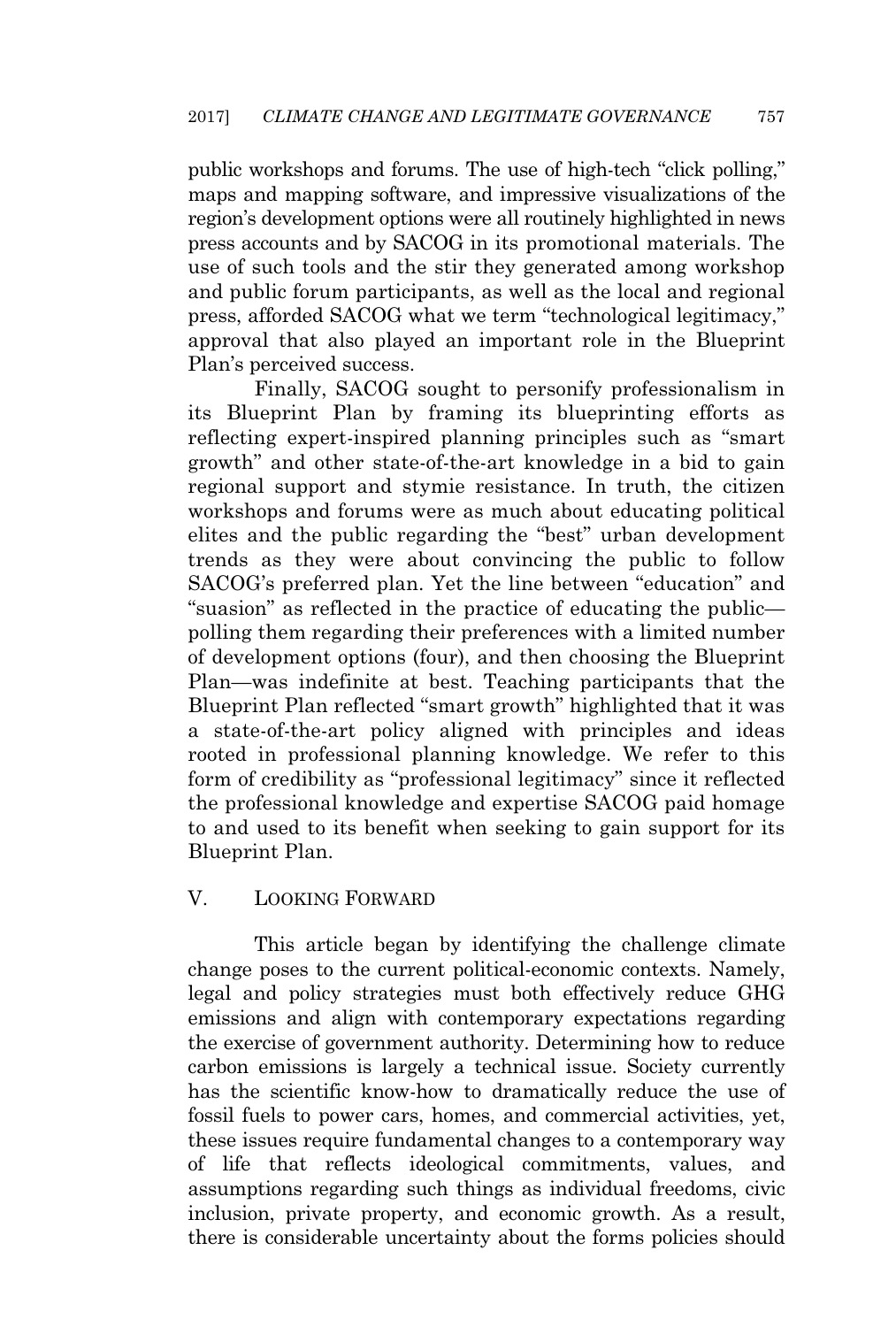take so that they align with both material considerations and legitimate social and political means of governance from which social trust in government is largely based.

Moreover, the problem of climate change has emerged at a time when command-and-control forms of governance and regulation are out of favor for all but the most extreme circumstances and public policies, such as fighting crime and terrorism. Importantly, markets, incentives, and volunteerism have proven equally unsupportable among those on the centerleft, who see it as capitulation to industry and commercial interests and against the common or collective good.<sup>182</sup> In this context, compromise is the only viable alternative, but even this has proven extremely difficult to achieve.<sup>183</sup> Indeed, despite most efforts made across the nation, no compromise has been possible. As a consequence, climate change has gone largely unaddressed.<sup>184</sup>

Given our findings, legitimacy must be acknowledged as a crucial aspect of policy design and implementation. Policymakers ignore it at their own peril. What is more, an important implication for policy and policymakers of our typology is that legitimacy must be viewed not as a singular "thing," and therefore corresponding strategy, but as a multifaceted phenomenon that requires multiple actions to achieve. The different legitimation strategies we observed evoked different responses and resonated for different reasons with different policy stakeholders.

From this, an important cautionary tale emerged from our research that is directed at the policy world. It suggests policymakers take heed of legitimacy concerns as they plan and seek to implement their policies, but also to beware, since simple, even seemingly innocuous, missteps can lead to public distrust and policy rejection.<sup>185</sup> Some regions and their publics may be compelled by how governance is structured, such as how authority is distributed, where responsibility decisions reside, and whether some form of due process is expected before decisions are made. Others might demand high levels of transparency, participation, and civic engagement in order to feel that policies are representative and therefore serving the public good. Still

<sup>182</sup> For a broader discussion of how conservative policies in the 1980s and 1990s prioritized market-based solutions resulting in a boon to economic elites, see Thomas W. Volscho & Nathan J. Kelly, *The Rise of the Super-Rich: Power Resources, Taxes, Financial Markets, and the Dynamics of the Top 1 Percent, 1949 to 2008*, 77 AM. SOC. REV. 679, 684, 693 (2012).

<sup>183</sup> Theda Skocpol, *Naming the Problem: What It Will Take to Counter Extremism and Engage Americans in the Fight Against Global Warming* (2013) (prepared for the Symposium on "The Politics of America's Fight Against Global Warming").

<sup>184</sup> GIDDENS, *supra* note 1, at 4–5.

<sup>185</sup> BEAMISH, *supra* note 162, at 35–38.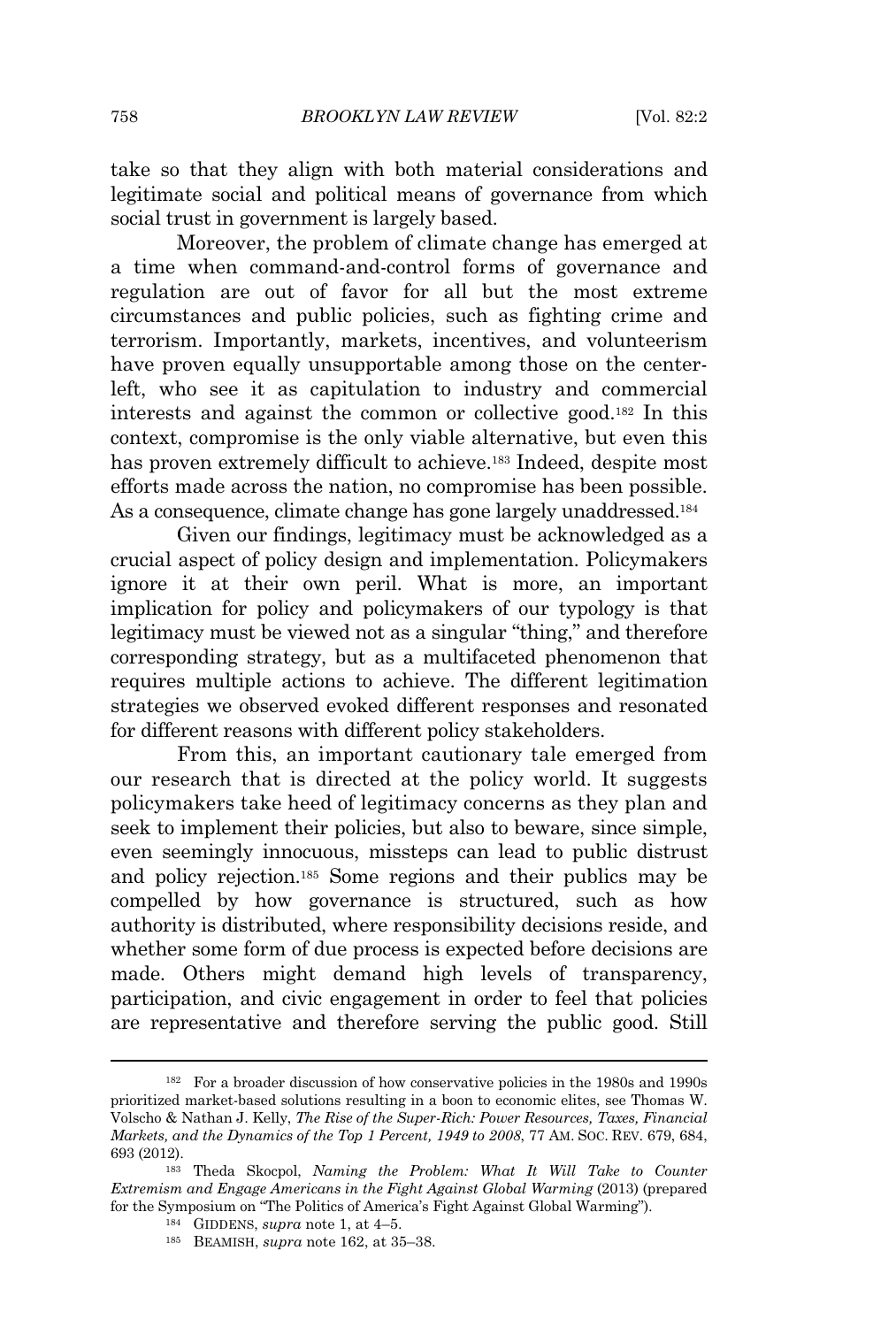others may view policies that are associated with high-technology modeling, applications, and visualizations to be in-step with best practices and therefore exemplars of sound policy prescription. Finally, close association with high levels of expertise and the professional acumen—state-of-the-art knowledge—is another justification for support of a given policy and its plans or, on the contrary, lack of its rejection.

Although we have presented a typology that distinguishes types of legitimation strategies, we would not insist that what we presented here represents an exhaustive list of legitimacy types, nor that the different forms are entirely distinct from one another. It should also be of some interest to policymakers as to whether or not different forms of legitimacy may come into conflict with one another. For instance, there may be a principle-based conflict between popular legitimacy and its emphasis on "democratic participation" and "citizen choices" and that of professional legitimacy with its emphasis on "expertise" and "authoritative knowledge." <sup>186</sup> Yet, this tension did not emerge in our investigations of the Blueprint Plan even though it has in other policy contexts.<sup>187</sup>

One can also think of the different forms of legitimacy as intertwined or "braided" with one another, where two or more strategies are bundled together as one. For example, citizen stakeholders were indeed brought into the process, but they were not left an open forum to air their preferences. Rather, they were guided in their decisions by SACOG's professionals who educated them and then channeled their choices through a closed-set of prearranged alternatives.<sup>188</sup> In this sense, the "popular" and "professional" forms of legitimacy were braided together in the SACOG case. Braiding is also reflected in the ways that technological legitimacy and professional legitimacy reinforced one another while remaining distinct. Applying the latest technologies and methods is an expectation of experts. The use of high-tech tools was also meant to "wow" stakeholders, and in SACOG's case, engender a feeling of active engagement in the policy process. In this way, the different strands of legitimacy were woven together in the blueprinting process in a manner that

<sup>186</sup> See discussion in K.S. SHRADER-FRECHETTE, RISK ANALYSIS AND SCIENTIFIC METHOD: METHODOLOGICAL AND ETHICAL PROBLEMS WITH EVALUATING SOCIETAL HAZARDS 3–14 (1985).

<sup>187</sup> *See generally id.*; BRIAN WYNNE, RATIONALITY AND RITUAL: THE WINDSCALE INQUIRY AND NUCLEAR DECISIONS IN BRITAIN (1982); BARBARA L. ALLEN, UNEASY ALCHEMY: CITIZENS AND EXPERTS IN LOUISIANA'<sup>S</sup> CHEMICAL CORRIDOR DISPUTES (2003); DEL SESTO, *supra* note 56.

<sup>188</sup> *See supra* Part III.